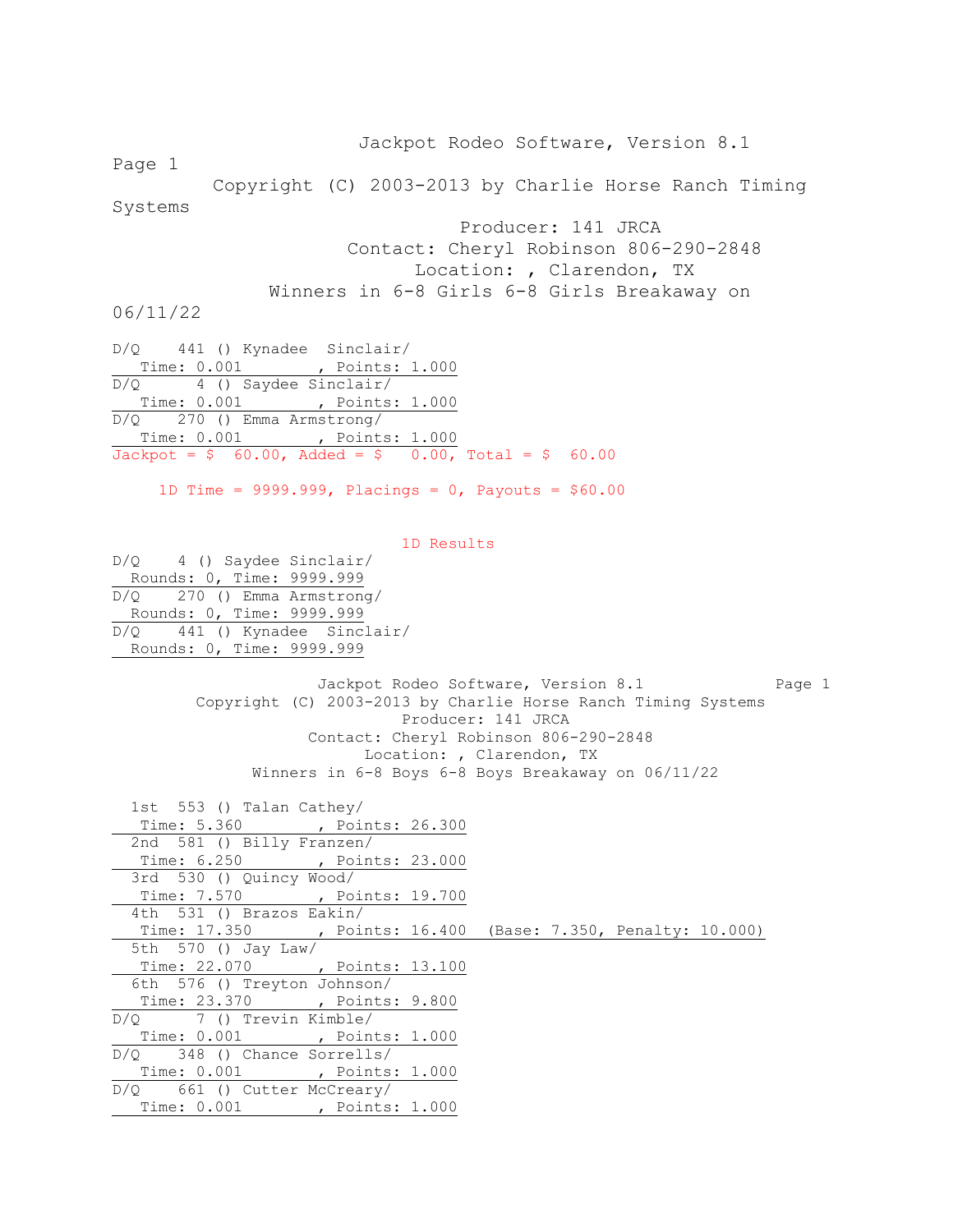D/Q 414 () Jake Purcell/ Time: 0.001 , Points: 1.000 D/Q 72 () Rhett McDaniel/ Time: 0.001 , Points: 1.000

> Jackpot Rodeo Software, Version 8.1 Page 2 Copyright (C) 2003-2013 by Charlie Horse Ranch Timing Systems Producer: 141 JRCA Contact: Cheryl Robinson 806-290-2848 Location: , Clarendon, TX Table 1 Jackpots in 6-8 Boys 6-8 Boys Breakaway on 06/11/22

 $Jackpot = $ 220.00, \text{ Added} = $ 0.00, \text{ Total} = $ 220.00$ 

1D Time = 5.360, Placings = 6, Payouts = \$220.00

| 1D Results                                             |                                                                                                                                                                                                                                                                      |
|--------------------------------------------------------|----------------------------------------------------------------------------------------------------------------------------------------------------------------------------------------------------------------------------------------------------------------------|
| 1st 553 () Talan Cathey/                               |                                                                                                                                                                                                                                                                      |
| Rounds: 1, Time: 5.360                                 | Payout: \$110.00                                                                                                                                                                                                                                                     |
| 2nd 581 () Billy Franzen/                              |                                                                                                                                                                                                                                                                      |
| Rounds: 1, Time: 6.250                                 | Payout: \$66.00                                                                                                                                                                                                                                                      |
| 3rd 530 () Quincy Wood/                                |                                                                                                                                                                                                                                                                      |
| Rounds: 1, Time: 7.570                                 | Payout: \$44.00                                                                                                                                                                                                                                                      |
| 4th 531 () Brazos Eakin/                               |                                                                                                                                                                                                                                                                      |
| Rounds: 1, Time: 17.350, Penalty: 10.000               |                                                                                                                                                                                                                                                                      |
| 5th 570 () Jay Law/                                    |                                                                                                                                                                                                                                                                      |
| Rounds: 1, Time: 22.070                                |                                                                                                                                                                                                                                                                      |
| 6th 576 () Treyton Johnson/                            |                                                                                                                                                                                                                                                                      |
| Rounds: 1, Time: 23.370                                |                                                                                                                                                                                                                                                                      |
| $D/Q$ 348 () Chance Sorrells/                          |                                                                                                                                                                                                                                                                      |
| Rounds: 0, Time: 9999.999                              |                                                                                                                                                                                                                                                                      |
| 661 () Cutter McCreary/<br>D/O                         |                                                                                                                                                                                                                                                                      |
| Rounds: 0, Time: 9999.999                              |                                                                                                                                                                                                                                                                      |
| $D/Q$ 414 () Jake Purcell/                             |                                                                                                                                                                                                                                                                      |
| Rounds: 0, Time: 9999.999                              |                                                                                                                                                                                                                                                                      |
| D/Q 72 () Rhett McDaniel/                              |                                                                                                                                                                                                                                                                      |
| Rounds: 0, Time: 9999.999                              |                                                                                                                                                                                                                                                                      |
| $D/Q$ 7 () Trevin Kimble/                              |                                                                                                                                                                                                                                                                      |
| Rounds: 0, Time: 9999.999                              |                                                                                                                                                                                                                                                                      |
|                                                        | Jackpot Rodeo Software, Version 8.1<br>Page 1<br>Copyright (C) 2003-2013 by Charlie Horse Ranch Timing Systems<br>Producer: 141 JRCA<br>Contact: Cheryl Robinson 806-290-2848<br>Location: , Clarendon, TX<br>Winners in 9-11 Girls 9-11 Girls Breakaway on 06/11/22 |
| 1st 209 () Ella Hanes/<br>Time: 4.520 , Points: 24.000 |                                                                                                                                                                                                                                                                      |
| 2nd 242 () Ridley Cathey/                              |                                                                                                                                                                                                                                                                      |
| Time: 15.540 , Points: 21.000                          | (Base: 5.540, Penalty: 10.000)                                                                                                                                                                                                                                       |
| 14 () Joslyn Kimble/<br>D/O                            |                                                                                                                                                                                                                                                                      |
| Time: 0.001 , Points: 1.000                            |                                                                                                                                                                                                                                                                      |
| $D/Q$ 17 () Tailyn Kimble/                             |                                                                                                                                                                                                                                                                      |
| Time: 0.001 , Points: 1.000                            |                                                                                                                                                                                                                                                                      |
| $D/Q$ 5 () Kitlee Elliott/                             |                                                                                                                                                                                                                                                                      |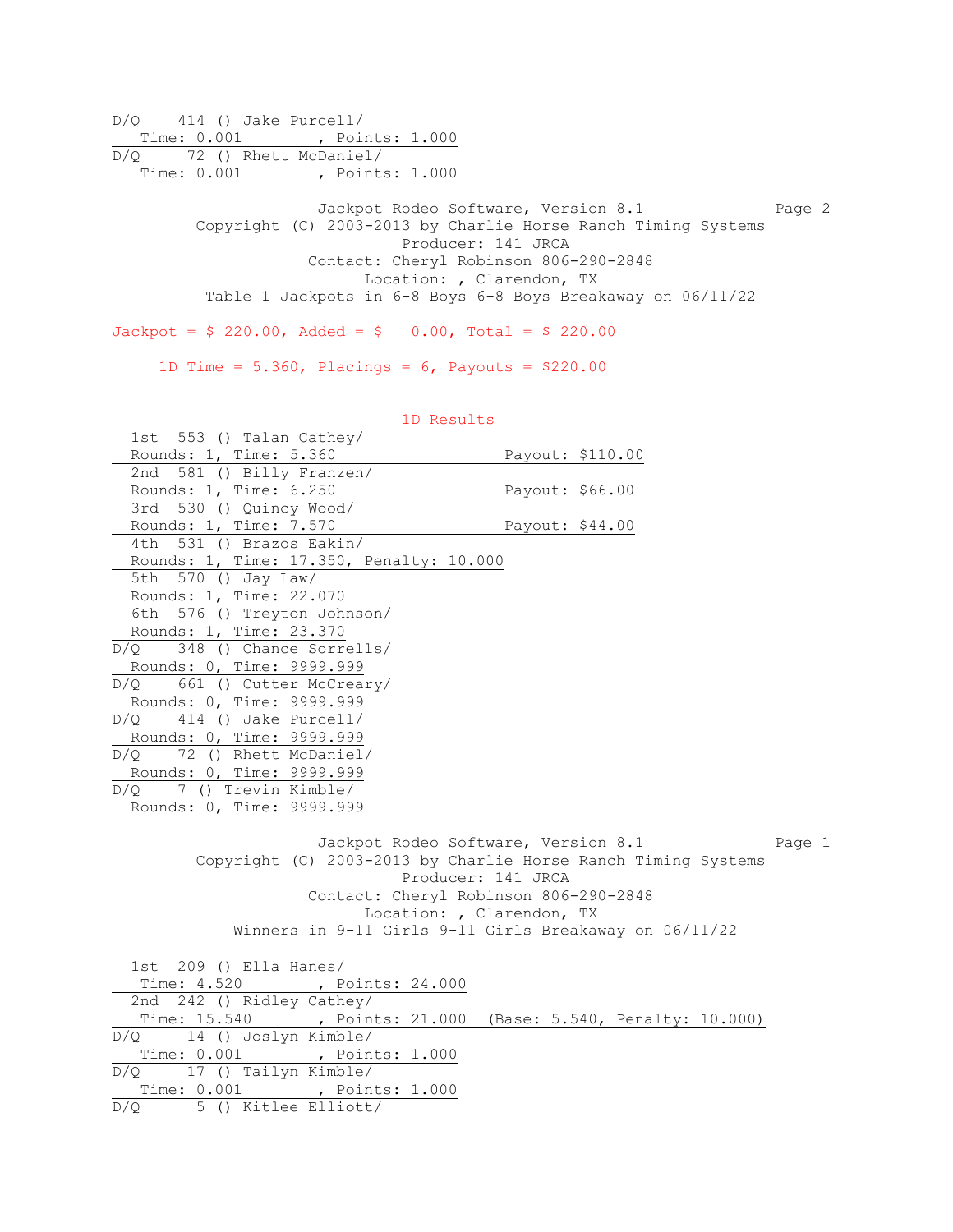| Time: 0.001 , Points: 1.000    |  |
|--------------------------------|--|
| D/Q 229 () Steeley Moore/      |  |
| Time: 0.001, Points: 1.000     |  |
| $D/Q$ 62 () Lainey McDaniel/   |  |
| Time: 0.001, Points: 1.000     |  |
| D/Q 147 () Tinsley Dillingham/ |  |
| Time: 0.001, Points: 1.000     |  |
| $D/Q$ 207 () Etta Corse/       |  |
| Time: 0.001, Points: 1.000     |  |
| $D/Q$ 103 () Pierce Van Ryn/   |  |
| Time: 0.001, Points: 1.000     |  |

Time: 4.910 , Points: 19.000

Jackpot Rodeo Software, Version 8.1 Page 2 Copyright (C) 2003-2013 by Charlie Horse Ranch Timing Systems Producer: 141 JRCA Contact: Cheryl Robinson 806-290-2848 Location: , Clarendon, TX Table 1 Jackpots in 9-11 Girls 9-11 Girls Breakaway on 06/11/22

 $Jackpot = $ 200.00, \text{ Added} = $ 0.00, \text{ Total} = $ 200.00$ 

1D Time =  $4.520$ , Placings =  $2$ , Payouts = \$200.00

| $1st$ 209 () Ella Hanes/                                      |                                       |                                     |        |
|---------------------------------------------------------------|---------------------------------------|-------------------------------------|--------|
| Rounds: 1, Time: 4.520                                        | Payout: \$120.00                      |                                     |        |
| 2nd 242 () Ridley Cathey/                                     |                                       |                                     |        |
| Rounds: 1, Time: 15.540, Penalty: 10.000Payout: \$80.00       |                                       |                                     |        |
| $D/Q$ 14 () Joslyn Kimble/                                    |                                       |                                     |        |
| Rounds: 0, Time: 9999.999                                     |                                       |                                     |        |
| $D/Q$ 17 () Tailyn Kimble/                                    |                                       |                                     |        |
| Rounds: 0, Time: 9999.999                                     |                                       |                                     |        |
| $D/Q$ 5 () Kitlee Elliott/                                    |                                       |                                     |        |
| Rounds: 0, Time: 9999.999                                     |                                       |                                     |        |
| D/Q 229 () Steeley Moore/                                     |                                       |                                     |        |
| Rounds: 0, Time: 9999.999                                     |                                       |                                     |        |
| D/Q 62 () Lainey McDaniel/                                    |                                       |                                     |        |
| Rounds: 0, Time: 9999.999                                     |                                       |                                     |        |
| D/Q 147 () Tinsley Dillingham/                                |                                       |                                     |        |
| Rounds: 0, Time: 9999.999                                     |                                       |                                     |        |
| $D/Q$ 207 () Etta Corse/                                      |                                       |                                     |        |
| Rounds: 0, Time: 9999.999                                     |                                       |                                     |        |
| $D/Q$ 103 () Pierce Van Ryn/                                  |                                       |                                     |        |
| Rounds: 0, Time: 9999.999                                     |                                       |                                     |        |
|                                                               |                                       |                                     |        |
|                                                               |                                       | Jackpot Rodeo Software, Version 8.1 | Page 1 |
| Copyright (C) 2003-2013 by Charlie Horse Ranch Timing Systems |                                       |                                     |        |
|                                                               | Producer: 141 JRCA                    |                                     |        |
|                                                               | Contact: Cheryl Robinson 806-290-2848 |                                     |        |
|                                                               | Location: , Clarendon, TX             |                                     |        |
| Winners in 9-11 Boys 9-11 Boys Breakaway on 06/11/22          |                                       |                                     |        |
| 1st 308 () Sterling Bruce/                                    |                                       |                                     |        |
| Time: 3.020 , Points: 21.700                                  |                                       |                                     |        |
| 551 () Taos Armstrong/<br>2nd                                 |                                       |                                     |        |
|                                                               |                                       |                                     |        |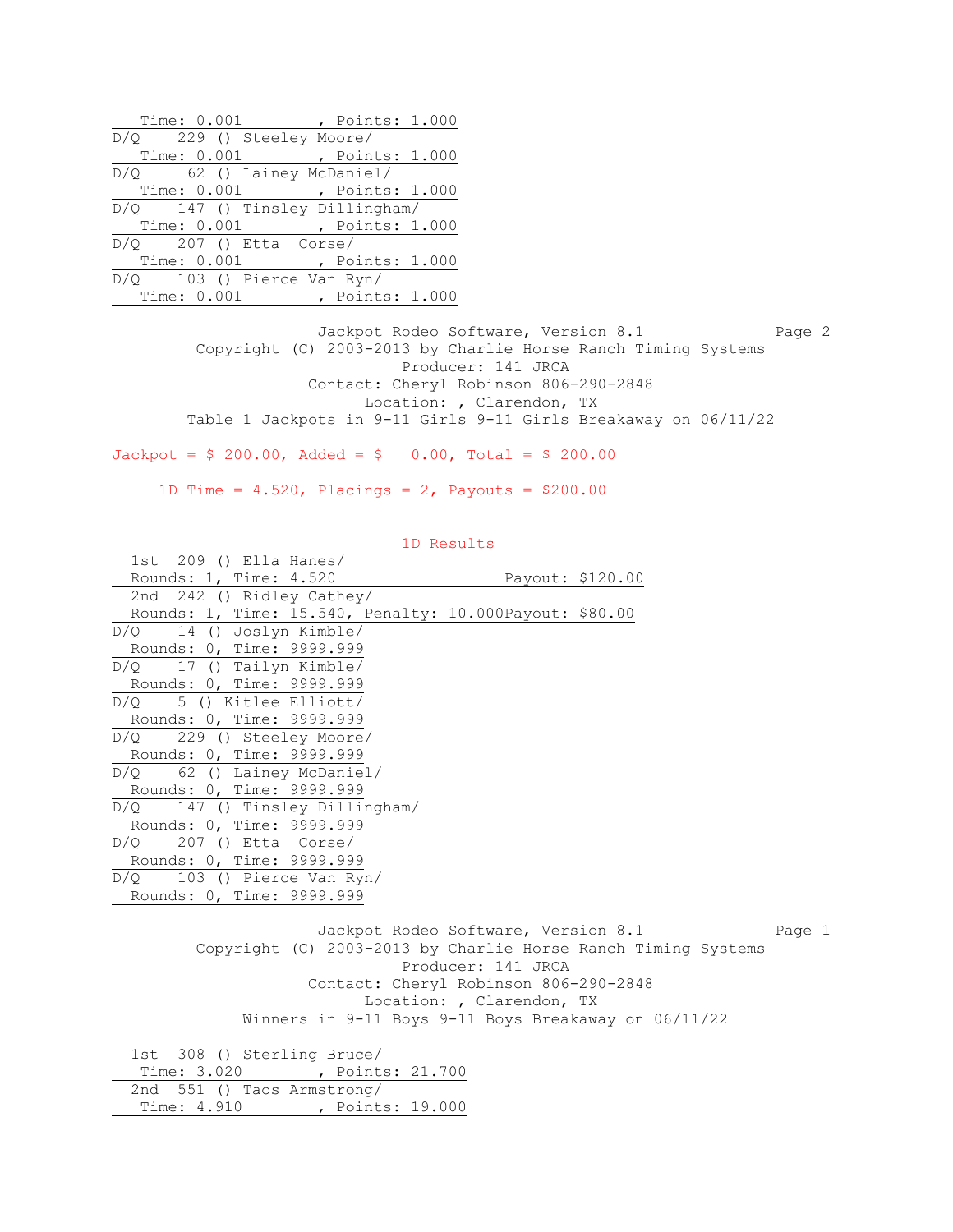3rd 618 () Kallym Fuller/ Time: 5.650 , Points: 16.300 4th 508 () Cye Franzen/ Time: 13.180 , Points: 13.600 (Base: 3.180, Penalty: 10.000) 5th 238 () Kelby Wetsel/ Time: 25.310 , Points: 10.900 D/Q 434 () Quay Bruce/ Time: 0.001 , Points: 1.000 D/Q 96 () Luke Purcell/ Time: 0.001 , Points: 1.000 D/Q 27 () Diesel Van Ryn/ Time: 0.001 , Points: 1.000 D/Q 610 () Colton Henson/ Time: 0.001 , Points: 1.000 Jackpot Rodeo Software, Version 8.1 Page 2 Copyright (C) 2003-2013 by Charlie Horse Ranch Timing Systems Producer: 141 JRCA Contact: Cheryl Robinson 806-290-2848 Location: , Clarendon, TX Table 1 Jackpots in 9-11 Boys 9-11 Boys Breakaway on 06/11/22  $Jackpot = $ 180.00$ ,  $Added = $ 0.00$ ,  $Total = $ 180.00$  1D Time = 3.020, Placings = 5, Payouts = \$180.00 1D Results 1st 308 () Sterling Bruce/ Rounds: 1, Time: 3.020 Payout: \$108.00 2nd 551 () Taos Armstrong/ Rounds: 1, Time: 4.910 Payout: \$72.00 3rd 618 () Kallym Fuller/ Rounds: 1, Time: 5.650 4th 508 () Cye Franzen/ Rounds: 1, Time: 13.180, Penalty: 10.000 5th 238 () Kelby Wetsel/ Rounds: 1, Time: 25.310 D/Q 96 () Luke Purcell/ Rounds: 0, Time: 9999.999 D/Q 27 () Diesel Van Ryn/ Rounds: 0, Time: 9999.999 D/Q 610 () Colton Henson/ Rounds: 0, Time: 9999.999  $D/Q$  434 () Quay Bruce/ Rounds: 0, Time: 9999.999 Jackpot Rodeo Software, Version 8.1 Page 1 Copyright (C) 2003-2013 by Charlie Horse Ranch Timing Systems Producer: 141 JRCA Contact: Cheryl Robinson 806-290-2848 Location: , Clarendon, TX Winners in 12-14 Girls 12-14 Girls Breakaway on 06/11/22 1st 241 () Bentley Cathey/ Time: 3.890 , Points: 28.600 2nd 24 () Chantzee Elliott/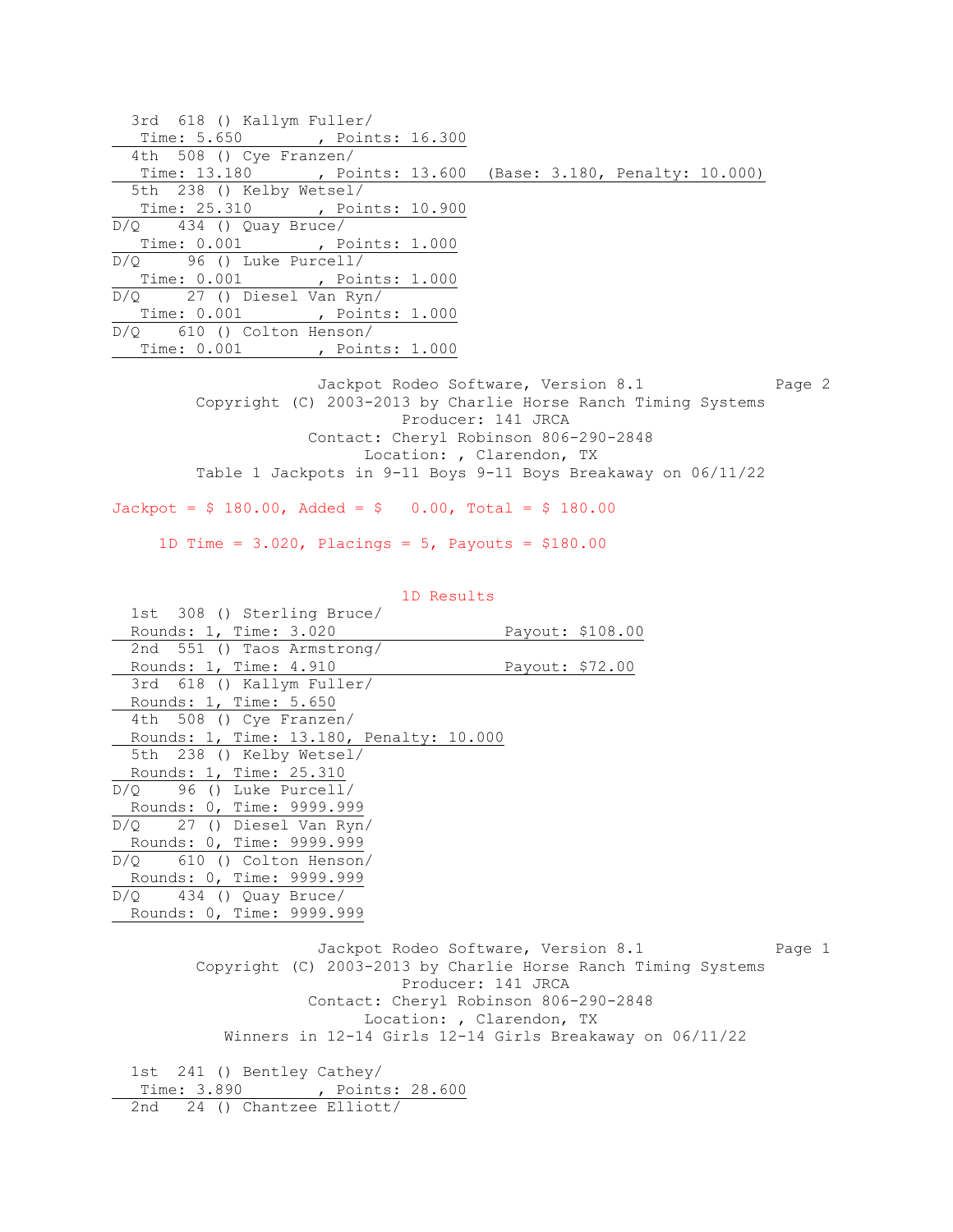| Time: 4.320 , Points: 25.000     |  |
|----------------------------------|--|
| 3rd 148 () Tye Ann Dillingham/   |  |
| Time: 5.190 , Points: 21.400     |  |
| 4th 565 () Kaytlyn Garrett/      |  |
| Time: 5.360 , Points: 17.800     |  |
| 5th 234 () Riley Wetsel/         |  |
| Time: 11.480 , Points: 14.200    |  |
| D/Q 552 () Avery Armstrong/      |  |
| Time: 0.001, Points: 1.000       |  |
| D/Q 334 () Kesslye Fuller/       |  |
| Time: 0.001 , Points: 1.000      |  |
| D/Q 79 () Kashlee Schumacher /   |  |
| Time: 0.001 , Points: 1.000      |  |
| $D/Q$ 157 () Abby McCreary/      |  |
| Time: 0.001, Points: 1.000       |  |
| $D/Q$ 52 () Colee $Cox/NOMEMBER$ |  |
| Time: 0.001                      |  |
| $D/Q$ 340 () Jaycee Wetsel/      |  |
| Time: 0.001, Points: 1.000       |  |
| D/O 287 () Meredithe Meeks/      |  |
| Time: 0.001, Points: 1.000       |  |

Jackpot Rodeo Software, Version 8.1 Page 2 Copyright (C) 2003-2013 by Charlie Horse Ranch Timing Systems Producer: 141 JRCA Contact: Cheryl Robinson 806-290-2848 Location: , Clarendon, TX Table 1 Jackpots in 12-14 Girls 12-14 Girls Breakaway on 06/11/22

Jackpot =  $$ 240.00$ , Added =  $$ 0.00$ , Total =  $$ 240.00$ 

1D Time =  $3.890$ , Placings =  $5$ , Payouts =  $$240.00$ 

| 1st 241 () Bentley Cathey/     |                 |                  |
|--------------------------------|-----------------|------------------|
| Rounds: 1, Time: 3.890         |                 | Payout: \$120.00 |
| 2nd 24 () Chantzee Elliott/    |                 |                  |
| Rounds: 1, Time: 4.320         | Payout: \$72.00 |                  |
| 3rd 148 () Tye Ann Dillingham/ |                 |                  |
| Rounds: 1, Time: 5.190         | Payout: \$48.00 |                  |
| 4th 565 () Kaytlyn Garrett/    |                 |                  |
| Rounds: 1, Time: 5.360         |                 |                  |
| 5th 234 () Riley Wetsel/       |                 |                  |
| Rounds: 1, Time: 11.480        |                 |                  |
| $D/Q$ 552 () Avery Armstrong/  |                 |                  |
| Rounds: 0, Time: 9999.999      |                 |                  |
| $D/Q$ 334 () Kesslye Fuller/   |                 |                  |
| Rounds: 0, Time: 9999.999      |                 |                  |
| D/O 79 () Kashlee Schumacher / |                 |                  |
| Rounds: 0, Time: 9999.999      |                 |                  |
| $D/Q$ 157 () Abby McCreary/    |                 |                  |
| Rounds: 0, Time: 9999.999      |                 |                  |
| D/O 52 () Colee Cox/NOMEMBER   |                 |                  |
| Rounds: 0, Time: 9999.999      |                 |                  |
| $D/Q$ 340 () Jaycee Wetsel/    |                 |                  |
| Rounds: 0, Time: 9999.999      |                 |                  |
|                                |                 |                  |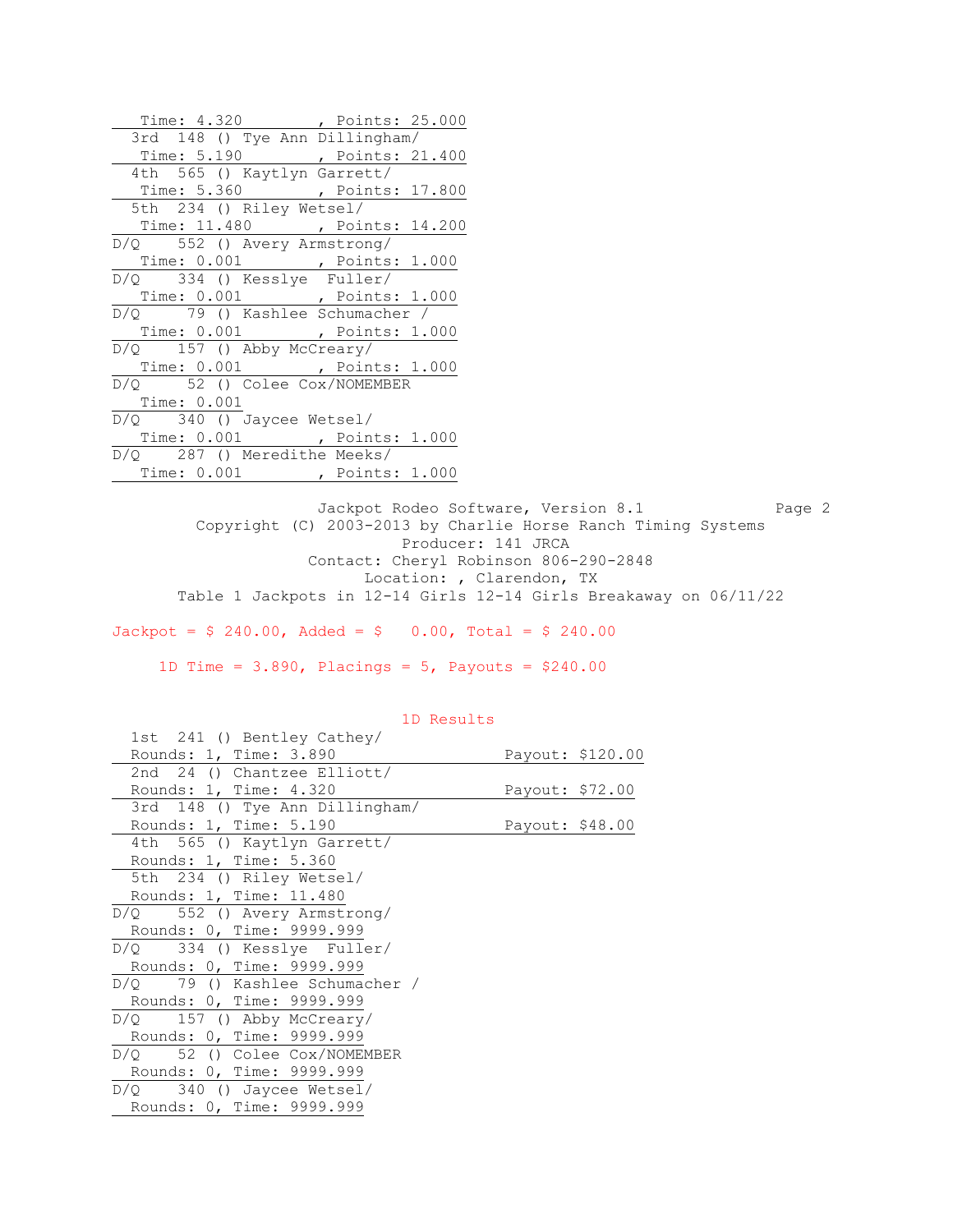D/Q 287 () Meredithe Meeks/ Rounds: 0, Time: 9999.999 Jackpot Rodeo Software, Version 8.1 Page 1 Copyright (C) 2003-2013 by Charlie Horse Ranch Timing Systems Producer: 141 JRCA Contact: Cheryl Robinson 806-290-2848 Location: , Clarendon, TX Winners in 12-14 Boys 12-14 Boys Breakaway on 06/11/22 1st 94 () Kain Van Ryn/ Time: 2.830 , Points: 40.100 2nd 288 () Slayde Stalls/ Time: 2.950 , Points: 35.000 3rd 253 () Cutter Bruce/ Time: 3.450 , Points: 29.900 4th 271 () Bowie Eakin/ Time: 3.540 , Points: 24.800 5th 185 () Kolton Grimsley/ Time: 4.210 , Points: 19.700 6th 230 () Hazen Lamb/ Time: 4.450 , Points: 14.600 7th 590 () Tripp Purcell/ Time: 7.040 , Points: 9.500 8th 231 () Rylan Lamb/ Time: 12.970 , Points: 4.400 (Base: 2.970, Penalty: 10.000) 9th 292 () Stanford Corse/ Time: 13.400 , Points: 1.000 (Base: 3.400, Penalty: 10.000) 10th 615 () Rayce Cameron/ Time: 16.360 , Points: 1.000 (Base: 6.360, Penalty: 10.000) D/Q 368 () Rhyder Rosipal/ Time: 0.001 , Points: 1.000 D/Q 655 () Slade Kelley/ Time: 0.001 , Points: 1.000 D/Q 327 () Tad Evans/ Time: 0.001 , Points: 1.000  $D/Q$  413 () Brant Hughes/ Time: 0.001 , Points: 1.000 D/Q 458 () Slaton Harkins/ Time: 0.001 , Points: 1.000 D/Q 574 () Dalton Meeks/ Time: 0.001 , Points: 1.000 D/Q 257 () Brenn Reed/ Time: 0.001 , Points: 1.000

Jackpot Rodeo Software, Version 8.1 Page 2 Copyright (C) 2003-2013 by Charlie Horse Ranch Timing Systems Producer: 141 JRCA Contact: Cheryl Robinson 806-290-2848 Location: , Clarendon, TX Table 1 Jackpots in 12-14 Boys 12-14 Boys Breakaway on 06/11/22  $Jackpot = $ 340.00$ ,  $Added = $ 0.00$ ,  $Total = $ 340.00$ 

1D Time =  $2.830$ , Placings = 10, Payouts =  $$340.00$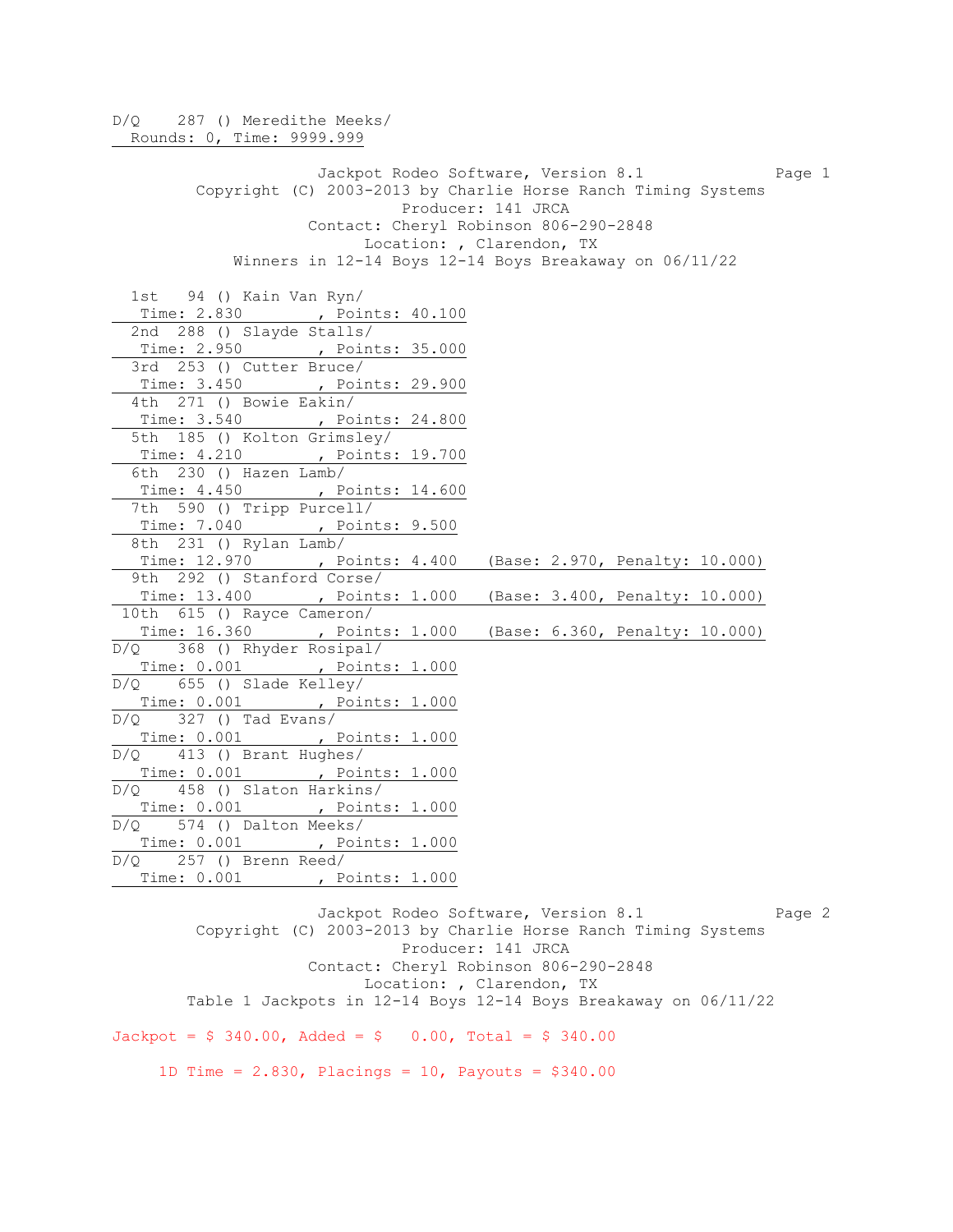1st 94 () Kain Van Ryn/ Rounds: 1, Time: 2.830 Payout: \$136.00 2nd 288 () Slayde Stalls/ Rounds: 1, Time: 2.950 Payout: \$102.00 3rd 253 () Cutter Bruce/ Rounds: 1, Time: 3.450 Payout: \$68.00 4th 271 () Bowie Eakin/ Rounds: 1, Time: 3.540 Payout: \$34.00 5th 185 () Kolton Grimsley/ Rounds: 1, Time: 4.210 6th 230 () Hazen Lamb/ Rounds: 1, Time: 4.450 7th 590 () Tripp Purcell/ Rounds: 1, Time: 7.040 8th 231 () Rylan Lamb/ Rounds: 1, Time: 12.970, Penalty: 10.000 9th 292 () Stanford Corse/ Rounds: 1, Time: 13.400, Penalty: 10.000 10th 615 () Rayce Cameron/ Rounds: 1, Time: 16.360, Penalty: 10.000 D/Q 655 () Slade Kelley/ Rounds: 0, Time: 9999.999  $D/Q$  327 () Tad Evans/ Rounds: 0, Time: 9999.999 D/Q 413 () Brant Hughes/ Rounds: 0, Time: 9999.999 D/Q 458 () Slaton Harkins/ Rounds: 0, Time: 9999.999 D/Q 574 () Dalton Meeks/ Rounds: 0, Time: 9999.999 D/Q 257 () Brenn Reed/ Rounds: 0, Time: 9999.999 D/Q 368 () Rhyder Rosipal/ Rounds: 0, Time: 9999.999 Jackpot Rodeo Software, Version 8.1 Page 1 Copyright (C) 2003-2013 by Charlie Horse Ranch Timing Systems Producer: 141 JRCA Contact: Cheryl Robinson 806-290-2848 Location: , Clarendon, TX Winners in 15-19 Girls 15-19 Girls Breakaway on 06/11/22 1st 46 () Abby McCreary 2/ Time: 3.110 , Points: 53.900 1st 666 () Colee Cox 1/NONMEMBER Time: 3.110 3rd 134 () Bentley Cathey 2/ Time: 3.830 , Points: 47.000 4th 163 () Karlee Elliott 2/ Time: 3.900 , Points: 40.100 5th 254 () Meredithe Meeks 2/ Time: 4.120 , Points: 33.200 6th 514 () Chantzee Elliott 2/ Time: 4.180 , Points: 26.300 7th 667 () Colee Cox 2/NONMEMBER Time: 4.540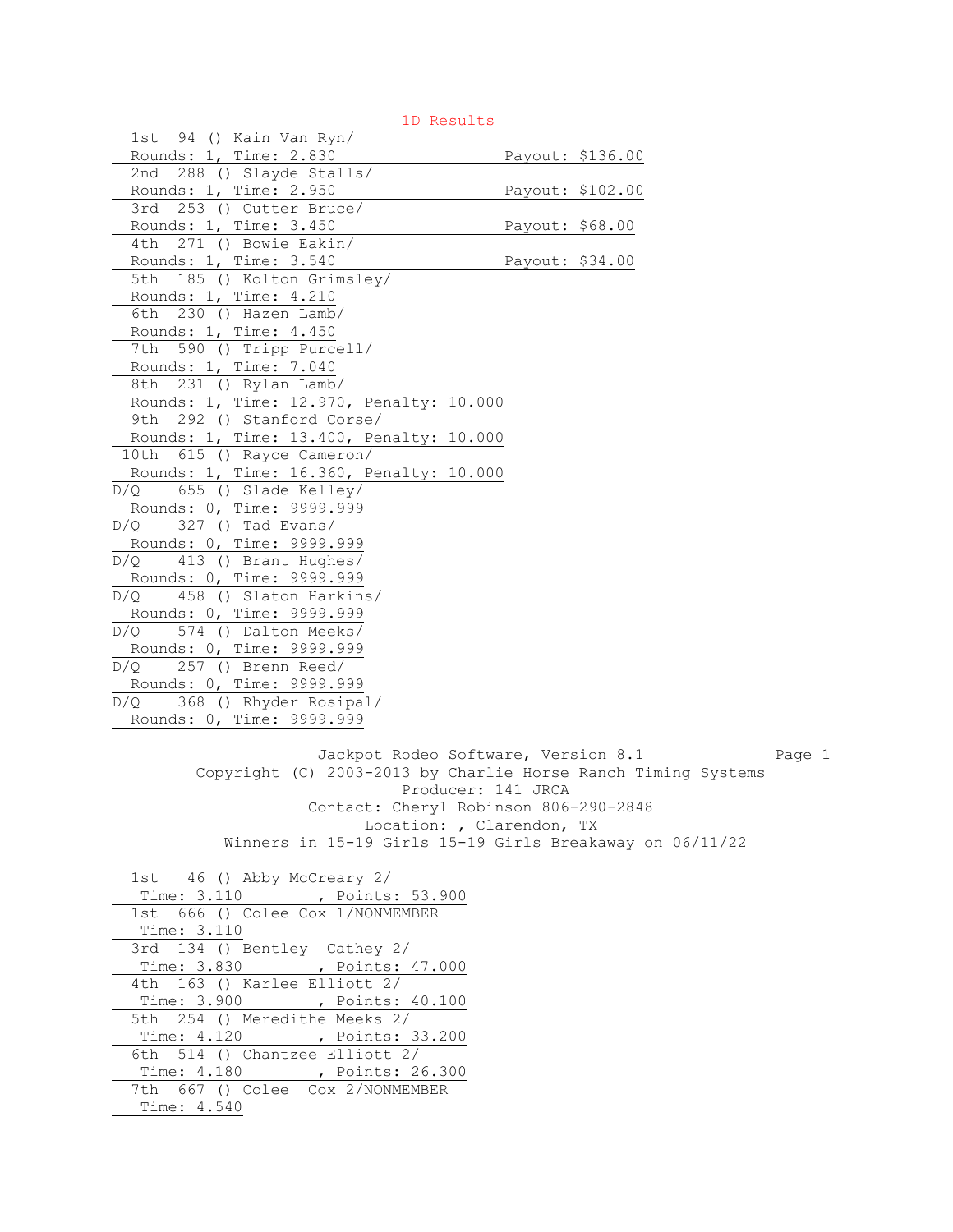8th 91 () Chantzee Elliott 1/ Time: 4.870 , Points: 19.400 9th 588 () Meredithe Meeks 1/ Time: 5.670 , Points: 12.500 10th 131 () Bentley Cathey 1/ Time: 12.680 , Points: 5.600 (Base: 2.680, Penalty: 10.000) 11th 89 () Kashlee Schumacher 2/ Time: 12.700 , Points: 1.000 (Base: 2.700, Penalty: 10.000) 12th 614 () Avery Armstrong 2/ Time: 12.760 , Points: 1.000 (Base: 2.760, Penalty: 10.000) 13th 32 () Brenna Ellis 2/ Time: 12.830 , Points: 1.000 (Base: 2.830, Penalty: 10.000) 14th 1 () Abby McCreary 1/ Time: 13.170 , Points: 1.000 (Base: 3.170, Penalty: 10.000) D/Q 521 () Kesslye Fuller 1/ Time: 0.001 , Points: 1.000 D/Q 592 () Brenna Ellis 1/ Time: 0.001 , Points: 1.000 D/Q 442 () Kashlee Schumacher 1/ Time: 0.001 , Points: 1.000 D/Q 67 () Avery Armstrong 1/ Time: 0.001 , Points: 1.000  $D/O$  406 () Ella Hanes  $1/$ Time: 0.001 , Points: 1.000 D/Q 19 () Karlee Elliott 1/ Time: 0.001 , Points: 1.000 D/Q 433 () Kesslye Fuller 2/ Time: 0.001 , Points: 1.000 N/S 352 () Madilynn Nichols 1/ Time: 0.002 Jackpot Rodeo Software, Version 8.1 Page 2 Copyright (C) 2003-2013 by Charlie Horse Ranch Timing Systems Producer: 141 JRCA Contact: Cheryl Robinson 806-290-2848 Location: , Clarendon, TX Winners in 15-19 Girls 15-19 Girls Breakaway on 06/11/22 N/S 382 () Madilynn Nichols 2/ Time: 0.002 Jackpot Rodeo Software, Version 8.1 Page 3 Copyright (C) 2003-2013 by Charlie Horse Ranch Timing Systems Producer: 141 JRCA Contact: Cheryl Robinson 806-290-2848 Location: , Clarendon, TX Table 1 Jackpots in 15-19 Girls 15-19 Girls Breakaway on 06/11/22  $Jackpot = $1150.00$ ,  $Added = $ 0.00$ ,  $Total = $1150.00$ 1D Time =  $3.110$ , Placings =  $14$ , Payouts =  $$1150.00$  1D Results 1st 666 () Colee Cox 1/NONMEMBER Rounds: 1, Time: 3.110 Payout: \$316.25 1st 46 () Abby McCreary 2/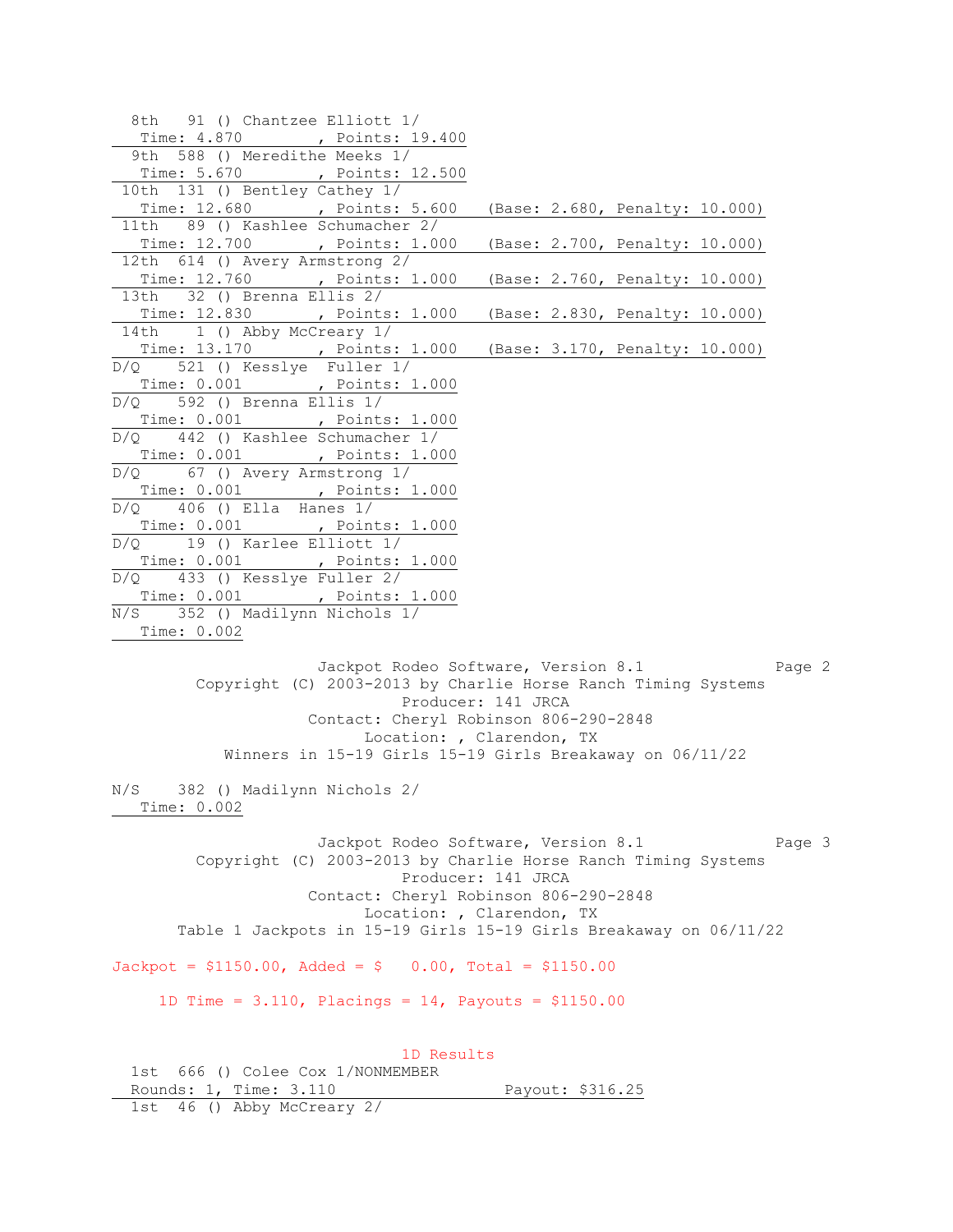Rounds: 1, Time: 3.110 Payout: \$316.25 3rd 134 () Bentley Cathey 2/ Rounds: 1, Time: 3.830 Payout: \$230.00 4th 163 () Karlee Elliott 2/ Rounds: 1, Time: 3.900 Payout: \$172.50 5th 254 () Meredithe Meeks 2/ Rounds: 1, Time: 4.120 Payout: \$115.00 6th 514 () Chantzee Elliott 2/ Rounds: 1, Time: 4.180 7th 667 () Colee Cox 2/NONMEMBER Rounds: 1, Time: 4.540 8th 91 () Chantzee Elliott 1/ Rounds: 1, Time: 4.870 9th 588 () Meredithe Meeks 1/ Rounds: 1, Time: 5.670 10th 131 () Bentley Cathey 1/ Rounds: 1, Time: 12.680, Penalty: 10.000 11th 89 () Kashlee Schumacher 2/ Rounds: 1, Time: 12.700, Penalty: 10.000 12th 614 () Avery Armstrong 2/ Rounds: 1, Time: 12.760, Penalty: 10.000 13th 32 () Brenna Ellis 2/ Rounds: 1, Time: 12.830, Penalty: 10.000 14th 1 () Abby McCreary 1/ Rounds: 1, Time: 13.170, Penalty: 10.000 D/Q 521 () Kesslye Fuller 1/ Rounds: 0, Time: 9999.999 D/Q 592 () Brenna Ellis 1/ Rounds: 0, Time: 9999.999 D/Q 442 () Kashlee Schumacher 1/ Rounds: 0, Time: 9999.999 D/Q 67 () Avery Armstrong 1/ Rounds: 0, Time: 9999.999 D/Q 406 () Ella Hanes 1/ Rounds: 0, Time: 9999.999 D/Q 19 () Karlee Elliott 1/ Rounds: 0, Time: 9999.999

> Jackpot Rodeo Software, Version 8.1 Page 4 Copyright (C) 2003-2013 by Charlie Horse Ranch Timing Systems Producer: 141 JRCA Contact: Cheryl Robinson 806-290-2848 Location: , Clarendon, TX Table 1 Jackpots in 15-19 Girls 15-19 Girls Breakaway on 06/11/22

## Sponsored by:

D/Q 433 () Kesslye Fuller 2/ Rounds: 0, Time: 9999.999 D/Q 352 () Madilynn Nichols 1/ Rounds: 0, Time: 9999.999 D/Q 382 () Madilynn Nichols 2/ Rounds: 0, Time: 9999.999

> Jackpot Rodeo Software, Version 8.1 Page 1 Copyright (C) 2003-2013 by Charlie Horse Ranch Timing Systems Producer: 141 JRCA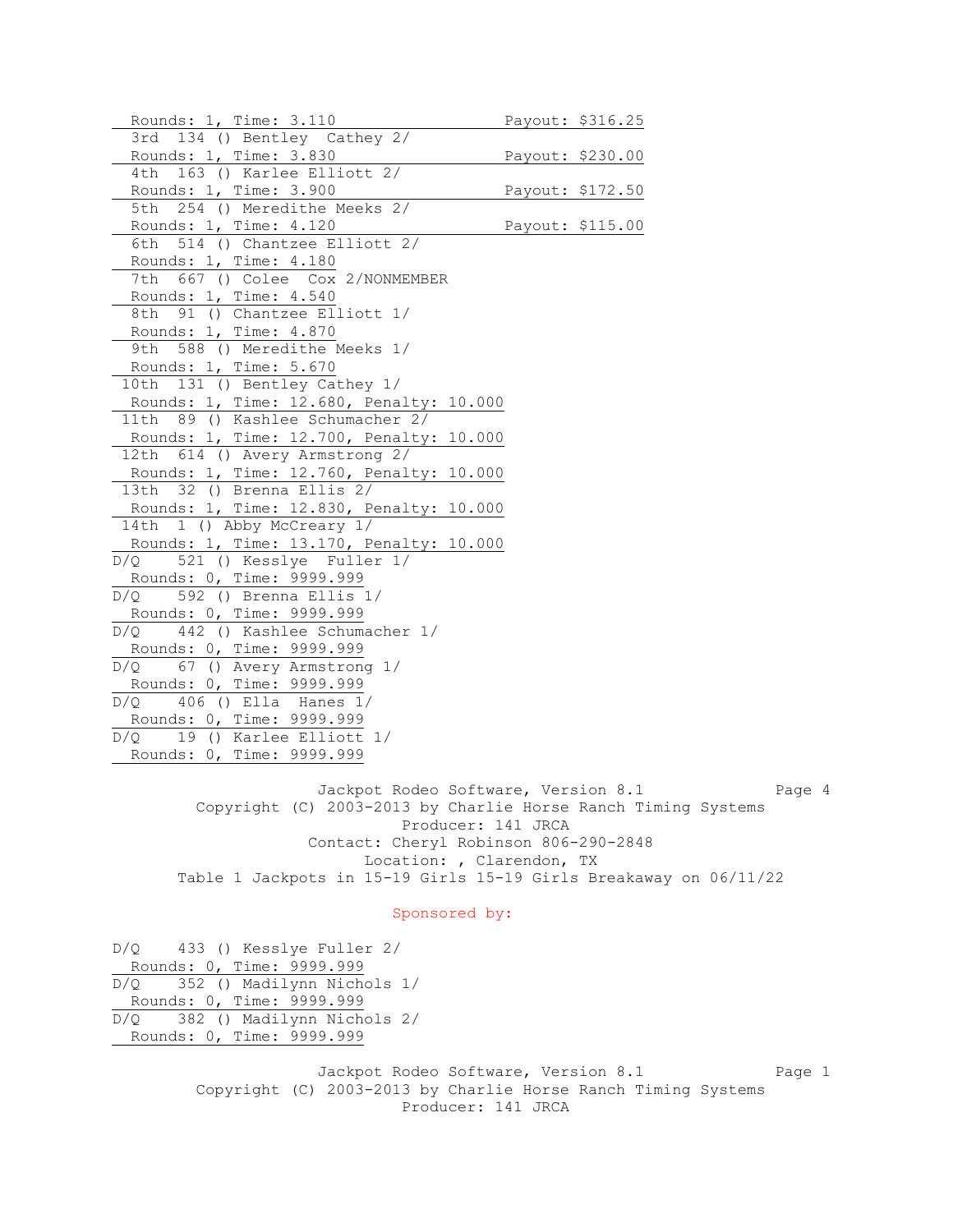Contact: Cheryl Robinson 806-290-2848 Location: , Clarendon, TX Winners in 9-11 Boys 9-11 Boys Double Mugging on 06/11/22 1st 551 () Taos Armstrong/ Time: 15.820 , Points: 17.100 2nd 508 () Cye Franzen/ Time: 17.510 , Points: 15.000 3rd 27 () Diesel Van Ryn/ Time: 24.220 , Points: 12.900 4th 610 () Colton Henson/ Time: 25.620 , Points: 10.800 5th 96 () Luke Purcell/ Time: 33.760 , Points: 8.700 (Base: 23.760, Penalty: 10.000) D/Q 434 () Quay Bruce/ Time: 0.001 , Points: 1.000 D/Q 308 () Sterling Bruce/ Time: 0.001 , Points: 1.000

Jackpot Rodeo Software, Version 8.1 Page 2 Copyright (C) 2003-2013 by Charlie Horse Ranch Timing Systems Producer: 141 JRCA Contact: Cheryl Robinson 806-290-2848 Location: , Clarendon, TX Table 1 Jackpots in 9-11 Boys 9-11 Boys Double Mugging on 06/11/22

 $Jackpot = $ 140.00$ ,  $Added = $ 0.00$ ,  $Total = $ 140.00$ 

1D Time =  $15.820$ , Placings =  $5$ , Payouts =  $$140.00$ 

| 1D Results                                                                                                                                                                                                                                                                   |  |  |  |  |
|------------------------------------------------------------------------------------------------------------------------------------------------------------------------------------------------------------------------------------------------------------------------------|--|--|--|--|
| 1st 551 () Taos Armstrong/                                                                                                                                                                                                                                                   |  |  |  |  |
| Rounds: 1, Time: 15.820<br>Payout: \$84.00                                                                                                                                                                                                                                   |  |  |  |  |
| 2nd 508 () Cye Franzen/                                                                                                                                                                                                                                                      |  |  |  |  |
| Rounds: 1, Time: 17.510<br>Payout: \$56.00                                                                                                                                                                                                                                   |  |  |  |  |
| 3rd 27 () Diesel Van Ryn/                                                                                                                                                                                                                                                    |  |  |  |  |
| Rounds: 1, Time: 24.220                                                                                                                                                                                                                                                      |  |  |  |  |
| 4th 610 () Colton Henson/                                                                                                                                                                                                                                                    |  |  |  |  |
| Rounds: 1, Time: 25.620                                                                                                                                                                                                                                                      |  |  |  |  |
| 5th 96 () Luke Purcell/                                                                                                                                                                                                                                                      |  |  |  |  |
| Rounds: 1, Time: 33.760, Penalty: 10.000                                                                                                                                                                                                                                     |  |  |  |  |
| $D/Q$ 308 () Sterling Bruce/                                                                                                                                                                                                                                                 |  |  |  |  |
| Rounds: 0, Time: 9999.999                                                                                                                                                                                                                                                    |  |  |  |  |
| $D/Q$ 434 () Quay Bruce/                                                                                                                                                                                                                                                     |  |  |  |  |
| Rounds: 0, Time: 9999.999                                                                                                                                                                                                                                                    |  |  |  |  |
| Jackpot Rodeo Software, Version 8.1<br>Page 1<br>Copyright (C) 2003-2013 by Charlie Horse Ranch Timing Systems<br>Producer: 141 JRCA<br>Contact: Cheryl Robinson 806-290-2848<br>Location: , Clarendon, TX<br>Winners in $12-14$ Boys $12-14$ Boys Calf Roping on $06/11/22$ |  |  |  |  |
| 1st 292 () Stanford Corse/<br>Time: 14.210 , Points: 40.100                                                                                                                                                                                                                  |  |  |  |  |
| 2nd $257$ () Brenn Reed/                                                                                                                                                                                                                                                     |  |  |  |  |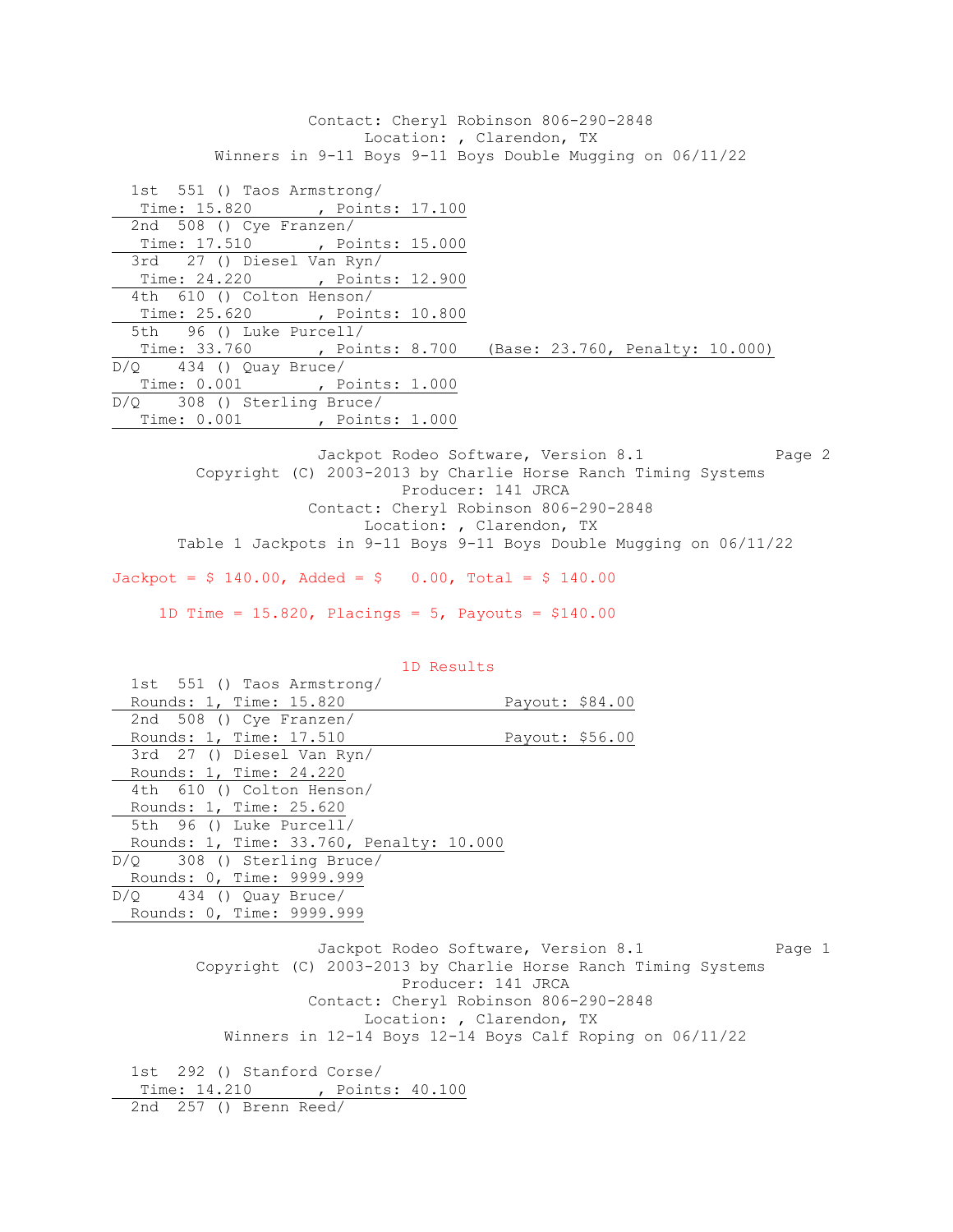| Time: 16.330 , Points: 35.000                                 |  |  |  |
|---------------------------------------------------------------|--|--|--|
| 3rd 590 () Tripp Purcell/                                     |  |  |  |
| Time: 16.430 , Points: 29.900                                 |  |  |  |
| 4th 253 () Cutter Bruce/                                      |  |  |  |
| Time: 16.810 , Points: 24.800                                 |  |  |  |
| 5th 271 () Bowie Eakin/                                       |  |  |  |
| Time: 21.510 , Points: 19.700<br>6th 615 () Rayce Cameron/    |  |  |  |
|                                                               |  |  |  |
| Time: 24.420 , Points: 14.600 (Base: 14.420, Penalty: 10.000) |  |  |  |
| 7th 230 () Hazen Lamb/                                        |  |  |  |
| Time: 27.240 , Points: 9.500                                  |  |  |  |
| 8th 231 () Rylan Lamb/                                        |  |  |  |
| Time: 32.250 , Points: 4.400<br>9th 413 () Brant Hughes/      |  |  |  |
|                                                               |  |  |  |
| Time: 34.390 , Points: 1.000                                  |  |  |  |
| 10th 368 () Rhyder Rosipal/                                   |  |  |  |
| Time: 39.400 , Points: 1.000<br>11th 327 () Tad Evans/        |  |  |  |
|                                                               |  |  |  |
| Time: 47.370 , Points: 1.000                                  |  |  |  |
| $D/Q$ 655 () Slade Kelley/                                    |  |  |  |
| Time: 0.001, Points: 1.000                                    |  |  |  |
| D/Q 185 () Kolton Grimsley/                                   |  |  |  |
| Time: 0.001 , Points: 1.000                                   |  |  |  |
| D/Q 288 () Slayde Stalls/                                     |  |  |  |
| Time: 0.001, Points: 1.000                                    |  |  |  |
| $D/Q$ 574 () Dalton Meeks/                                    |  |  |  |
| Time: 0.001 , Points: 1.000                                   |  |  |  |
| $\overline{D/Q}$ 94 () Kain Van Ryn/                          |  |  |  |
| Time: 0.001, Points: 1.000                                    |  |  |  |
| $D/Q$ 458 () Slaton Harkins/                                  |  |  |  |
| Time: 0.001 , Points: 1.000                                   |  |  |  |

Jackpot Rodeo Software, Version 8.1 Page 2 Copyright (C) 2003-2013 by Charlie Horse Ranch Timing Systems Producer: 141 JRCA Contact: Cheryl Robinson 806-290-2848 Location: , Clarendon, TX Table 1 Jackpots in 12-14 Boys 12-14 Boys Calf Roping on 06/11/22

 $Jackpot = $ 340.00, \text{ Added} = $ 0.00, \text{ Total} = $ 340.00$ 

1D Time =  $14.210$ , Placings =  $11$ , Payouts = \$340.00

| 1st 292 () Stanford Corse/               |                 |                  |
|------------------------------------------|-----------------|------------------|
| Rounds: 1, Time: 14.210                  |                 | Payout: \$136.00 |
| 2nd 257 () Brenn Reed/                   |                 |                  |
| Rounds: 1, Time: 16.330                  |                 | Payout: \$102.00 |
| 3rd 590 () Tripp Purcell/                |                 |                  |
| Rounds: 1, Time: 16.430                  | Payout: \$68.00 |                  |
| 4th 253 () Cutter Bruce/                 |                 |                  |
| Rounds: 1, Time: 16.810                  | Payout: \$34.00 |                  |
| 5th 271 () Bowie Eakin/                  |                 |                  |
| Rounds: 1, Time: 21.510                  |                 |                  |
| 6th 615 () Rayce Cameron/                |                 |                  |
| Rounds: 1, Time: 24.420, Penalty: 10.000 |                 |                  |
|                                          |                 |                  |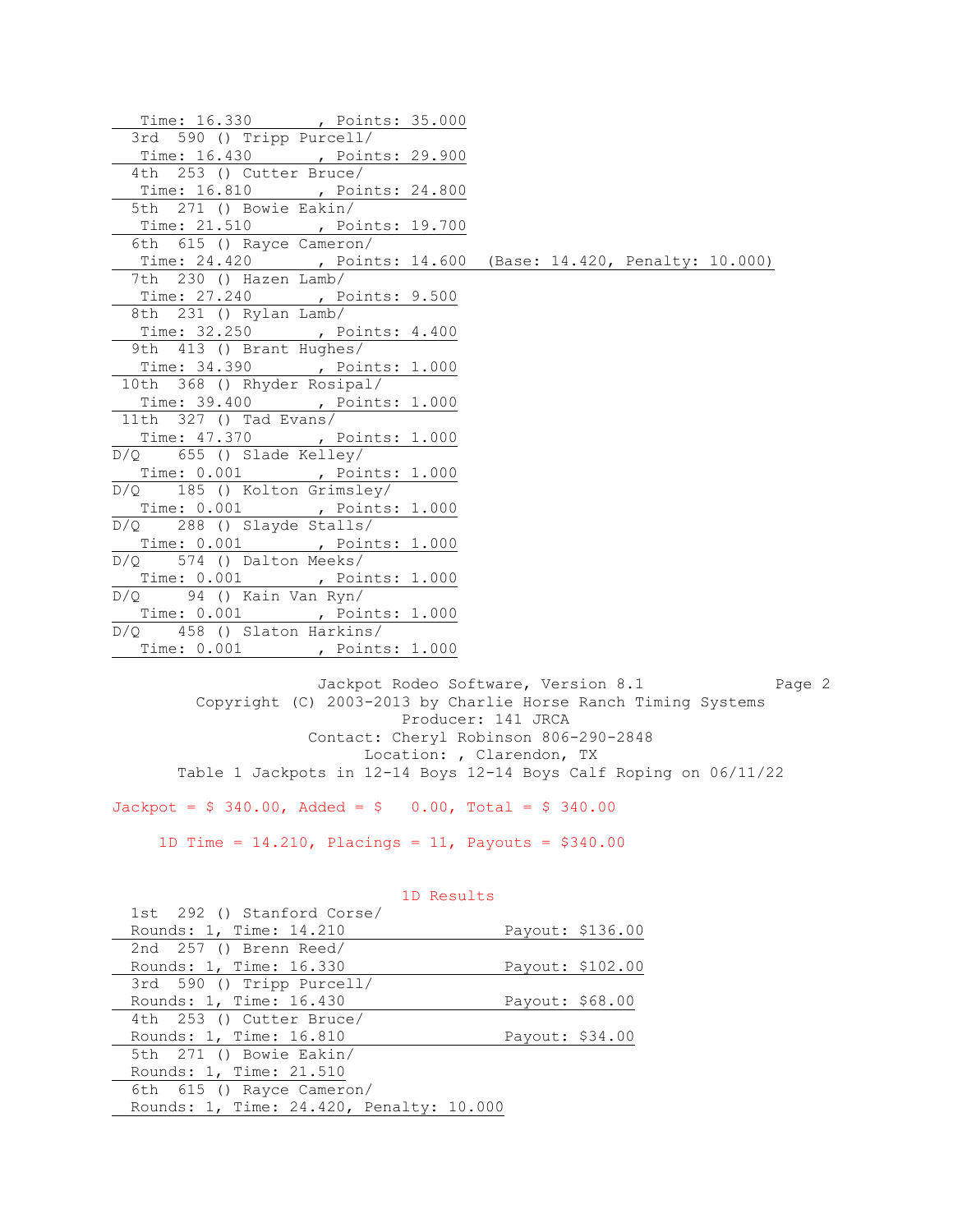7th 230 () Hazen Lamb/ Rounds: 1, Time: 27.240 8th 231 () Rylan Lamb/ Rounds: 1, Time: 32.250 9th 413 () Brant Hughes/ Rounds: 1, Time: 34.390 10th 368 () Rhyder Rosipal/ Rounds: 1, Time: 39.400 11th 327 () Tad Evans/ Rounds: 1, Time: 47.370 D/Q 185 () Kolton Grimsley/ Rounds: 0, Time: 9999.999 D/Q 288 () Slayde Stalls/ Rounds: 0, Time: 9999.999 D/Q 574 () Dalton Meeks/ Rounds: 0, Time: 9999.999 D/Q 94 () Kain Van Ryn/ Rounds: 0, Time: 9999.999 D/Q 458 () Slaton Harkins/ Rounds: 0, Time: 9999.999 D/Q 655 () Slade Kelley/ Rounds: 0, Time: 9999.999 Jackpot Rodeo Software, Version 8.1 Page 1 Copyright (C) 2003-2013 by Charlie Horse Ranch Timing Systems Producer: 141 JRCA Contact: Cheryl Robinson 806-290-2848 Location: , Clarendon, TX Winners in 15-19 Boys 15-19 Boys Calf Roping on 06/11/22 1st 619 () Brody McCreary 2/ Time: 11.430 , Points: 19.400 2nd 6 () Cole Purcell 1/ Time: 12.820 , Points: 17.000 3rd 516 () Clint Cross 1/ Time: 15.250 , Points: 14.600 4th 315 () Braxton Hughes 2/ Time: 15.880 , Points: 12.200 5th 405 () Clint Cross 2/ Time: 16.420 , Points: 9.800 6th 589 () Cole Purcell 2/ Time: 27.670 , Points: 7.400 (Base: 17.670, Penalty: 10.000) 7th 376 () Braxton Hughes 1/ Time: 34.340 , Points: 5.000 (Base: 24.340, Penalty: 10.000) D/Q 156 () Brody McCreary 1/ Time: 0.001 , Points: 1.000 Jackpot Rodeo Software, Version 8.1 Page 2 Copyright (C) 2003-2013 by Charlie Horse Ranch Timing Systems Producer: 141 JRCA

 Location: , Clarendon, TX Table 1 Jackpots in 15-19 Boys 15-19 Boys Calf Roping on 06/11/22

Contact: Cheryl Robinson 806-290-2848

 $Jackpot = $ 400.00$ ,  $Added = $ 0.00$ ,  $Total = $ 400.00$ 

1D Time =  $11.430$ , Placings = 7, Payouts = \$400.00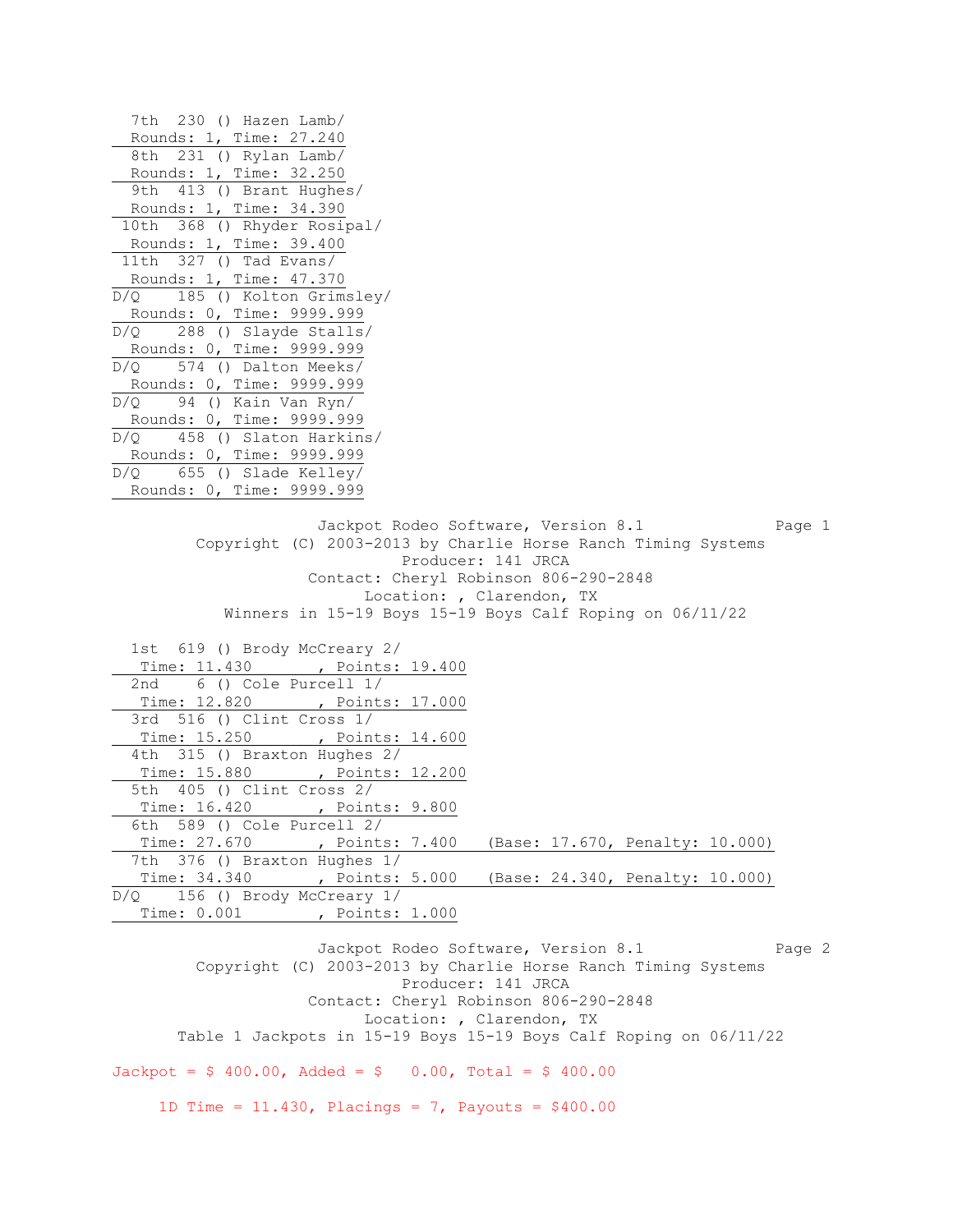1D Results 1st 619 () Brody McCreary 2/ Rounds: 1, Time: 11.430 Payout: \$240.00 2nd 6 () Cole Purcell 1/ Rounds: 1, Time: 12.820 Payout: \$160.00 3rd 516 () Clint Cross 1/ Rounds: 1, Time: 15.250 4th 315 () Braxton Hughes 2/ Rounds: 1, Time: 15.880 5th 405 () Clint Cross 2/ Rounds: 1, Time: 16.420 6th 589 () Cole Purcell 2/ Rounds: 1, Time: 27.670, Penalty: 10.000 7th 376 () Braxton Hughes 1/ Rounds: 1, Time: 34.340, Penalty: 10.000 D/Q 156 () Brody McCreary 1/ Rounds: 0, Time: 9999.999 Jackpot Rodeo Software, Version 8.1 Page 1 Copyright (C) 2003-2013 by Charlie Horse Ranch Timing Systems Producer: 141 JRCA Contact: Cheryl Robinson 806-290-2848 Location: , Clarendon, TX Winners in 11 & Under Girls 11&Under Girls Ribbon Roping on 06/11/22 1st 270 () Emma Armstrong/ Time: 21.630 , Points: 17.100 2nd 441 () Kynadee Sinclair/ Time: 42.230 , Points: 15.000 (Base: 32.230, Penalty: 10.000) D/Q 4 () Saydee Sinclair/ Time: 0.001 , Points: 1.000  $D/Q$  207 () Etta Corse/ Time: 0.001 , Points: 1.000 D/Q 242 () Ridley Cathey/ Time: 0.001 , Points: 1.000 D/Q 209 () Ella Hanes/ Time: 0.001 , Points: 1.000 D/Q 103 () Pierce Van Ryn/ Time: 0.001 , Points: 1.000 Jackpot Rodeo Software, Version 8.1 Page 2 Copyright (C) 2003-2013 by Charlie Horse Ranch Timing Systems Producer: 141 JRCA Contact: Cheryl Robinson 806-290-2848 Location: , Clarendon, TX Table 1 Jackpots in 11 & Under Girls 11&Under Girls Ribbon Roping on 06/11/  $Jackpot = $ 157.50$ ,  $Aded = $ 0.00$ ,  $Total = $ 157.50$ 1D Time =  $21.630$ , Placings =  $2$ , Payouts = \$157.50

|                            |  | 1D Results |                 |  |
|----------------------------|--|------------|-----------------|--|
| 1st 270 () Emma Armstrong/ |  |            |                 |  |
| Rounds: 1, Time: 21.630    |  |            | Payout: \$94.50 |  |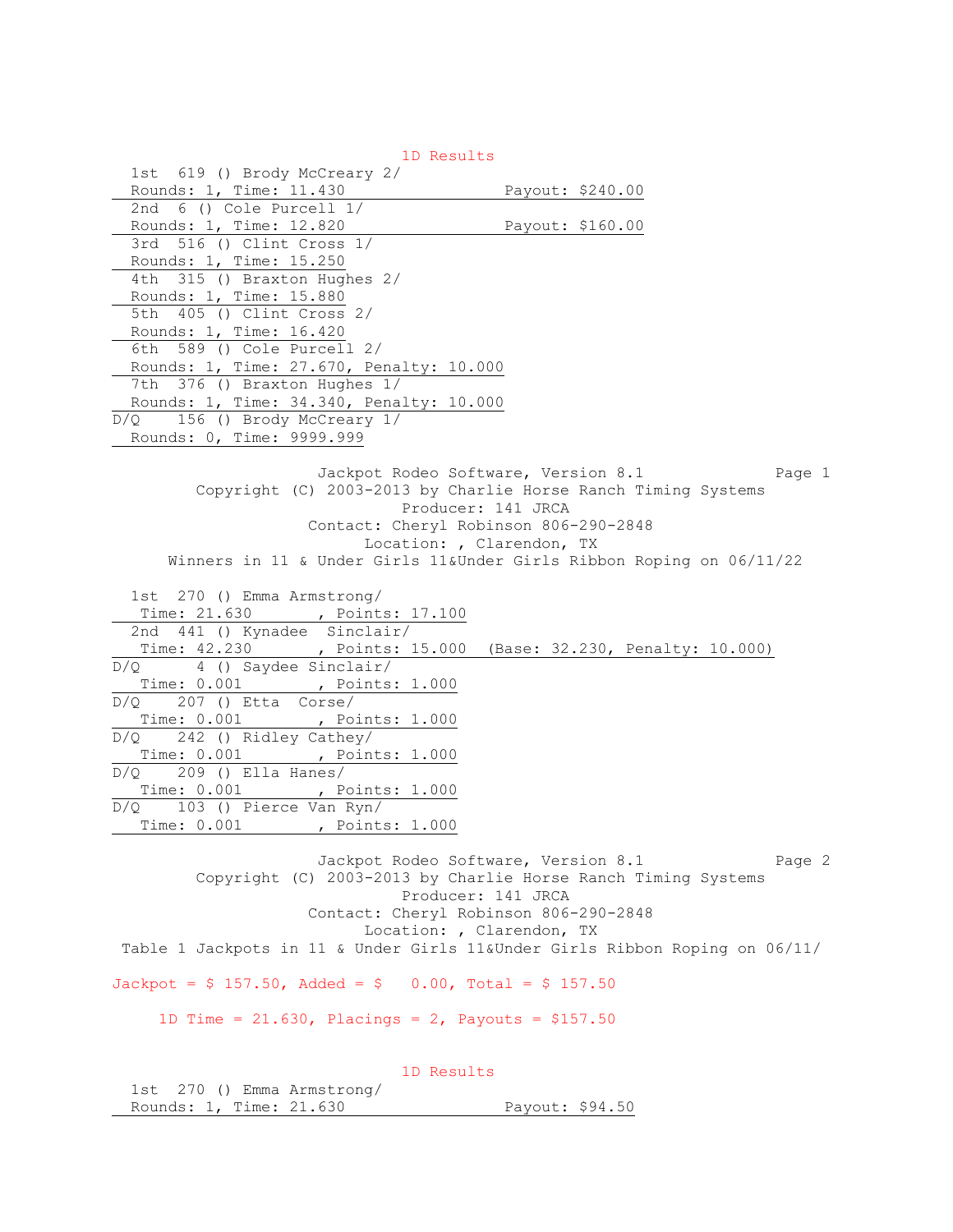2nd 441 () Kynadee Sinclair/ Rounds: 1, Time: 42.230, Penalty: 10.000Payout: \$63.00  $D/Q$  207 () Etta Corse/ Rounds: 0, Time: 9999.999 D/Q 242 () Ridley Cathey/ Rounds: 0, Time: 9999.999  $D/Q$  209 () Ella Hanes/ Rounds: 0, Time: 9999.999 D/Q 103 () Pierce Van Ryn/ Rounds: 0, Time: 9999.999 D/Q 4 () Saydee Sinclair/ Rounds: 0, Time: 9999.999 Jackpot Rodeo Software, Version 8.1 Page 1 Copyright (C) 2003-2013 by Charlie Horse Ranch Timing Systems Producer: 141 JRCA Contact: Cheryl Robinson 806-290-2848 Location: , Clarendon, TX Winners in 11 & Under Boys 11&Under Boys Ribbon Roping on 06/11/22 1st 308 () Sterling Bruce/ Time: 14.310 , Points: 24.000 2nd 508 () Cye Franzen/ Time: 14.920 , Points: 21.000 3rd 610 () Colton Henson/ Time: 22.150 , Points: 18.000 4th 551 () Taos Armstrong/ Time: 23.160 , Points: 15.000 (Base: 13.160, Penalty: 10.000) 5th 7 () Trevin Kimble/ Time: 34.630 , Points: 12.000  $D/Q$  434 () Quay Bruce/ Time: 0.001 , Points: 1.000 D/Q 414 () Jake Purcell/ Time: 0.001 , Points: 1.000 D/Q 96 () Luke Purcell/ Time: 0.001 , Points: 1.000 D/Q 531 () Brazos Eakin/ Time: 0.001 , Points: 1.000 D/Q 27 () Diesel Van Ryn/ Time: 0.001 , Points: 1.000 Jackpot Rodeo Software, Version 8.1 Page 2 Copyright (C) 2003-2013 by Charlie Horse Ranch Timing Systems Producer: 141 JRCA Contact: Cheryl Robinson 806-290-2848 Location: , Clarendon, TX Table 1 Jackpots in 11 & Under Boys 11&Under Boys Ribbon Roping on 06/11/2  $Jackpot = $ 225.00$ ,  $Added = $ 0.00$ ,  $Total = $ 225.00$ 1D Time =  $14.310$ , Placings =  $5$ , Payouts =  $$225.00$  1D Results 1st 308 () Sterling Bruce/ Rounds: 1, Time: 14.310 Payout: \$135.00

2nd 508 () Cye Franzen/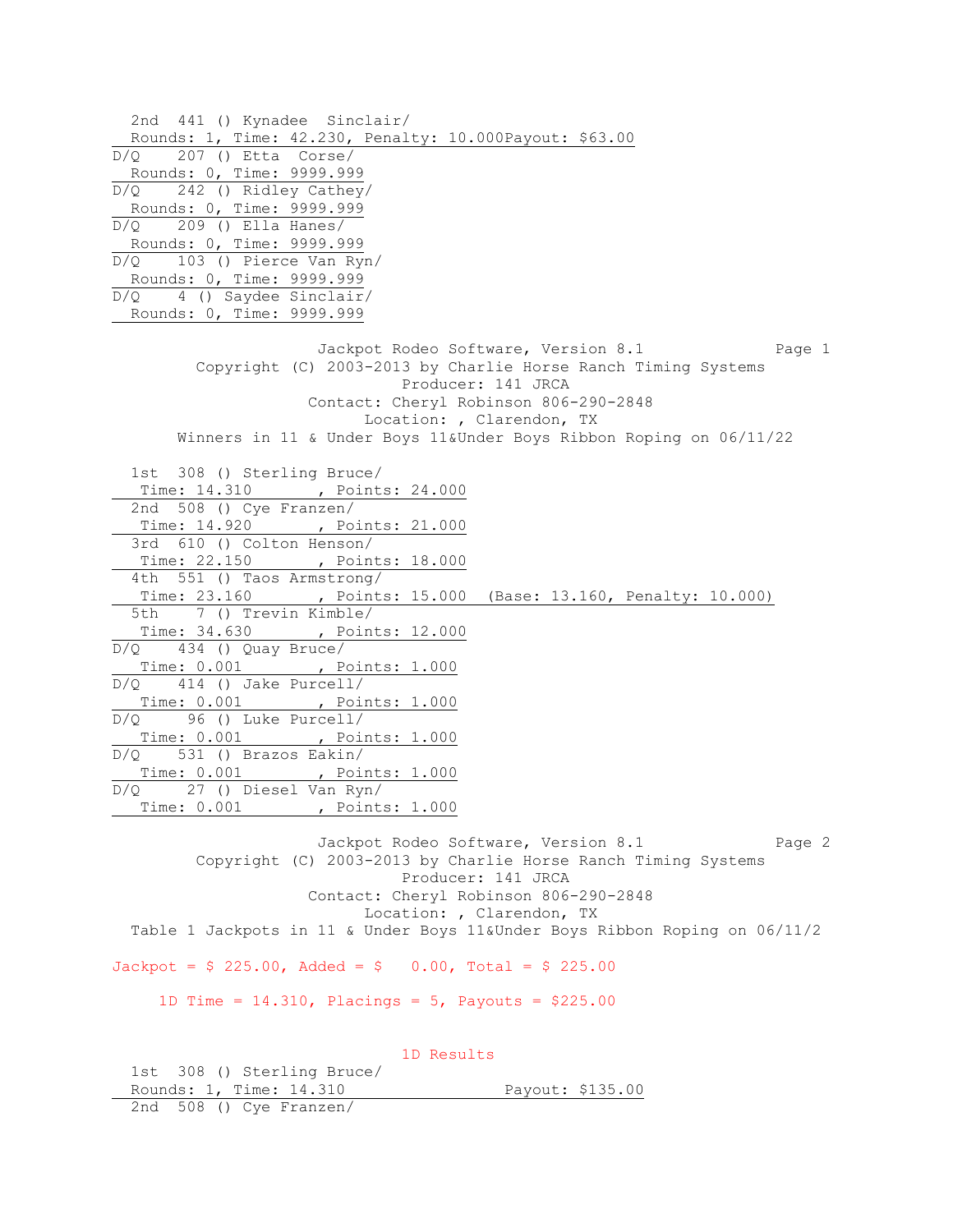Rounds: 1, Time: 14.920 Payout: \$90.00 3rd 610 () Colton Henson/ Rounds: 1, Time: 22.150 4th 551 () Taos Armstrong/ Rounds: 1, Time: 23.160, Penalty: 10.000 5th 7 () Trevin Kimble/ Rounds: 1, Time: 34.630  $D/Q$  434 () Quay Bruce/ Rounds: 0, Time: 9999.999 D/Q 414 () Jake Purcell/ Rounds: 0, Time: 9999.999 D/Q 96 () Luke Purcell/ Rounds: 0, Time: 9999.999 D/Q 531 () Brazos Eakin/ Rounds: 0, Time: 9999.999 D/Q 27 () Diesel Van Ryn/ Rounds: 0, Time: 9999.999 Jackpot Rodeo Software, Version 8.1 Page 1 Copyright (C) 2003-2013 by Charlie Horse Ranch Timing Systems Producer: 141 JRCA Contact: Cheryl Robinson 806-290-2848 Location: , Clarendon, TX Winners in 12-14 Girls 12-14 Girls Ribbon Roping on 06/11/22 1st 334 () Kesslye Fuller/ Time: 9.620 , Points: 14.800 2nd 287 () Meredithe Meeks/ Time: 10.970 , Points: 13.000 3rd 552 () Avery Armstrong/ Time: 11.980 , Points: 11.200 D/Q 148 () Tye Ann Dillingham/ Time: 0.001 , Points: 1.000 D/Q 157 () Abby McCreary/ Time: 0.001 , Points: 1.000 D/Q 241 () Bentley Cathey/ Time: 0.001 , Points: 1.000

Jackpot Rodeo Software, Version 8.1 Page 2 Copyright (C) 2003-2013 by Charlie Horse Ranch Timing Systems Producer: 141 JRCA Contact: Cheryl Robinson 806-290-2848 Location: , Clarendon, TX Table 1 Jackpots in 12-14 Girls 12-14 Girls Ribbon Roping on 06/11/22

 $Jackpot = $ 135.00, \text{ Added} = $ 0.00, \text{ Total} = $ 135.00$ 

1D Time =  $9.620$ , Placings =  $3$ , Payouts =  $$135.00$ 

 1D Results 1st 334 () Kesslye Fuller/ Rounds: 1, Time: 9.620 Payout: \$81.00 2nd 287 () Meredithe Meeks/ Rounds: 1, Time: 10.970 Payout: \$54.00 3rd 552 () Avery Armstrong/ Rounds: 1, Time: 11.980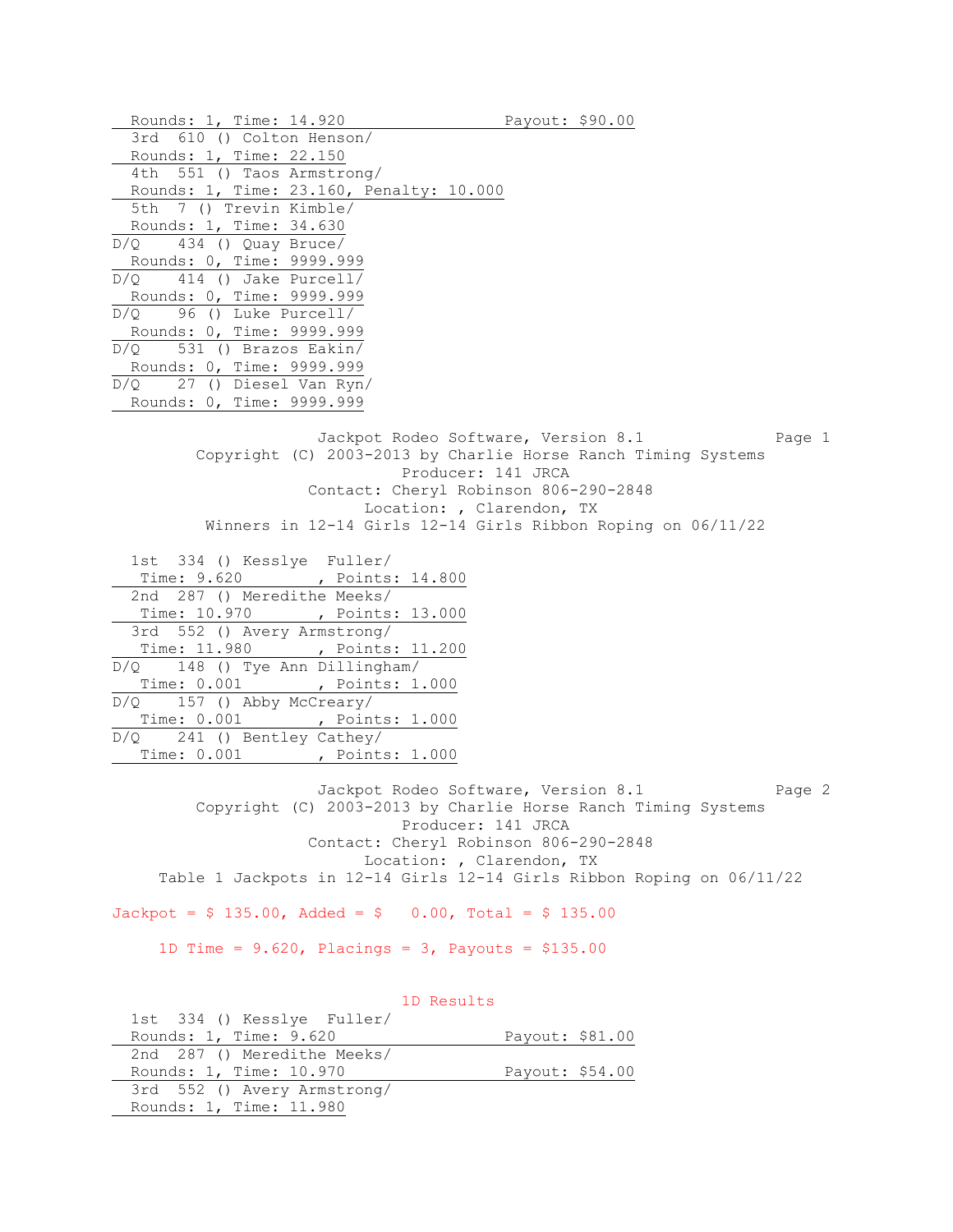D/Q 157 () Abby McCreary/ Rounds: 0, Time: 9999.999 D/Q 241 () Bentley Cathey/ Rounds: 0, Time: 9999.999 D/Q 148 () Tye Ann Dillingham/ Rounds: 0, Time: 9999.999 Jackpot Rodeo Software, Version 8.1 Page 1 Copyright (C) 2003-2013 by Charlie Horse Ranch Timing Systems Producer: 141 JRCA Contact: Cheryl Robinson 806-290-2848 Location: , Clarendon, TX Winners in 12-14 Boys 12-14 Boys Ribbon Roping on 06/11/22 1st 327 () Tad Evans/ Time: 10.170 , Points: 40.100 2nd 230 () Hazen Lamb/ Time: 10.560 , Points: 35.000 3rd 615 () Rayce Cameron/ Time: 12.900 , Points: 29.900 4th 574 () Dalton Meeks/ Time: 13.410 , Points: 24.800 5th 288 () Slayde Stalls/ Time: 14.850 , Points: 19.700 6th 413 () Brant Hughes/ Time: 16.070 , Points: 14.600 7th 368 () Rhyder Rosipal/ Time: 19.100 , Points: 9.500 8th 292 () Stanford Corse/ Time: 20.350 , Points: 4.400 (Base: 10.350, Penalty: 10.000) 9th 231 () Rylan Lamb/ Time: 22.600 , Points: 1.000 D/Q 655 () Slade Kelley/ Time: 0.001 , Points: 1.000 D/Q 253 () Cutter Bruce/ Time: 0.001 , Points: 1.000 D/Q 590 () Tripp Purcell/ Time: 0.001 , Points: 1.000 D/Q 257 () Brenn Reed/ Time: 0.001 , Points: 1.000 D/Q 185 () Kolton Grimsley/ Time: 0.001 , Points: 1.000 D/Q 271 () Bowie Eakin/ Time: 0.001 , Points: 1.000 D/Q 94 () Kain Van Ryn/ Time: 0.001 , Points: 1.000 D/Q 458 () Slaton Harkins/ Time: 0.001 , Points: 1.000

Jackpot Rodeo Software, Version 8.1 Page 2 Copyright (C) 2003-2013 by Charlie Horse Ranch Timing Systems Producer: 141 JRCA Contact: Cheryl Robinson 806-290-2848 Location: , Clarendon, TX Table 1 Jackpots in 12-14 Boys 12-14 Boys Ribbon Roping on 06/11/22

 $Jackpot = $ 382.50$ ,  $Added = $ 0.00$ ,  $Total = $ 382.50$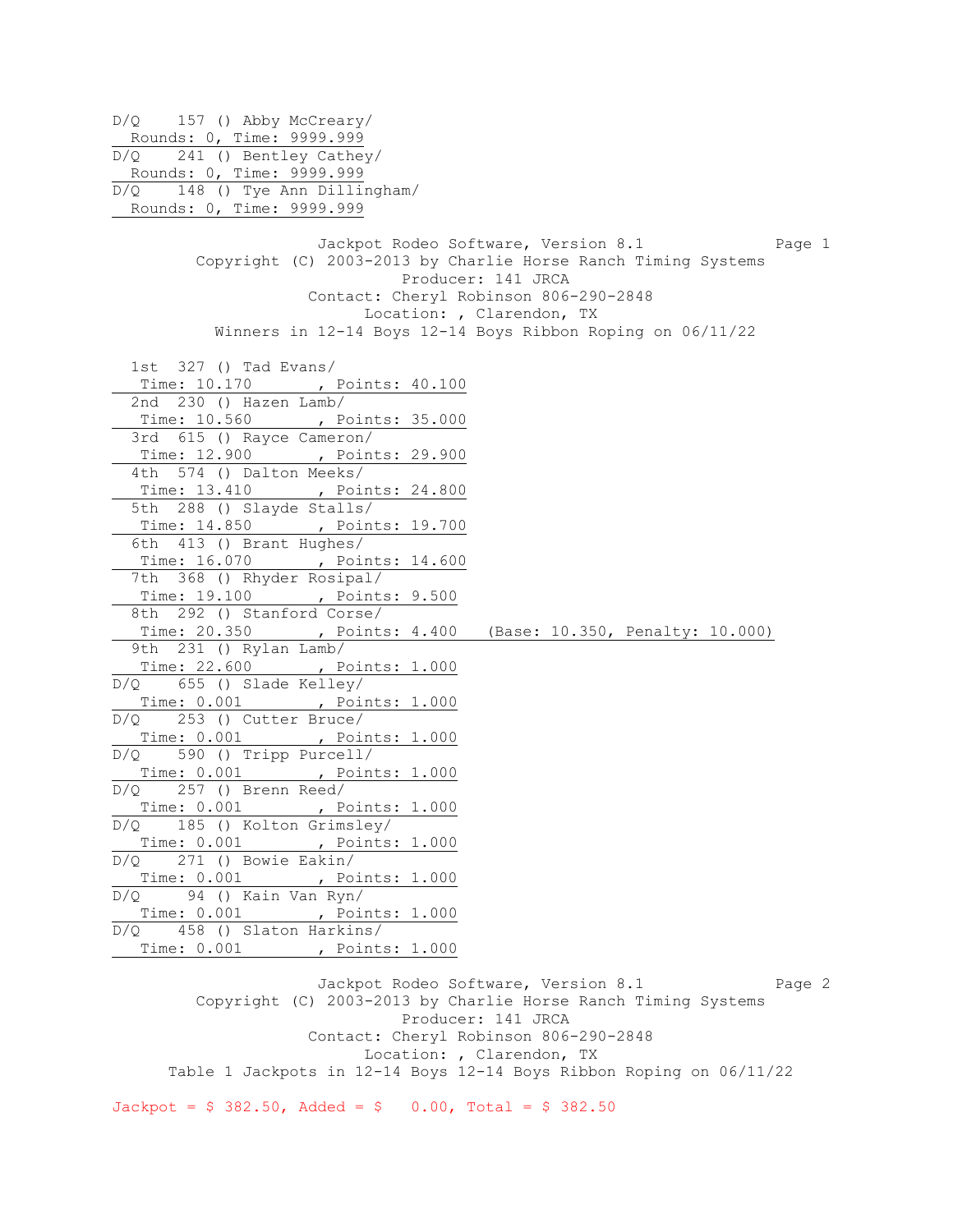1D Time = 10.170, Placings = 9, Payouts = \$382.50

 1st 327 () Tad Evans/ Rounds: 1, Time: 10.170 Payout: \$153.00 2nd 230 () Hazen Lamb/ Rounds: 1, Time: 10.560 Payout: \$114.75 3rd 615 () Rayce Cameron/ Rounds: 1, Time: 12.900 Payout: \$76.50 4th 574 () Dalton Meeks/ Rounds: 1, Time: 13.410 Payout: \$38.25 5th 288 () Slayde Stalls/ Rounds: 1, Time: 14.850 6th 413 () Brant Hughes/ Rounds: 1, Time: 16.070 7th 368 () Rhyder Rosipal/ Rounds: 1, Time: 19.100 8th 292 () Stanford Corse/ Rounds: 1, Time: 20.350, Penalty: 10.000 9th 231 () Rylan Lamb/ Rounds: 1, Time: 22.600 D/Q 253 () Cutter Bruce/ Rounds: 0, Time: 9999.999 D/Q 590 () Tripp Purcell/ Rounds: 0, Time: 9999.999 D/Q 257 () Brenn Reed/ Rounds: 0, Time: 9999.999 D/Q 185 () Kolton Grimsley/ Rounds: 0, Time: 9999.999 D/Q 271 () Bowie Eakin/ Rounds: 0, Time: 9999.999 D/Q 94 () Kain Van Ryn/ Rounds: 0, Time: 9999.999 D/Q 458 () Slaton Harkins/ Rounds: 0, Time: 9999.999 D/Q 655 () Slade Kelley/ Rounds: 0, Time: 9999.999 Jackpot Rodeo Software, Version 8.1 Page 1 Copyright (C) 2003-2013 by Charlie Horse Ranch Timing Systems Producer: 141 JRCA Contact: Cheryl Robinson 806-290-2848 Location: , Clarendon, TX Winners in 3 & Under Boys 3&Under Boys Stick Barrels on 06/11/22

1D Results

 1st 329 () Lawton Sorrells/ Time: 11.170 , Points: 5.600 2nd 227 () Kress Hanes/ Time: 12.360 , Points: 5.000

> Jackpot Rodeo Software, Version 8.1 Page 2 Copyright (C) 2003-2013 by Charlie Horse Ranch Timing Systems Producer: 141 JRCA Contact: Cheryl Robinson 806-290-2848 Location: , Clarendon, TX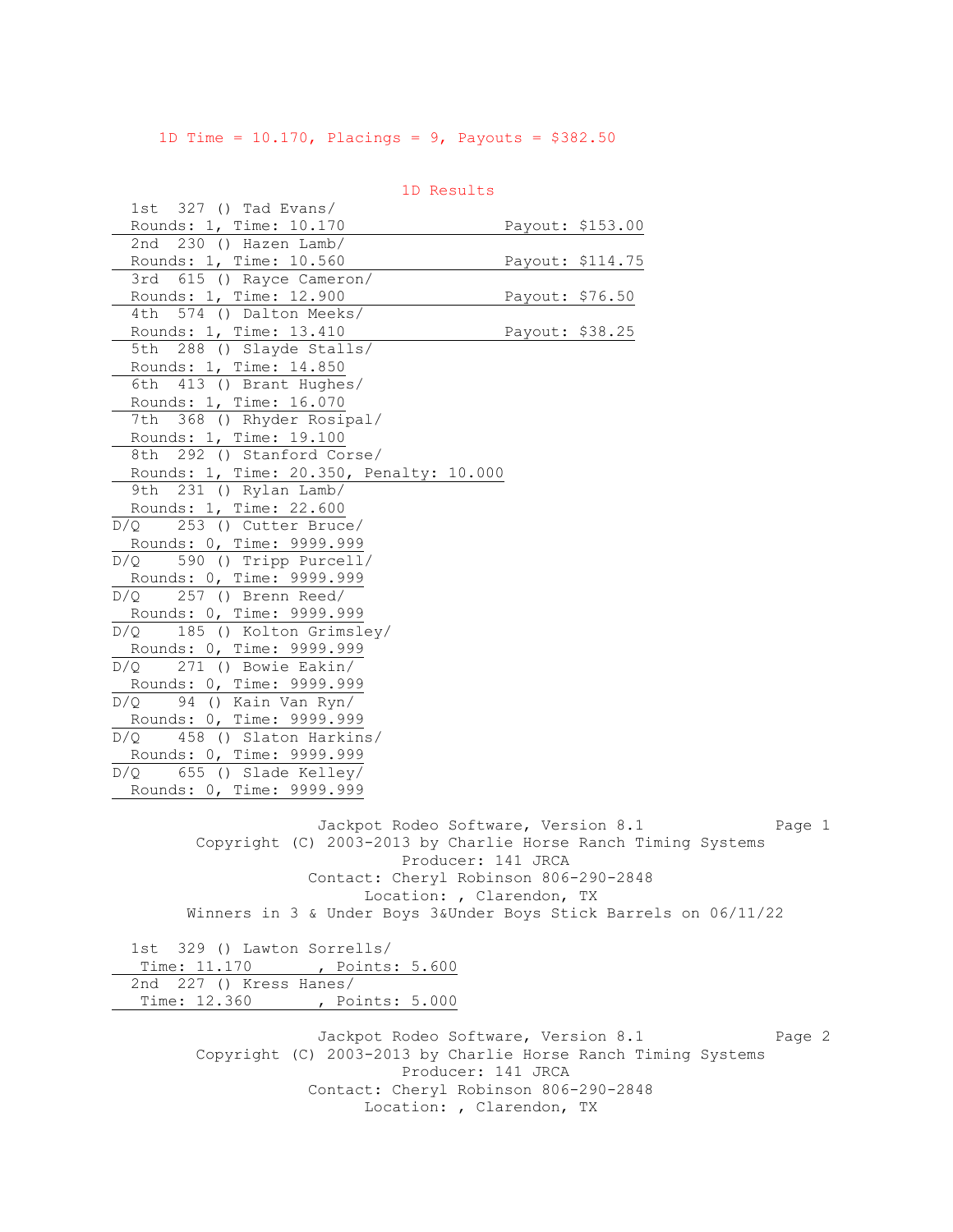Table 1 Jackpots in 3 & Under Boys 3&Under Boys Stick Barrels on 06/11/22  $Jackpot = $ 15.00, \text{ Added} = $ 0.00, \text{ Total} = $ 15.00$ 1D Time = 11.170, Placings = 2, Payouts = \$15.00

 1D Results 1st 329 () Lawton Sorrells/ Rounds: 1, Time: 11.170 Payout: \$15.00 2nd 227 () Kress Hanes/ Rounds: 1, Time: 12.360 Jackpot Rodeo Software, Version 8.1 Page 1 Copyright (C) 2003-2013 by Charlie Horse Ranch Timing Systems Producer: 141 JRCA Contact: Cheryl Robinson 806-290-2848 Location: , Clarendon, TX Winners in 3 & Under Boys 3&Under Boys Stick Goats on 06/11/22 1st 227 () Kress Hanes/ Time: 3.180 , Points: 5.600 2nd 329 () Lawton Sorrells/ Time: 3.630 , Points: 5.000 Jackpot Rodeo Software, Version 8.1 Page 2 Copyright (C) 2003-2013 by Charlie Horse Ranch Timing Systems Producer: 141 JRCA Contact: Cheryl Robinson 806-290-2848 Location: , Clarendon, TX Table 1 Jackpots in 3 & Under Boys 3&Under Boys Stick Goats on 06/11/22  $Jackpot = $ 15.00, \text{ Added} = $ 0.00, \text{ Total} = $ 15.00$ 1D Time =  $3.180$ , Placings =  $2$ , Payouts =  $$15.00$  1D Results 1st 227 () Kress Hanes/ Rounds: 1, Time: 3.180 Payout: \$15.00 2nd 329 () Lawton Sorrells/ Rounds: 1, Time: 3.630 Jackpot Rodeo Software, Version 8.1 Page 1 Copyright (C) 2003-2013 by Charlie Horse Ranch Timing Systems Producer: 141 JRCA Contact: Cheryl Robinson 806-290-2848 Location: , Clarendon, TX Winners in 4-5 Boys&Girls 4-5 Boys Calf Dummy Roping on 06/11/22 1st 372 () Hayse Moore/ Time: 1.000 , Points: 17.100

2nd 64 () Kreece Schroeter/ Time: 2.000 , Points: 15.000 3rd 488 () Kress Hanes/MOVE-UP Time: 3.000 , Points: 12.900 4th 577 () Sterling Johnson/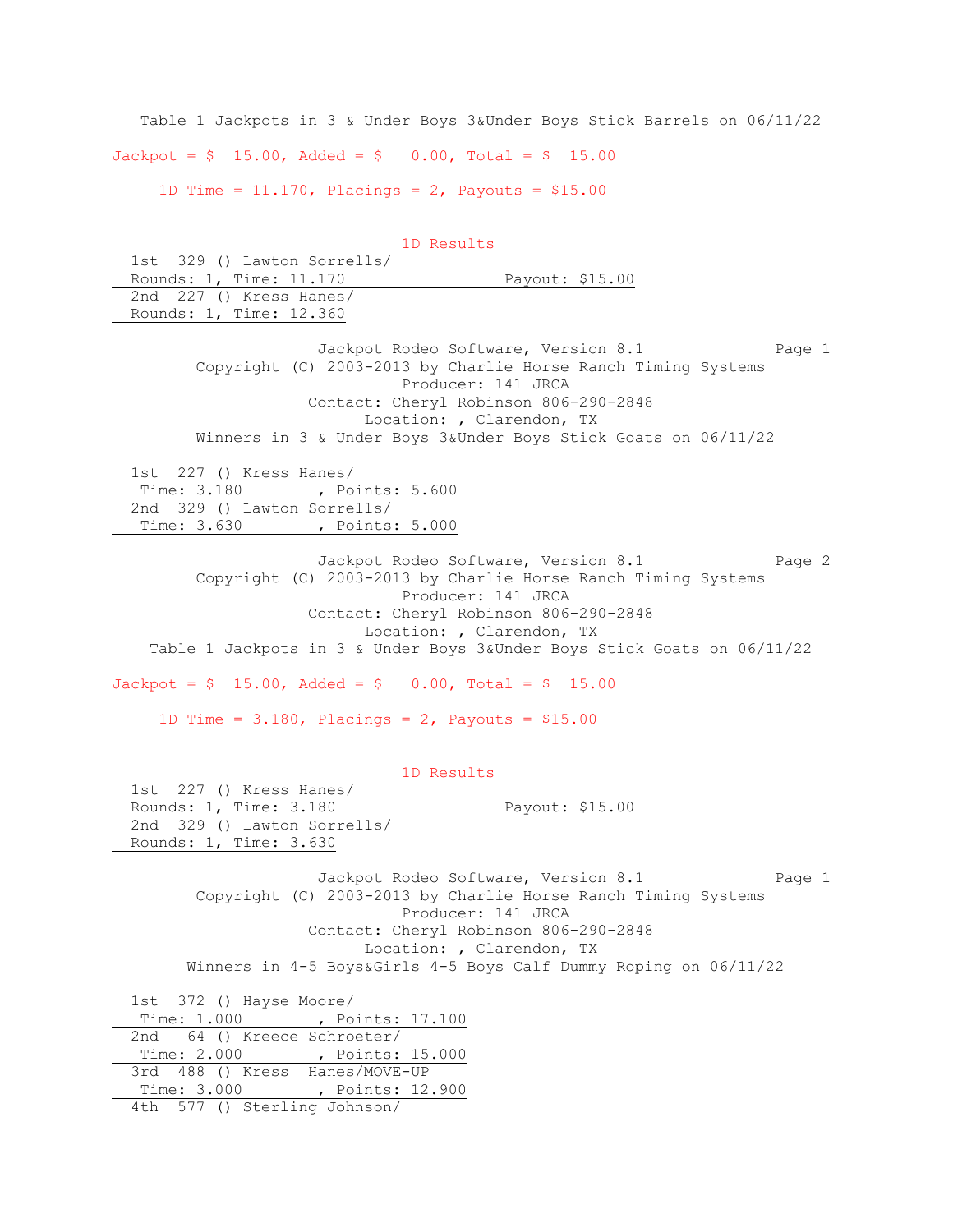| Time: 4.000                 | Points: 10.800  |  |
|-----------------------------|-----------------|--|
| 5th 25 () Kelsi Grimsley/   |                 |  |
| Time: 5.000 , Points: 8.700 |                 |  |
| 6th 617 () Braxton Henson/  |                 |  |
| Time: 6.000 , Points: 6.600 |                 |  |
| $D/Q$ 582 () Quinn Oxley/   |                 |  |
| Time: $0.001$               | , Points: 1.000 |  |

Jackpot Rodeo Software, Version 8.1 Page 2 Copyright (C) 2003-2013 by Charlie Horse Ranch Timing Systems Producer: 141 JRCA Contact: Cheryl Robinson 806-290-2848 Location: , Clarendon, TX Table 1 Jackpots in 4-5 Boys&Girls 4-5 Boys Calf Dummy Roping on 06/11/22

 $Jackpot = $ 70.00, \text{ Added} = $ 0.00, \text{ Total} = $ 70.00$ 

1D Time = 1.000, Placings =  $6$ , Payouts =  $$70.00$ 

| 1D Results                       |                                                                                                                                                                                                                                                               |        |
|----------------------------------|---------------------------------------------------------------------------------------------------------------------------------------------------------------------------------------------------------------------------------------------------------------|--------|
| 1st 372 () Hayse Moore/          |                                                                                                                                                                                                                                                               |        |
| Rounds: 1, Time: 1.000           | Payout: \$42.00                                                                                                                                                                                                                                               |        |
| 2nd 64 () Kreece Schroeter/      |                                                                                                                                                                                                                                                               |        |
| Rounds: 1, Time: 2.000           | Payout: \$28.00                                                                                                                                                                                                                                               |        |
| 3rd 488 () Kress Hanes/MOVE-UP   |                                                                                                                                                                                                                                                               |        |
| Rounds: 1, Time: 3.000           |                                                                                                                                                                                                                                                               |        |
| 4th 577 () Sterling Johnson/     |                                                                                                                                                                                                                                                               |        |
| Rounds: 1, Time: 4.000           |                                                                                                                                                                                                                                                               |        |
| 5th 25 () Kelsi Grimsley/        |                                                                                                                                                                                                                                                               |        |
| Rounds: 1, Time: 5.000           |                                                                                                                                                                                                                                                               |        |
| 6th 617 () Braxton Henson/       |                                                                                                                                                                                                                                                               |        |
| Rounds: 1, Time: 6.000           |                                                                                                                                                                                                                                                               |        |
| $D/Q$ 582 () Quinn Oxley/        |                                                                                                                                                                                                                                                               |        |
| Rounds: 0, Time: 9999.999        |                                                                                                                                                                                                                                                               |        |
|                                  | Jackpot Rodeo Software, Version 8.1<br>Copyright (C) 2003-2013 by Charlie Horse Ranch Timing Systems<br>Producer: 141 JRCA<br>Contact: Cheryl Robinson 806-290-2848<br>Location: , Clarendon, TX<br>Winners in 15-19 Girls 15-19 Girls Goat Tying on 06/11/22 | Page 1 |
| 1st 521 () Kesslye Fuller 1/     |                                                                                                                                                                                                                                                               |        |
| Time: 8.540 , Points: 12.500     |                                                                                                                                                                                                                                                               |        |
| 2nd 666 () Colee Cox 1/NONMEMBER |                                                                                                                                                                                                                                                               |        |
| Time: 9.220                      |                                                                                                                                                                                                                                                               |        |
| 3rd 592 () Brenna Ellis 1/       |                                                                                                                                                                                                                                                               |        |
| Time: 10.310 , Points: 11.000    |                                                                                                                                                                                                                                                               |        |
| 4th 406 () Ella Hanes 1/         |                                                                                                                                                                                                                                                               |        |
| Time: 12.730 , Points: 9.500     |                                                                                                                                                                                                                                                               |        |
| 5th 401 () Delaney Masters 1/    |                                                                                                                                                                                                                                                               |        |
| Time: 21.190 , Points: 8.000     |                                                                                                                                                                                                                                                               |        |
|                                  |                                                                                                                                                                                                                                                               |        |

Jackpot Rodeo Software, Version 8.1 Page 2 Copyright (C) 2003-2013 by Charlie Horse Ranch Timing Systems Producer: 141 JRCA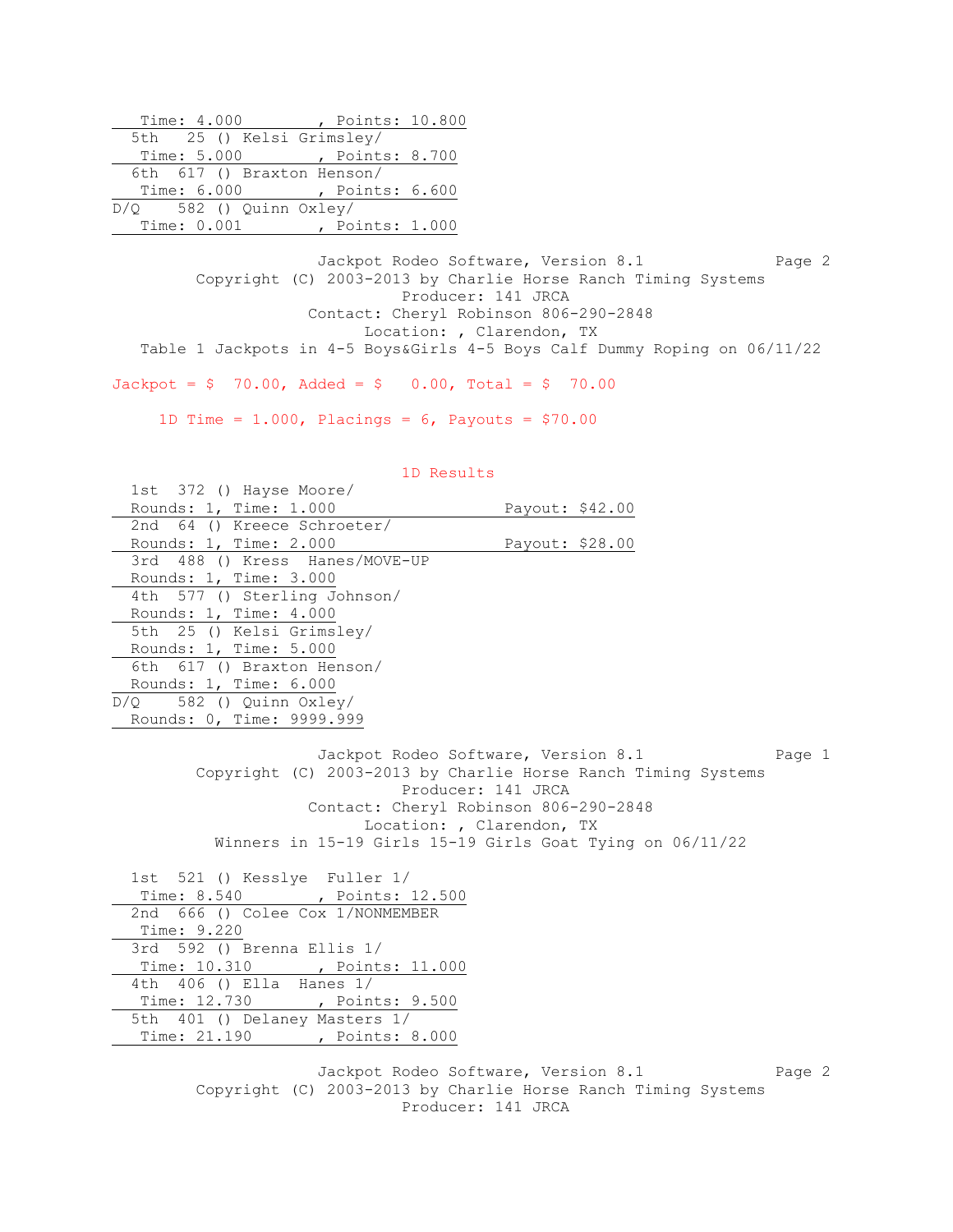Contact: Cheryl Robinson 806-290-2848 Location: , Clarendon, TX Table 1 Jackpots in 15-19 Girls 15-19 Girls Goat Tying on 06/11/22

 $Jackpot = $ 250.00, \text{ Added} = $ 0.00, \text{ Total} = $ 250.00$ 

1D Time =  $8.540$ , Placings =  $5$ , Payouts =  $$250.00$ 

 1D Results 1st 521 () Kesslye Fuller 1/ Rounds: 1, Time: 8.540 Payout: \$250.00 2nd 666 () Colee Cox 1/NONMEMBER Rounds: 1, Time: 9.220 3rd 592 () Brenna Ellis 1/ Rounds: 1, Time: 10.310 4th 406 () Ella Hanes 1/ Rounds: 1, Time: 12.730 5th 401 () Delaney Masters 1/ Rounds: 1, Time: 21.190 Jackpot Rodeo Software, Version 8.1 Page 1 Copyright (C) 2003-2013 by Charlie Horse Ranch Timing Systems Producer: 141 JRCA Contact: Cheryl Robinson 806-290-2848 Location: , Clarendon, TX Winners in 12-14 Girls 12-14 Girls Goat Tying on 06/11/22 1st 52 () Colee Cox/NOMEMBER Time: 8.090 2nd 334 () Kesslye Fuller/ Time: 8.410 , Points: 24.000 3rd 552 () Avery Armstrong/ Time: 8.890 , Points: 21.000 4th 287 () Meredithe Meeks/ Time: 9.280 , Points: 18.000 5th 157 () Abby McCreary/ Time: 10.040 , Points: 15.000 6th 210 () Delaney Masters/ Time: 10.150 , Points: 12.000 7th 340 () Jaycee Wetsel/ Time: 10.320 , Points: 9.000 8th 148 () Tye Ann Dillingham/ Time: 10.850 , Points: 6.000 9th 234 () Riley Wetsel/ Time: 13.430 , Points: 3.000 10th 542 () Quin Billingsley/ Time: 19.800 , Points: 1.000 (Base: 9.800, Penalty: 10.000)

Jackpot Rodeo Software, Version 8.1 Page 2 Copyright (C) 2003-2013 by Charlie Horse Ranch Timing Systems Producer: 141 JRCA Contact: Cheryl Robinson 806-290-2848 Location: , Clarendon, TX Table 1 Jackpots in 12-14 Girls 12-14 Girls Goat Tying on 06/11/22

 $Jackpot = $ 200.00, \text{ Added} = $ 0.00, \text{ Total} = $ 200.00$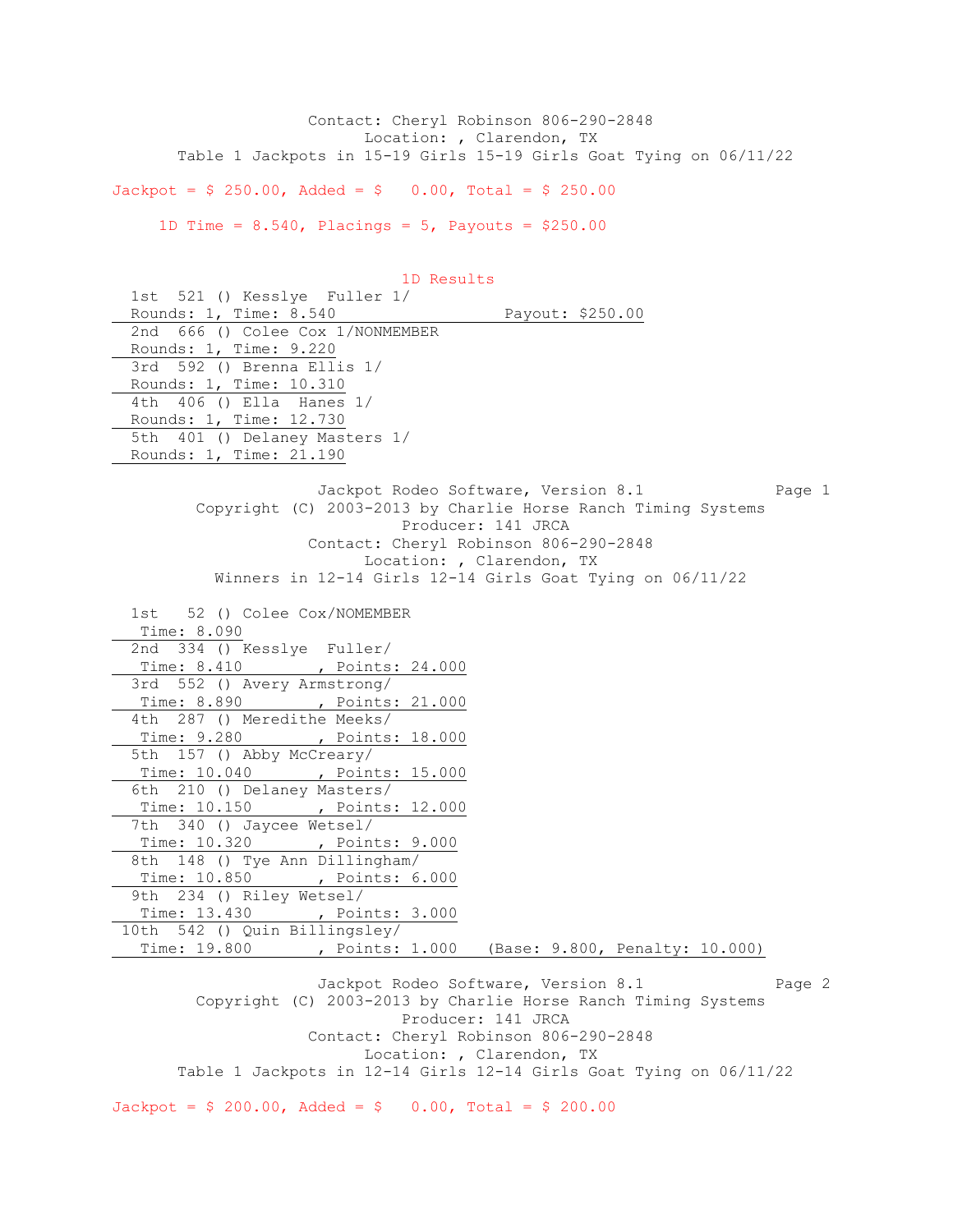1D Time = 8.090, Placings = 10, Payouts = \$200.00

| ID RESUITS                                                  |                                                               |
|-------------------------------------------------------------|---------------------------------------------------------------|
| 1st 52 () Colee Cox/NOMEMBER                                |                                                               |
| Rounds: 1, Time: 8.090                                      | Payout: \$120.00                                              |
| 2nd 334 () Kesslye Fuller/                                  |                                                               |
| Rounds: 1, Time: 8.410                                      | Payout: \$80.00                                               |
| 3rd 552 () Avery Armstrong/<br>Rounds: 1, Time: 8.890       |                                                               |
| 4th 287 () Meredithe Meeks/                                 |                                                               |
| Rounds: 1, Time: 9.280                                      |                                                               |
| 5th 157 () Abby McCreary/                                   |                                                               |
| Rounds: 1, Time: 10.040                                     |                                                               |
| 6th 210 () Delaney Masters/                                 |                                                               |
| Rounds: 1, Time: 10.150                                     |                                                               |
| 7th 340 () Jaycee Wetsel/                                   |                                                               |
| Rounds: 1, Time: 10.320                                     |                                                               |
| 8th 148 () Tye Ann Dillingham/                              |                                                               |
| Rounds: 1, Time: 10.850                                     |                                                               |
| 9th 234 () Riley Wetsel/                                    |                                                               |
| Rounds: 1, Time: 13.430                                     |                                                               |
| 10th 542 () Quin Billingsley/                               |                                                               |
| Rounds: 1, Time: 19.800, Penalty: 10.000                    |                                                               |
|                                                             |                                                               |
|                                                             | Jackpot Rodeo Software, Version 8.1<br>Page 1                 |
|                                                             | Copyright (C) 2003-2013 by Charlie Horse Ranch Timing Systems |
|                                                             | Producer: 141 JRCA                                            |
|                                                             | Contact: Cheryl Robinson 806-290-2848                         |
|                                                             | Location: , Clarendon, TX                                     |
|                                                             | Winners in 9-11 Girls 9-11 Girls Goat Tying on 06/11/22       |
|                                                             |                                                               |
| 1st 103 () Pierce Van Ryn/                                  |                                                               |
| Time: 10.610 , Points: 28.600                               |                                                               |
| 2nd 17 () Tailyn Kimble/                                    |                                                               |
| Time: 10.940<br>, Points: 25.000                            |                                                               |
| 3rd 242 () Ridley Cathey/                                   |                                                               |
| Time: 11.350 , Points: 21.400<br>4th 62 () Lainey McDaniel/ |                                                               |
|                                                             |                                                               |
| Time: 11.870 , Points: 17.800<br>5th 209 () Ella Hanes/     |                                                               |
| Time: 12.070 , Points: 14.200                               |                                                               |
| 6th 229 () Steeley Moore/                                   |                                                               |
| Time: 13.080 , Points: 10.600                               |                                                               |
| 7th 248 () Paysli Jo Groves/                                |                                                               |
| Time: 13.670<br>, Points: 7.000                             |                                                               |
| 207 () Etta Corse/<br>8th                                   |                                                               |
| Time: 13.900<br>, Points: 3.400                             |                                                               |
| 9th 489 () Raynee Robinson/                                 |                                                               |
| Time: 14.750<br>, Points: 1.000                             |                                                               |
| 10th 14 () Joslyn Kimble/                                   |                                                               |
| Time: 17.410<br>, Points: 1.000                             |                                                               |
| 11th 204 () Kadi Jai Nobile/                                |                                                               |
| Time: 18.240<br>, Points: 1.000                             |                                                               |
| 147 () Tinsley Dillingham/<br>D/Q                           |                                                               |
| Time: 0.001 , Points: 1.000                                 |                                                               |
|                                                             |                                                               |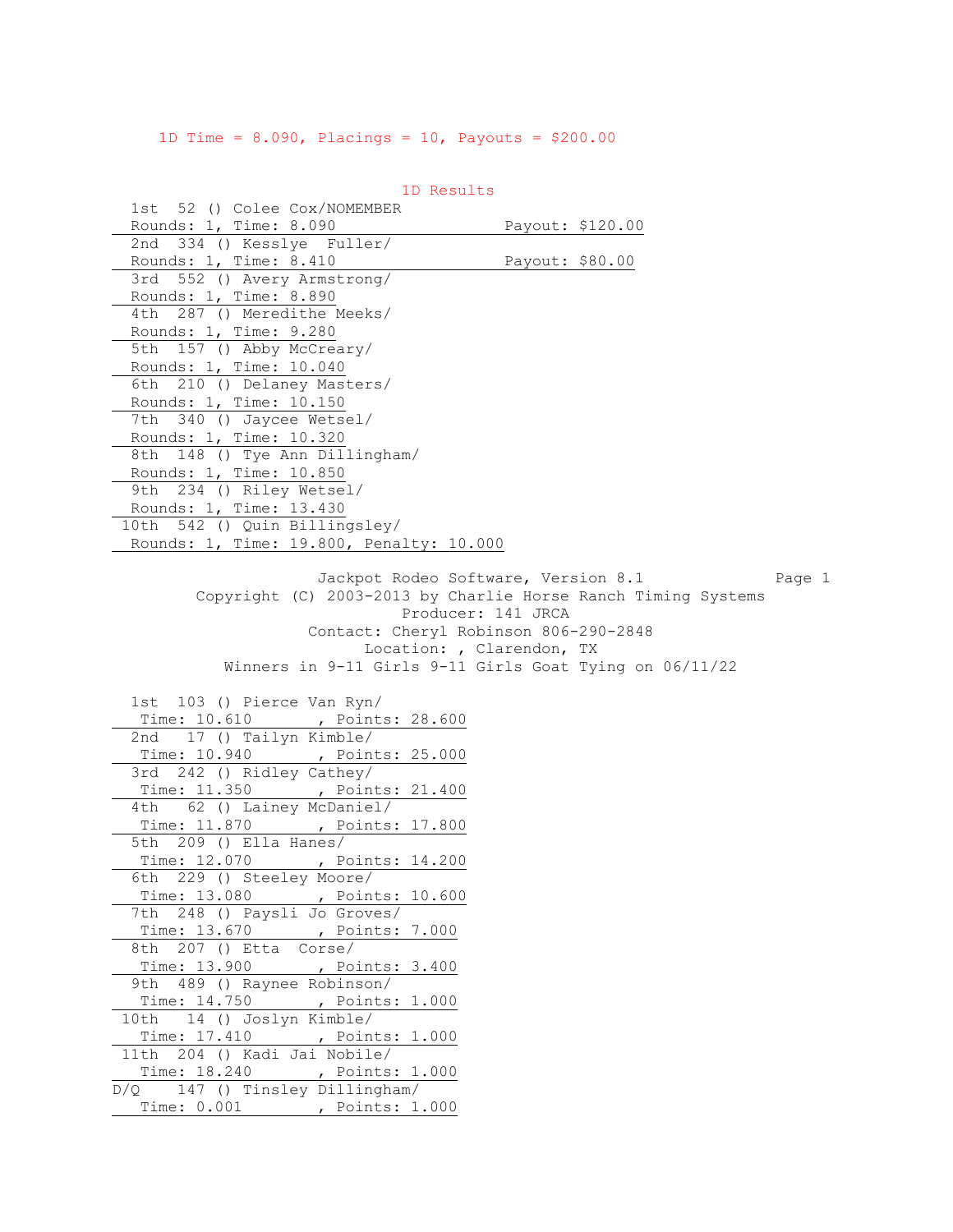Jackpot Rodeo Software, Version 8.1 Page 2 Copyright (C) 2003-2013 by Charlie Horse Ranch Timing Systems Producer: 141 JRCA Contact: Cheryl Robinson 806-290-2848 Location: , Clarendon, TX Table 1 Jackpots in 9-11 Girls 9-11 Girls Goat Tying on 06/11/22  $Jackpot = $ 210.00, \text{ Added} = $ 0.00, \text{ Total} = $ 210.00$ 

1D Time = 10.610, Placings = 11, Payouts = \$210.00

| 1st 103 () Pierce Van Ryn/                                    |                                               |  |
|---------------------------------------------------------------|-----------------------------------------------|--|
| Rounds: 1, Time: 10.610                                       | Payout: \$105.00                              |  |
| 17 () Tailyn Kimble/<br>2nd                                   |                                               |  |
| Rounds: 1, Time: 10.940                                       | Payout: \$63.00                               |  |
| 3rd 242 () Ridley Cathey/                                     |                                               |  |
| Rounds: 1, Time: 11.350                                       | Payout: \$42.00                               |  |
| 62 () Lainey McDaniel/<br>4th                                 |                                               |  |
| Rounds: 1, Time: 11.870                                       |                                               |  |
| 5th 209 () Ella Hanes/                                        |                                               |  |
| Rounds: 1, Time: 12.070                                       |                                               |  |
| 6th 229 () Steeley Moore/                                     |                                               |  |
| Rounds: 1, Time: 13.080                                       |                                               |  |
| 7th 248 () Paysli Jo Groves/                                  |                                               |  |
| Rounds: 1, Time: 13.670                                       |                                               |  |
| 207 () Etta Corse/<br>8th                                     |                                               |  |
| Rounds: 1, Time: 13.900                                       |                                               |  |
| 9th 489 () Raynee Robinson/                                   |                                               |  |
| Rounds: 1, Time: 14.750                                       |                                               |  |
| 10th 14 () Joslyn Kimble/                                     |                                               |  |
| Rounds: 1, Time: 17.410                                       |                                               |  |
| 11th 204 () Kadi Jai Nobile/                                  |                                               |  |
| Rounds: 1, Time: 18.240                                       |                                               |  |
| 147 () Tinsley Dillingham/<br>D/O                             |                                               |  |
| Rounds: 0, Time: 9999.999                                     |                                               |  |
|                                                               |                                               |  |
|                                                               | Jackpot Rodeo Software, Version 8.1<br>Page 1 |  |
| Copyright (C) 2003-2013 by Charlie Horse Ranch Timing Systems |                                               |  |
| Producer: 141 JRCA                                            |                                               |  |
| Contact: Cheryl Robinson 806-290-2848                         |                                               |  |
| Location: , Clarendon, TX                                     |                                               |  |
| Winners in 9-11 Boys 9-11 Boys Goat Tying on 06/11/22         |                                               |  |
|                                                               |                                               |  |
| 1st 618 () Kallym Fuller/                                     |                                               |  |
| Time: 11.720 , Points: 17.100                                 |                                               |  |
| 2nd 551 () Taos Armstrong/                                    |                                               |  |
| Time: 12.630 , Points: 15.000                                 |                                               |  |
| 3rd 508 () Cye Franzen/                                       |                                               |  |
| Time: 14.170 , Points: 12.900                                 |                                               |  |
| 610 () Colton Henson/<br>4th                                  |                                               |  |
| Time: 15.920 , Points: 10.800                                 |                                               |  |
| 5th 308 () Sterling Bruce/                                    |                                               |  |
| Time: 16.020 , Points: 8.700                                  |                                               |  |
| 6th 434 () Quay Bruce/                                        |                                               |  |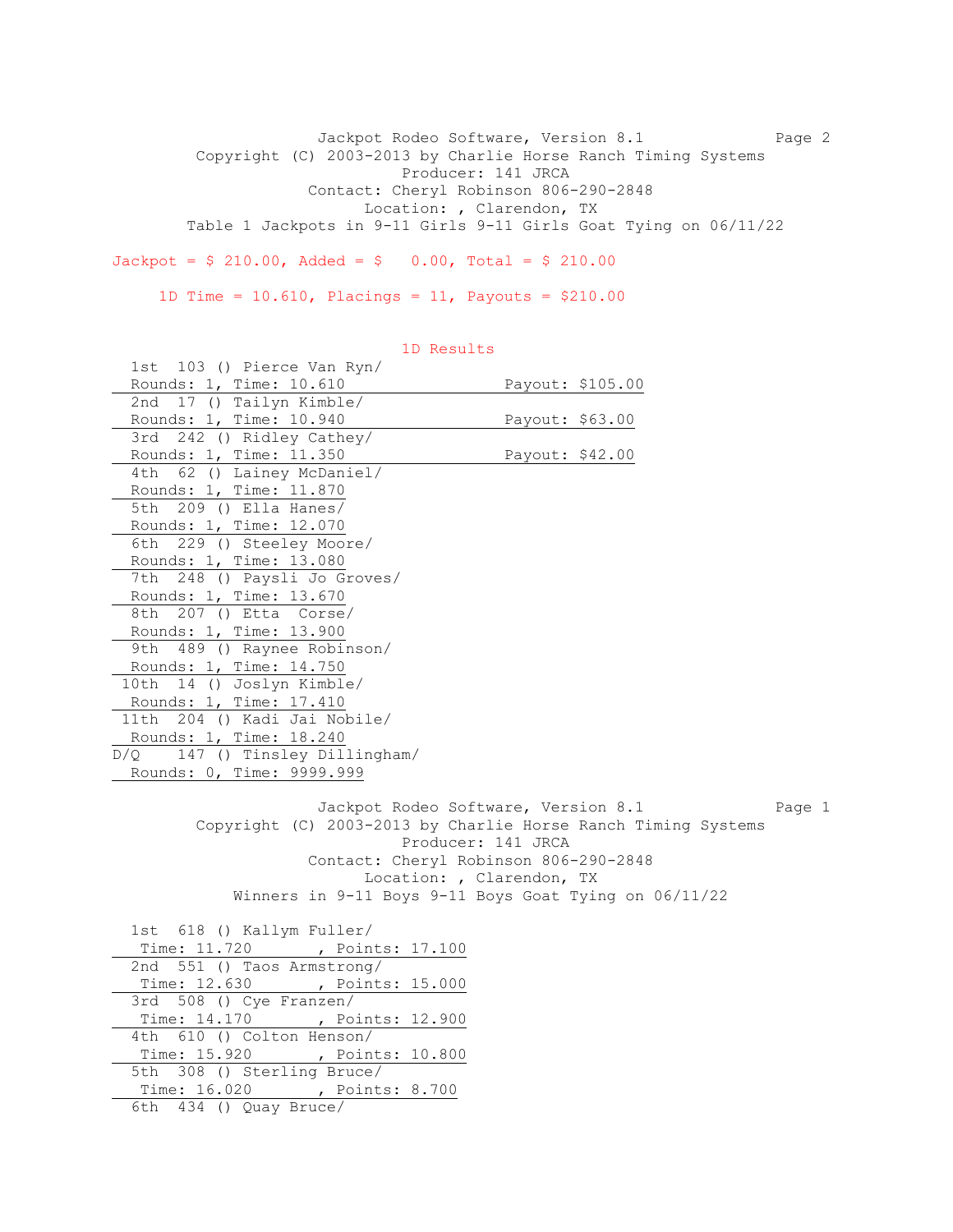Time: 16.830 , Points: 6.600 7th 238 () Kelby Wetsel/ Time: 18.990 , Points: 4.500 Jackpot Rodeo Software, Version 8.1 Page 2 Copyright (C) 2003-2013 by Charlie Horse Ranch Timing Systems Producer: 141 JRCA Contact: Cheryl Robinson 806-290-2848 Location: , Clarendon, TX Table 1 Jackpots in 9-11 Boys 9-11 Boys Goat Tying on 06/11/22  $Jackpot = $ 122.50$ ,  $Added = $ 0.00$ ,  $Total = $ 122.50$ 

1D Time =  $11.720$ , Placings = 7, Payouts = \$122.50

1D Results

| 1st 618 () Kallym Fuller/  |                 |
|----------------------------|-----------------|
| Rounds: 1, Time: 11.720    | Payout: \$73.50 |
| 2nd 551 () Taos Armstrong/ |                 |
| Rounds: 1, Time: 12.630    | Payout: \$49.00 |
| 3rd 508 () Cye Franzen/    |                 |
| Rounds: 1, Time: 14.170    |                 |
| 4th 610 () Colton Henson/  |                 |
| Rounds: 1, Time: 15.920    |                 |
| 5th 308 () Sterling Bruce/ |                 |
| Rounds: 1, Time: 16.020    |                 |
| 6th $434$ () Quay Bruce/   |                 |
| Rounds: 1, Time: 16.830    |                 |
| 7th 238 () Kelby Wetsel/   |                 |
| Rounds: 1, Time: 18.990    |                 |
|                            |                 |

Jackpot Rodeo Software, Version 8.1 Page 1 Copyright (C) 2003-2013 by Charlie Horse Ranch Timing Systems Producer: 141 JRCA Contact: Cheryl Robinson 806-290-2848 Location: , Clarendon, TX Winners in 6-8 Girls 6-8 Girls Goat Tying on 06/11/22

 1st 270 () Emma Armstrong/ Time: 13.460 , Points: 14.800 2nd 4 () Saydee Sinclair/ Time: 22.250 , Points: 13.000 3rd 568 () Braylie Roberts/ Time: 42.740 , Points: 11.200 D/Q 441 () Kynadee Sinclair/ Time: 0.001 , Points: 1.000 D/Q 660 () Magoo Clayton/ Time: 0.001 , Points: 1.000 D/Q 245 () Finlay Groves/ Time: 0.001 , Points: 1.000

> Jackpot Rodeo Software, Version 8.1 Page 2 Copyright (C) 2003-2013 by Charlie Horse Ranch Timing Systems Producer: 141 JRCA Contact: Cheryl Robinson 806-290-2848 Location: , Clarendon, TX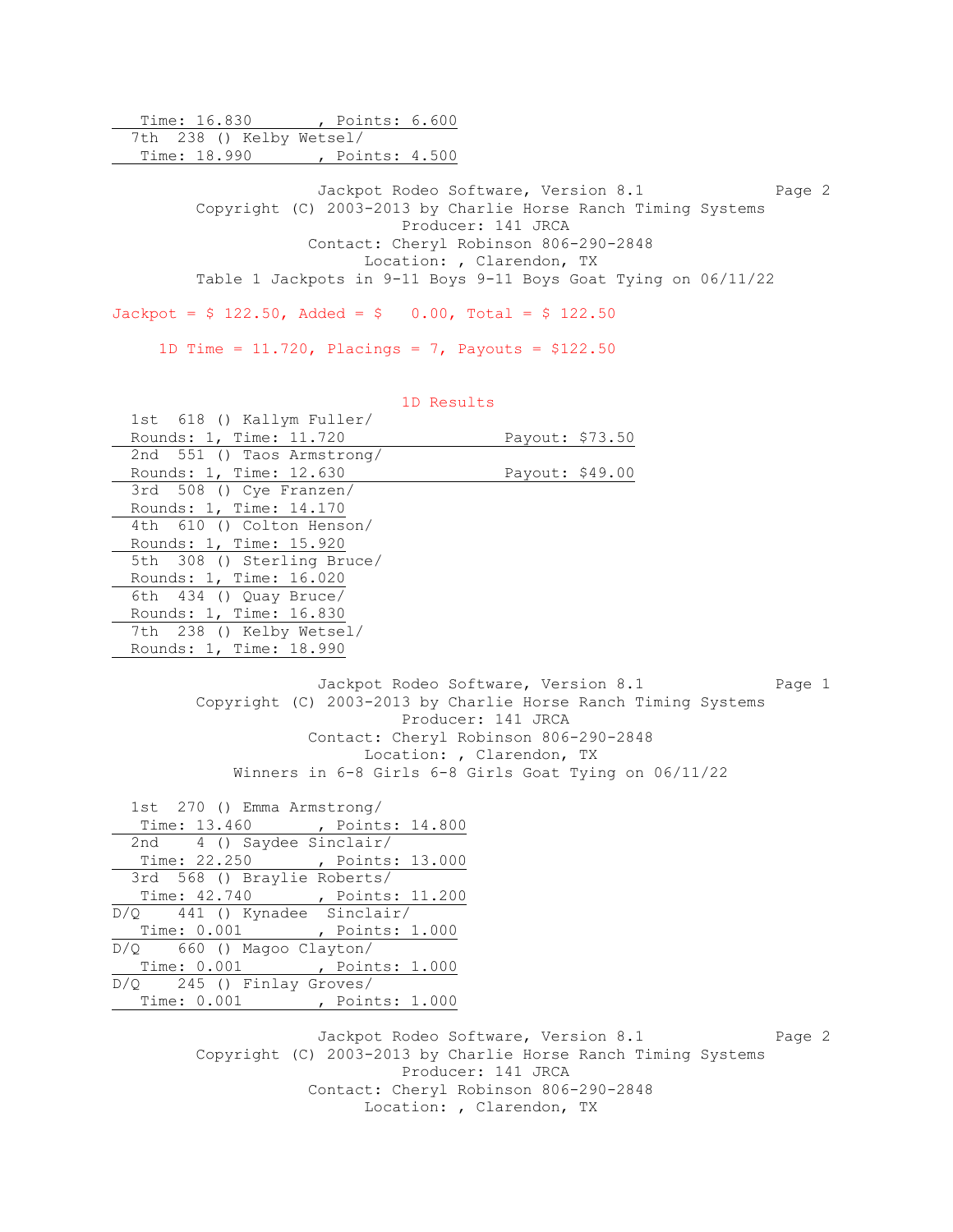Table 1 Jackpots in 6-8 Girls 6-8 Girls Goat Tying on 06/11/22  $Jackpot = $ 90.00, \text{ Added} = $ 0.00, \text{ Total} = $ 90.00$ 1D Time =  $13.460$ , Placings =  $3$ , Payouts =  $$90.00$ 

| 1st 270 () Emma Armstrong/                                    |                                     |        |
|---------------------------------------------------------------|-------------------------------------|--------|
| Rounds: 1, Time: 13.460                                       | Payout: \$54.00                     |        |
| 2nd 4 () Saydee Sinclair/                                     |                                     |        |
| Rounds: 1, Time: 22.250                                       | Payout: \$36.00                     |        |
| 3rd 568 () Braylie Roberts/                                   |                                     |        |
| Rounds: 1, Time: 42.740                                       |                                     |        |
| 660 () Magoo Clayton/<br>D/O                                  |                                     |        |
| Rounds: 0, Time: 9999.999                                     |                                     |        |
| $D/Q$ 245 () Finlay Groves/                                   |                                     |        |
| Rounds: 0, Time: 9999.999                                     |                                     |        |
| D/Q 441 () Kynadee Sinclair/                                  |                                     |        |
| Rounds: 0, Time: 9999.999                                     |                                     |        |
|                                                               |                                     |        |
|                                                               | Jackpot Rodeo Software, Version 8.1 | Page 1 |
| Copyright (C) 2003-2013 by Charlie Horse Ranch Timing Systems |                                     |        |
|                                                               | Producer: 141 JRCA                  |        |
| Contact: Cheryl Robinson 806-290-2848                         |                                     |        |
| Location: , Clarendon, TX                                     |                                     |        |
| Winners in 6-8 Boys 6-8 Boys Goat Tying on 06/11/22           |                                     |        |
|                                                               |                                     |        |
| 1st 414 () Jake Purcell/                                      |                                     |        |
| Time: 14.120 , Points: 33.200                                 |                                     |        |
| 2nd 553 () Talan Cathey/                                      |                                     |        |
| Time: 14.790 , Points: 29.000                                 |                                     |        |
| 3rd 531 () Brazos Eakin/                                      |                                     |        |
| Time: 17.030 , Points: 24.800<br>4th 7 () Trevin Kimble/      |                                     |        |
|                                                               |                                     |        |
| Time: 20.630 , Points: 20.600<br>5th 576 () Treyton Johnson/  |                                     |        |
| Time: 21.130 , Points: 16.400                                 |                                     |        |
| 6th 348 () Chance Sorrells/                                   |                                     |        |
| Time: 21.950 , Points: 12.200                                 |                                     |        |
| 7th 268 () Bray Reed/                                         |                                     |        |
| Time: 23.300 , Points: 8.000                                  |                                     |        |
| 72 () Rhett McDaniel/<br>8th                                  |                                     |        |
| Time: 24.780 , Points: 3.800                                  |                                     |        |
| 34 () Kyler Schroeter/<br>9th                                 |                                     |        |
| Time: 25.120 , Points: 1.000                                  |                                     |        |
| 10th 530 () Quincy Wood/                                      |                                     |        |
| Time: 29.400 , Points: 1.000                                  |                                     |        |
| 11th 581 () Billy Franzen/                                    |                                     |        |
| Time: 37.140 , Points: 1.000                                  |                                     |        |
| 570 () Jay Law/<br>D/Q                                        |                                     |        |
| Time: 0.001 , Points: 1.000                                   |                                     |        |
| D/Q<br>217 () Hayes Cure/                                     |                                     |        |
| Time: 0.001, Points: 1.000                                    |                                     |        |
| D/Q 661 () Cutter McCreary/                                   |                                     |        |
| Time: 0.001, Points: 1.000                                    |                                     |        |
|                                                               |                                     |        |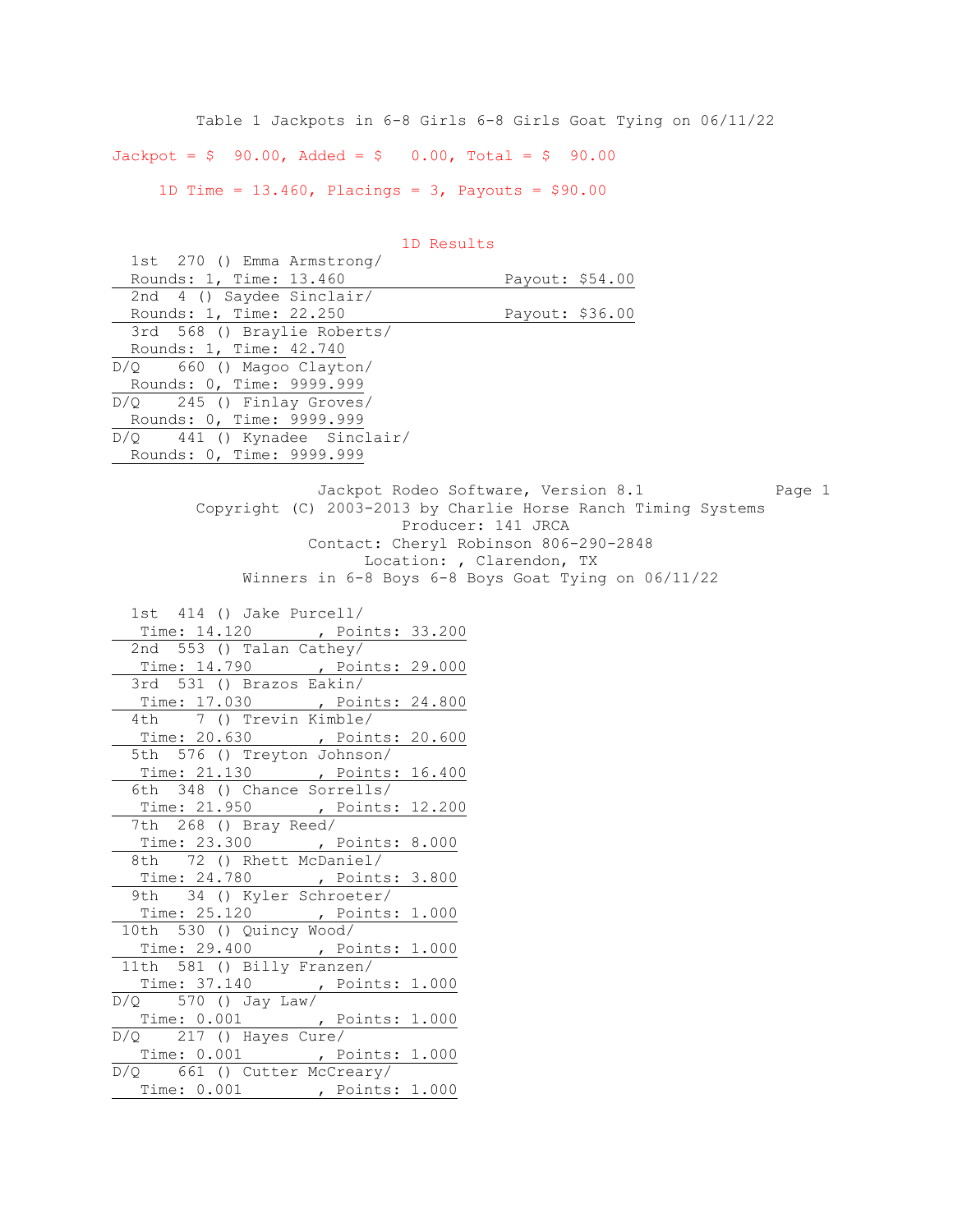Jackpot Rodeo Software, Version 8.1 Page 2 Copyright (C) 2003-2013 by Charlie Horse Ranch Timing Systems Producer: 141 JRCA Contact: Cheryl Robinson 806-290-2848 Location: , Clarendon, TX Table 1 Jackpots in 6-8 Boys 6-8 Boys Goat Tying on 06/11/22

 $Jackpot = $ 210.00, \text{ Added} = $ 0.00, \text{ Total} = $ 210.00$ 

1D Time = 14.120, Placings = 11, Payouts = \$210.00

| 1st 414 () Jake Purcell/       |                                                                  |
|--------------------------------|------------------------------------------------------------------|
| Rounds: 1, Time: 14.120        | Payout: \$105.00                                                 |
| 2nd 553 () Talan Cathey/       |                                                                  |
| Rounds: 1, Time: 14.790        | Payout: \$63.00                                                  |
| 3rd 531 () Brazos Eakin/       |                                                                  |
| Rounds: 1, Time: 17.030        | Payout: \$42.00                                                  |
| 7 () Trevin Kimble/<br>4th     |                                                                  |
| Rounds: 1, Time: 20.630        |                                                                  |
| 5th 576 () Treyton Johnson/    |                                                                  |
| Rounds: 1, Time: 21.130        |                                                                  |
| 6th 348 () Chance Sorrells/    |                                                                  |
| Rounds: 1, Time: 21.950        |                                                                  |
| 7th 268 () Bray Reed/          |                                                                  |
| Rounds: 1, Time: 23.300        |                                                                  |
| 8th 72 () Rhett McDaniel/      |                                                                  |
| Rounds: 1, Time: 24.780        |                                                                  |
| 9th 34 () Kyler Schroeter/     |                                                                  |
| Rounds: 1, Time: 25.120        |                                                                  |
| 10th 530 () Quincy Wood/       |                                                                  |
| Rounds: 1, Time: 29.400        |                                                                  |
| 11th<br>581 () Billy Franzen/  |                                                                  |
| Rounds: 1, Time: 37.140        |                                                                  |
| 217 () Hayes Cure/<br>D/O      |                                                                  |
| Rounds: 0, Time: 9999.999      |                                                                  |
| D/Q 661 () Cutter McCreary/    |                                                                  |
| Rounds: 0, Time: 9999.999      |                                                                  |
| $D/Q$ 570 () Jay Law/          |                                                                  |
| Rounds: 0, Time: 9999.999      |                                                                  |
|                                |                                                                  |
|                                | Jackpot Rodeo Software, Version 8.1<br>Page 1                    |
|                                | Copyright (C) 2003-2013 by Charlie Horse Ranch Timing Systems    |
|                                | Producer: 141 JRCA                                               |
|                                | Contact: Cheryl Robinson 806-290-2848                            |
|                                | Location: , Clarendon, TX                                        |
|                                | Winners in 4-5 Boys&Girls 4-5 Boys Goat Undecorating on 06/11/22 |
|                                |                                                                  |
| 1st 577 () Sterling Johnson/   |                                                                  |
| Time: 8.540 , Points: 17.100   |                                                                  |
| 2nd 372 () Hayse Moore/        |                                                                  |
| Time: 10.200 , Points: 15.000  |                                                                  |
| 25 () Kelsi Grimsley/<br>3rd - |                                                                  |
| Time: 13.170 , Points: 12.900  |                                                                  |
| 64 () Kreece Schroeter/<br>4th |                                                                  |
| Time: 13.350 , Points: 10.800  |                                                                  |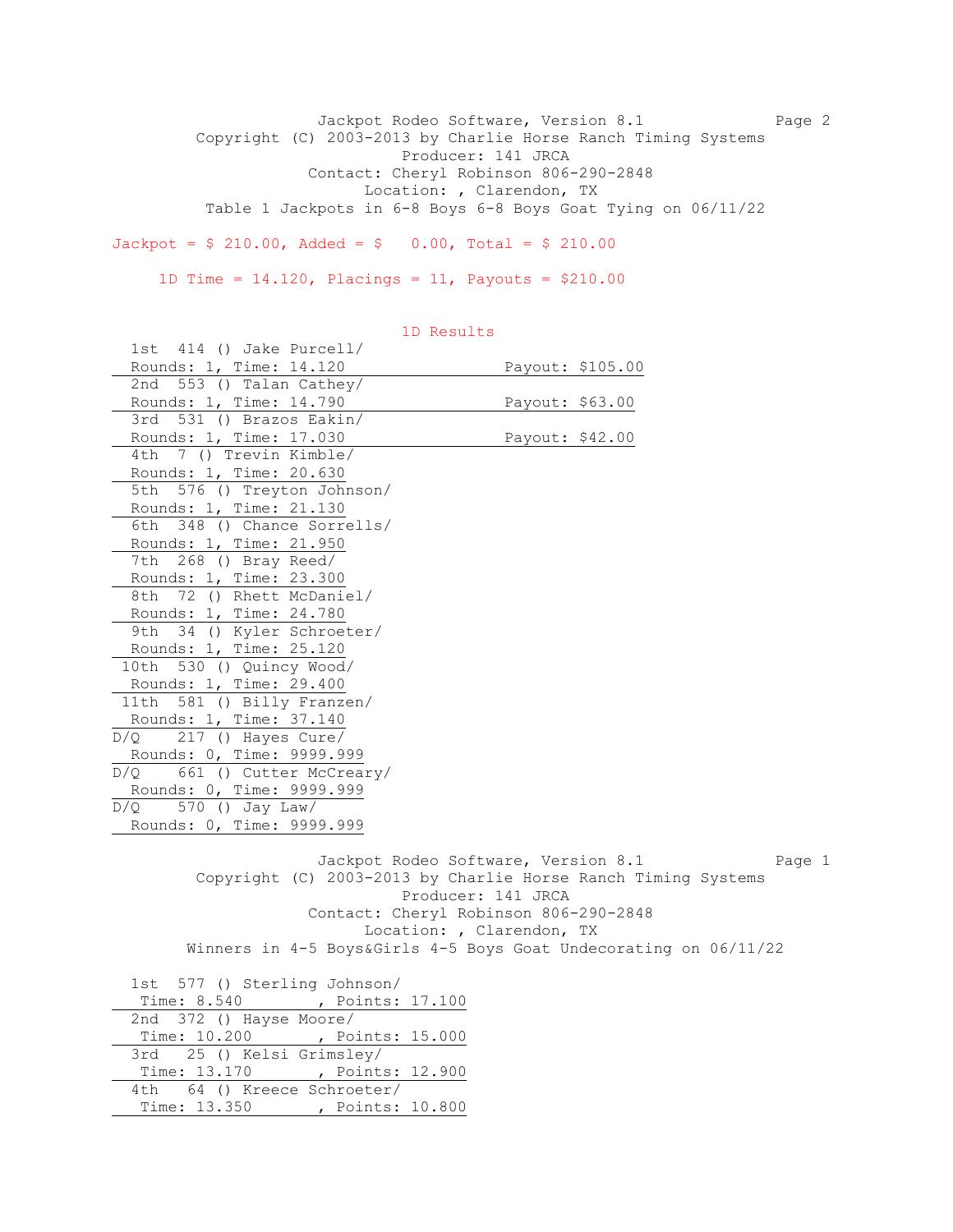|              | 5th 233 () Hayven Roberts/ |                                |  |
|--------------|----------------------------|--------------------------------|--|
| Time: 14.290 |                            | , Points: 8.700                |  |
|              |                            | 6th 488 () Kress Hanes/MOVE-UP |  |
| Time: 20.490 |                            | , Points: 6.600                |  |
|              | 7th 617 () Braxton Henson/ |                                |  |
| Time: 24.370 |                            | , Points: 4.500                |  |

Jackpot Rodeo Software, Version 8.1 Page 2 Copyright (C) 2003-2013 by Charlie Horse Ranch Timing Systems Producer: 141 JRCA Contact: Cheryl Robinson 806-290-2848 Location: , Clarendon, TX Table 1 Jackpots in 4-5 Boys&Girls 4-5 Boys Goat Undecorating on 06/11/22

 $Jackpot = $ 87.50$ ,  $Added = $ 0.00$ ,  $Total = $ 87.50$ 

1D Time =  $8.540$ , Placings =  $7$ , Payouts =  $$87.50$ 

| 1D Results                     |                                     |        |
|--------------------------------|-------------------------------------|--------|
| 1st 577 () Sterling Johnson/   |                                     |        |
| Rounds: 1, Time: 8.540         | Payout: \$52.50                     |        |
| 2nd 372 () Hayse Moore/        |                                     |        |
| Rounds: 1, Time: 10.200        | Payout: \$35.00                     |        |
| 3rd 25 () Kelsi Grimsley/      |                                     |        |
| Rounds: 1, Time: 13.170        |                                     |        |
| 4th 64 () Kreece Schroeter/    |                                     |        |
| Rounds: 1, Time: 13.350        |                                     |        |
| 5th 233 () Hayven Roberts/     |                                     |        |
| Rounds: 1, Time: 14.290        |                                     |        |
| 6th 488 () Kress Hanes/MOVE-UP |                                     |        |
| Rounds: 1, Time: 20.490        |                                     |        |
| 7th 617 () Braxton Henson/     |                                     |        |
| Rounds: 1, Time: 24.370        |                                     |        |
|                                |                                     |        |
|                                | Jackpot Rodeo Software, Version 8.1 | Page 1 |

 Copyright (C) 2003-2013 by Charlie Horse Ranch Timing Systems Producer: 141 JRCA Contact: Cheryl Robinson 806-290-2848 Location: , Clarendon, TX Winners in 15-19 Girls 15-19 Girls Barrel Racing on 06/11/22

 1st 258 () Brilee Reed/ Time: 20.042 , Points: 3.300

Jackpot Rodeo Software, Version 8.1 Page 2 Copyright (C) 2003-2013 by Charlie Horse Ranch Timing Systems Producer: 141 JRCA Contact: Cheryl Robinson 806-290-2848 Location: , Clarendon, TX Table 1 Jackpots in 15-19 Girls 15-19 Girls Barrel Racing on 06/11/22  $Jackpot = $ 50.00, \text{ Added} = $ 0.00, \text{ Total} = $ 50.00$ 1D Time =  $20.042$ , Placings = 1, Payouts =  $$50.00$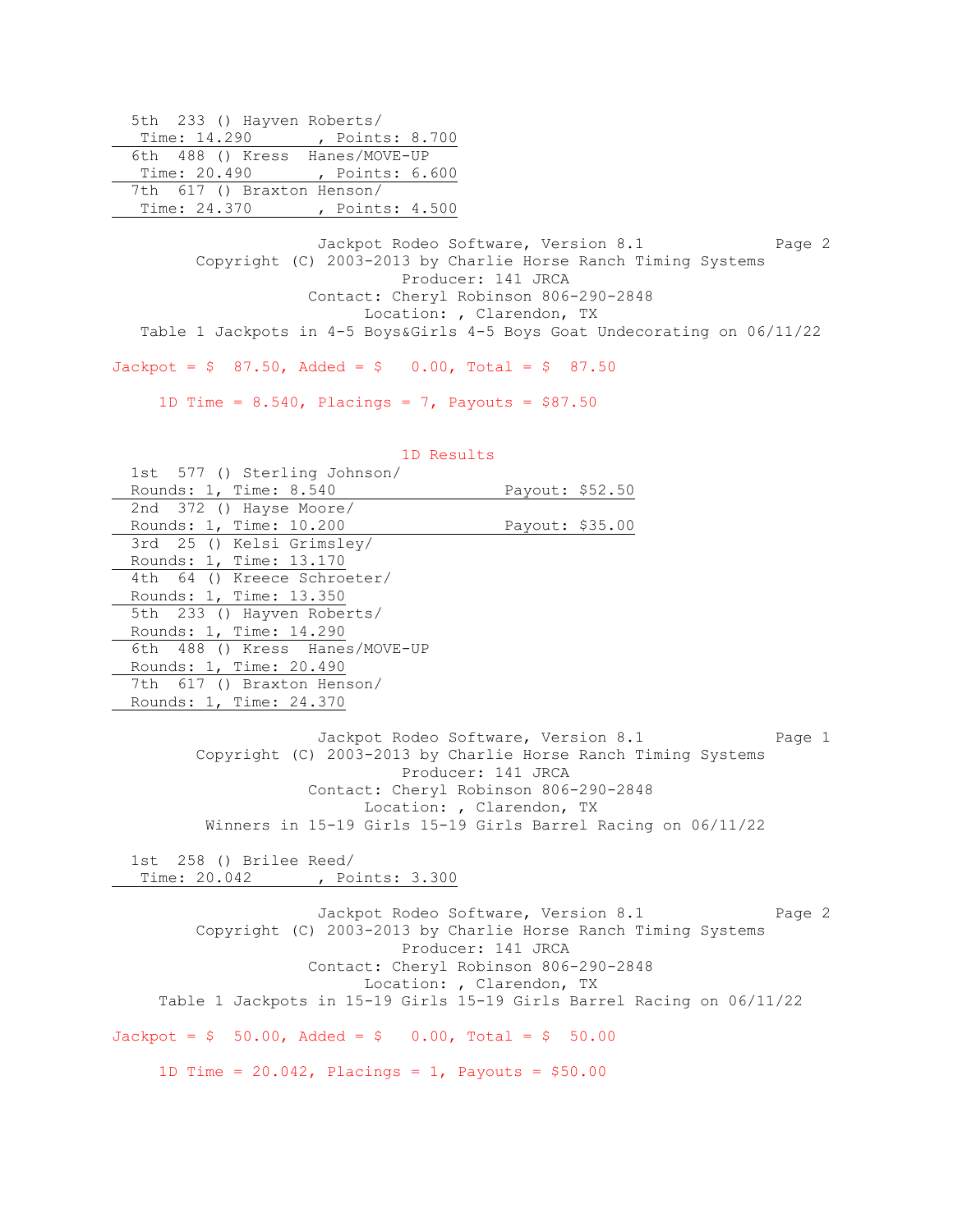1D Results 1st 258 () Brilee Reed/ Rounds: 1, Time: 20.042 Payout: \$50.00 Jackpot Rodeo Software, Version 8.1 Page 1 Copyright (C) 2003-2013 by Charlie Horse Ranch Timing Systems Producer: 141 JRCA Contact: Cheryl Robinson 806-290-2848 Location: , Clarendon, TX Winners in 12-14 Girls 12-14 Girls Barrel Racing on 06/11/22 1st 628 () Makena Whitten/ Time: 17.089 , Points: 21.700 2nd 552 () Avery Armstrong/ Time: 17.312 , Points: 19.000 3rd 340 () Jaycee Wetsel/ Time: 17.362 , Points: 16.300 4th 234 () Riley Wetsel/ Time: 17.425 , Points: 13.600 5th 565 () Kaytlyn Garrett/ Time: 18.926 , Points: 10.900 6th 287 () Meredithe Meeks/ Time: 19.045 , Points: 8.200 7th 542 () Quin Billingsley/ Time: 19.213 , Points: 5.500 8th 148 () Tye Ann Dillingham/ Time: 19.328 , Points: 2.800 9th 241 () Bentley Cathey/ Time: 19.653 , Points: 1.000

Jackpot Rodeo Software, Version 8.1 Page 2 Copyright (C) 2003-2013 by Charlie Horse Ranch Timing Systems Producer: 141 JRCA Contact: Cheryl Robinson 806-290-2848 Location: , Clarendon, TX Table 1 Jackpots in 12-14 Girls 12-14 Girls Barrel Racing on 06/11/22

 $Jackpot = $ 157.50$ ,  $Added = $ 0.00$ ,  $Total = $ 157.50$ 

1D Time = 17.089, Placings = 9, Payouts = \$157.50

| 1st 628 () Makena Whitten/   |                 |  |
|------------------------------|-----------------|--|
| Rounds: 1, Time: 17.089      | Payout: \$94.50 |  |
| 2nd 552 () Avery Armstrong/  |                 |  |
| Rounds: 1, Time: 17.312      | Payout: \$63.00 |  |
| 3rd 340 () Jaycee Wetsel/    |                 |  |
| Rounds: 1, Time: 17.362      |                 |  |
| 4th 234 () Riley Wetsel/     |                 |  |
| Rounds: 1, Time: 17.425      |                 |  |
| 5th 565 () Kaytlyn Garrett/  |                 |  |
| Rounds: 1, Time: 18.926      |                 |  |
| 6th 287 () Meredithe Meeks/  |                 |  |
| Rounds: 1, Time: 19.045      |                 |  |
| 7th 542 () Quin Billingsley/ |                 |  |
| Rounds: 1, Time: 19.213      |                 |  |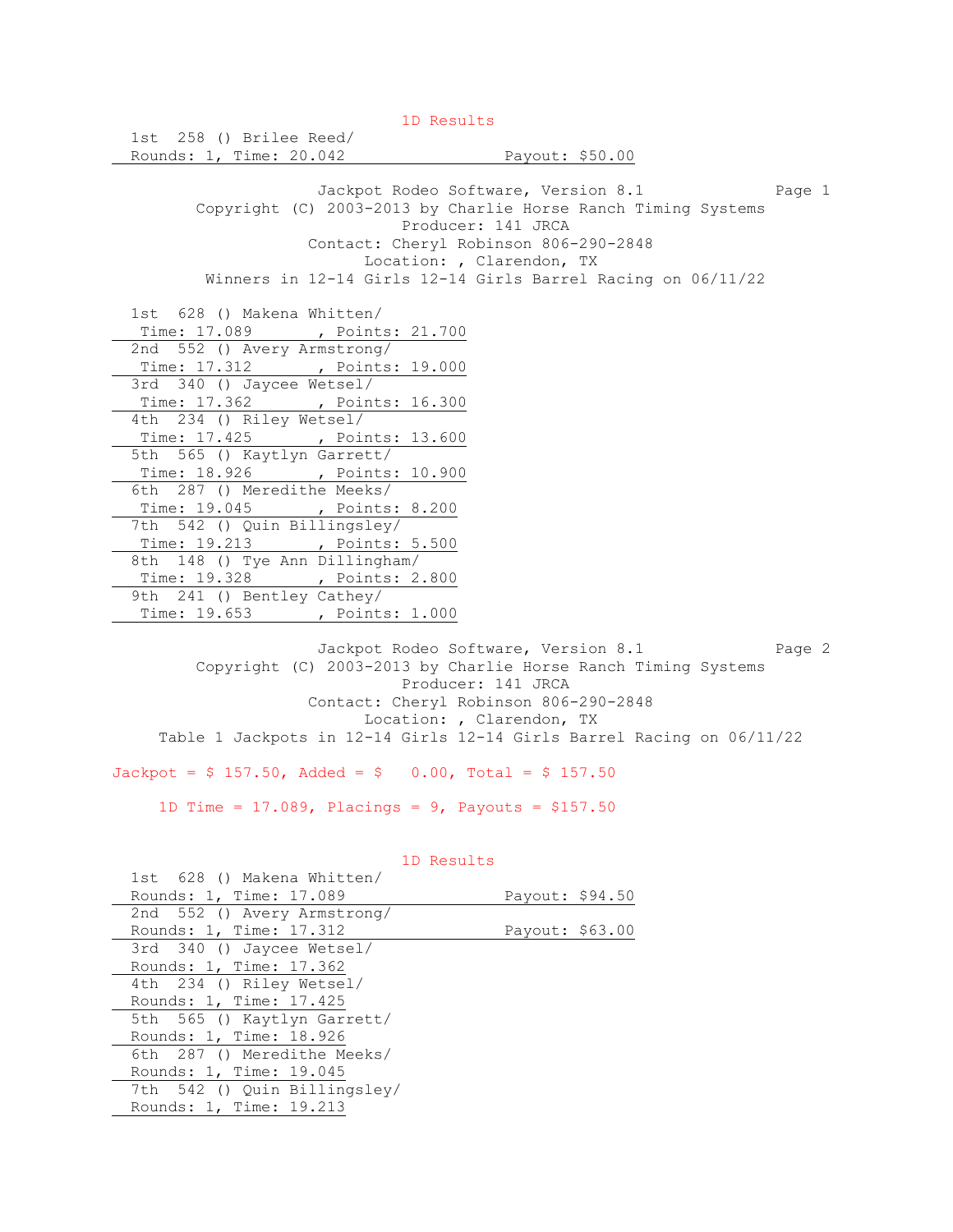8th 148 () Tye Ann Dillingham/ Rounds: 1, Time: 19.328 9th 241 () Bentley Cathey/ Rounds: 1, Time: 19.653 Jackpot Rodeo Software, Version 8.1 Page 1 Copyright (C) 2003-2013 by Charlie Horse Ranch Timing Systems Producer: 141 JRCA Contact: Cheryl Robinson 806-290-2848 Location: , Clarendon, TX Winners in 9-11 Girls 9-11 Girls Barrel Racing on 06/11/22 1st 242 () Ridley Cathey/ Time: 16.576 , Points: 30.900 2nd 17 () Tailyn Kimble/ Time: 17.935 , Points: 27.000 3rd 147 () Tinsley Dillingham/ Time: 18.057 , Points: 23.100 4th 207 () Etta Corse/ Time: 18.154 , Points: 19.200 5th 14 () Joslyn Kimble/ Time: 18.225 , Points: 15.300 6th 103 () Pierce Van Ryn/ Time: 18.337 , Points: 11.400 7th 248 () Paysli Jo Groves/ Time: 18.671 , Points: 7.500 8th 229 () Steeley Moore/ Time: 18.941 , Points: 3.600 9th 489 () Raynee Robinson/ Time: 19.146 , Points: 1.000 10th 62 () Lainey McDaniel/ Time: 19.872 , Points: 1.000 11th 204 () Kadi Jai Nobile/ Time: 20.348 , Points: 1.000 12th 5 () Kitlee Elliott/ Time: 26.869 , Points: 1.000 13th 357 () Halli Cure/ Time: 34.021 , Points: 1.000 (Base: 19.021, Penalty: 15.000)

Jackpot Rodeo Software, Version 8.1 Page 2 Copyright (C) 2003-2013 by Charlie Horse Ranch Timing Systems Producer: 141 JRCA Contact: Cheryl Robinson 806-290-2848 Location: , Clarendon, TX Table 1 Jackpots in 9-11 Girls 9-11 Girls Barrel Racing on 06/11/22

 $Jackpot = $ 195.00, \text{ Added} = $ 0.00, \text{ Total} = $ 195.00$ 

1D Time = 16.576, Placings = 13, Payouts = \$195.00

 1D Results 1st 242 () Ridley Cathey/ Rounds: 1, Time: 16.576 Payout: \$97.50 2nd 17 () Tailyn Kimble/ Rounds: 1, Time: 17.935 Payout: \$58.50 3rd 147 () Tinsley Dillingham/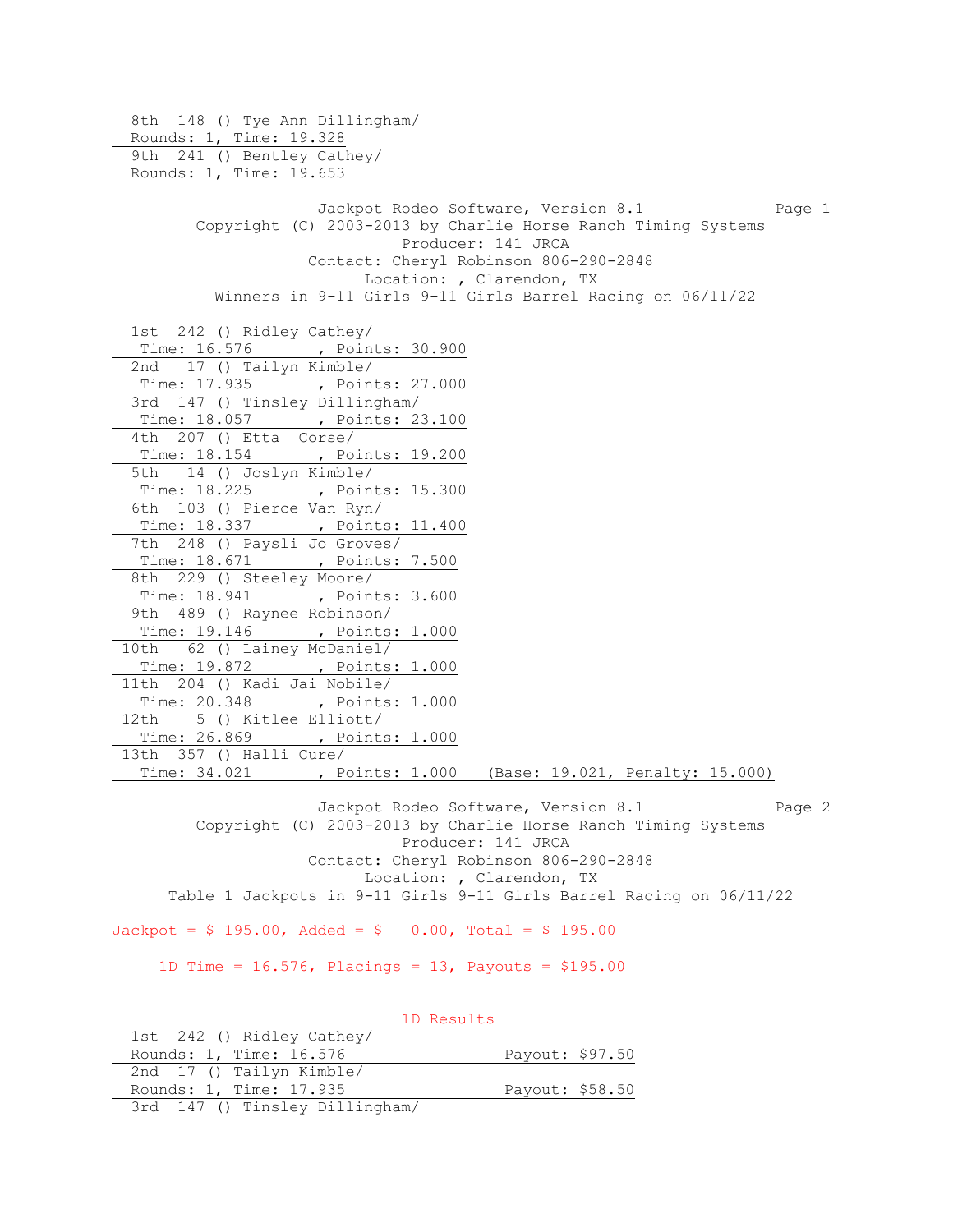Rounds: 1, Time: 18.057 Payout: \$39.00 4th 207 () Etta Corse/ Rounds: 1, Time: 18.154 5th 14 () Joslyn Kimble/ Rounds: 1, Time: 18.225 6th 103 () Pierce Van Ryn/ Rounds: 1, Time: 18.337 7th 248 () Paysli Jo Groves/ Rounds: 1, Time: 18.671 8th 229 () Steeley Moore/ Rounds: 1, Time: 18.941 9th 489 () Raynee Robinson/ Rounds: 1, Time: 19.146 10th 62 () Lainey McDaniel/ Rounds: 1, Time: 19.872 11th 204 () Kadi Jai Nobile/ Rounds: 1, Time: 20.348 12th 5 () Kitlee Elliott/ Rounds: 1, Time: 26.869 13th 357 () Halli Cure/ Rounds: 1, Time: 34.021, Penalty: 15.000 Jackpot Rodeo Software, Version 8.1 Page 1 Copyright (C) 2003-2013 by Charlie Horse Ranch Timing Systems Producer: 141 JRCA Contact: Cheryl Robinson 806-290-2848 Location: , Clarendon, TX Winners in 6-8 Girls 6-8 Girls Barrel Racing on 06/11/22 1st 270 () Emma Armstrong/ Time: 18.143 , Points: 14.800 2nd 441 () Kynadee Sinclair/ Time: 18.984 , Points: 13.000 3rd 245 () Finlay Groves/ Time: 20.994 , Points: 11.200 4th 4 () Saydee Sinclair/ Time: 21.686 , Points: 9.400 5th 660 () Magoo Clayton/ Time: 24.774 , Points: 7.600 6th 568 () Braylie Roberts/ Time: 30.936 , Points: 5.800 (Base: 25.936, Penalty: 5.000) Jackpot Rodeo Software, Version 8.1 Page 2 Copyright (C) 2003-2013 by Charlie Horse Ranch Timing Systems Producer: 141 JRCA Contact: Cheryl Robinson 806-290-2848 Location: , Clarendon, TX Table 1 Jackpots in 6-8 Girls 6-8 Girls Barrel Racing on 06/11/22  $Jackpot = $ 90.00, \text{ Added} = $ 0.00, \text{ Total} = $ 90.00$ 1D Time =  $18.143$ , Placings =  $6$ , Payouts =  $$90.00$ 1D Results

| 1st 270 () Emma Armstrong/ |  |                 |  |
|----------------------------|--|-----------------|--|
| Rounds: 1, Time: 18.143    |  | Payout: \$54.00 |  |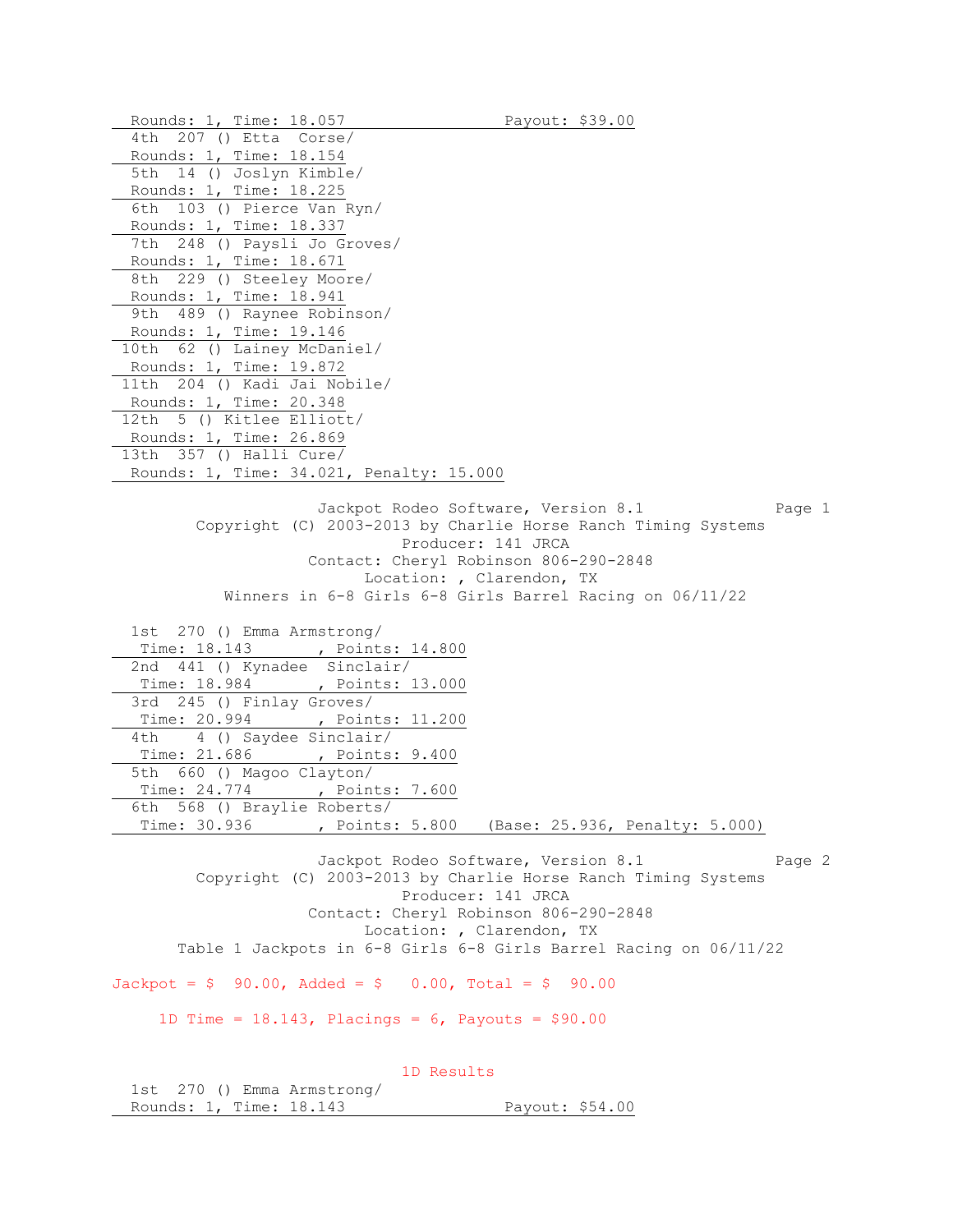2nd 441 () Kynadee Sinclair/ Rounds: 1, Time: 18.984 Payout: \$36.00 3rd 245 () Finlay Groves/ Rounds: 1, Time: 20.994 4th 4 () Saydee Sinclair/ Rounds: 1, Time: 21.686 5th 660 () Magoo Clayton/ Rounds: 1, Time: 24.774 6th 568 () Braylie Roberts/ Rounds: 1, Time: 30.936, Penalty: 5.000 Jackpot Rodeo Software, Version 8.1 Page 1 Copyright (C) 2003-2013 by Charlie Horse Ranch Timing Systems Producer: 141 JRCA Contact: Cheryl Robinson 806-290-2848 Location: , Clarendon, TX Winners in 6-8 Boys 6-8 Boys Barrel Racing on 06/11/22 1st 576 () Treyton Johnson/ Time: 18.036 , Points: 21.700 2nd 531 () Brazos Eakin/ Time: 18.463 , Points: 19.000 3rd 348 () Chance Sorrells/ Time: 19.134 , Points: 16.300 4th 72 () Rhett McDaniel/ Time: 19.410 , Points: 13.600 5th 7 () Trevin Kimble/ Time: 19.542 , Points: 10.900 6th 581 () Billy Franzen/ Time: 20.993 , Points: 8.200 7th 217 () Hayes Cure/ Time: 21.460 , Points: 5.500 8th 570 () Jay Law/ Time: 22.014 , Points: 2.800 9th 34 () Kyler Schroeter/ Time: 22.583 , Points: 1.000 Jackpot Rodeo Software, Version 8.1 Page 2 Copyright (C) 2003-2013 by Charlie Horse Ranch Timing Systems Producer: 141 JRCA Contact: Cheryl Robinson 806-290-2848 Location: , Clarendon, TX Table 1 Jackpots in 6-8 Boys 6-8 Boys Barrel Racing on 06/11/22  $Jackpot = $ 135.00$ ,  $Added = $ 0.00$ ,  $Total = $ 135.00$ 

1D Time = 18.036, Placings = 9, Payouts = \$135.00

 1D Results 1st 576 () Treyton Johnson/ Rounds: 1, Time: 18.036 Payout: \$81.00 2nd 531 () Brazos Eakin/ Rounds: 1, Time: 18.463 Payout: \$54.00 3rd 348 () Chance Sorrells/ Rounds: 1, Time: 19.134 4th 72 () Rhett McDaniel/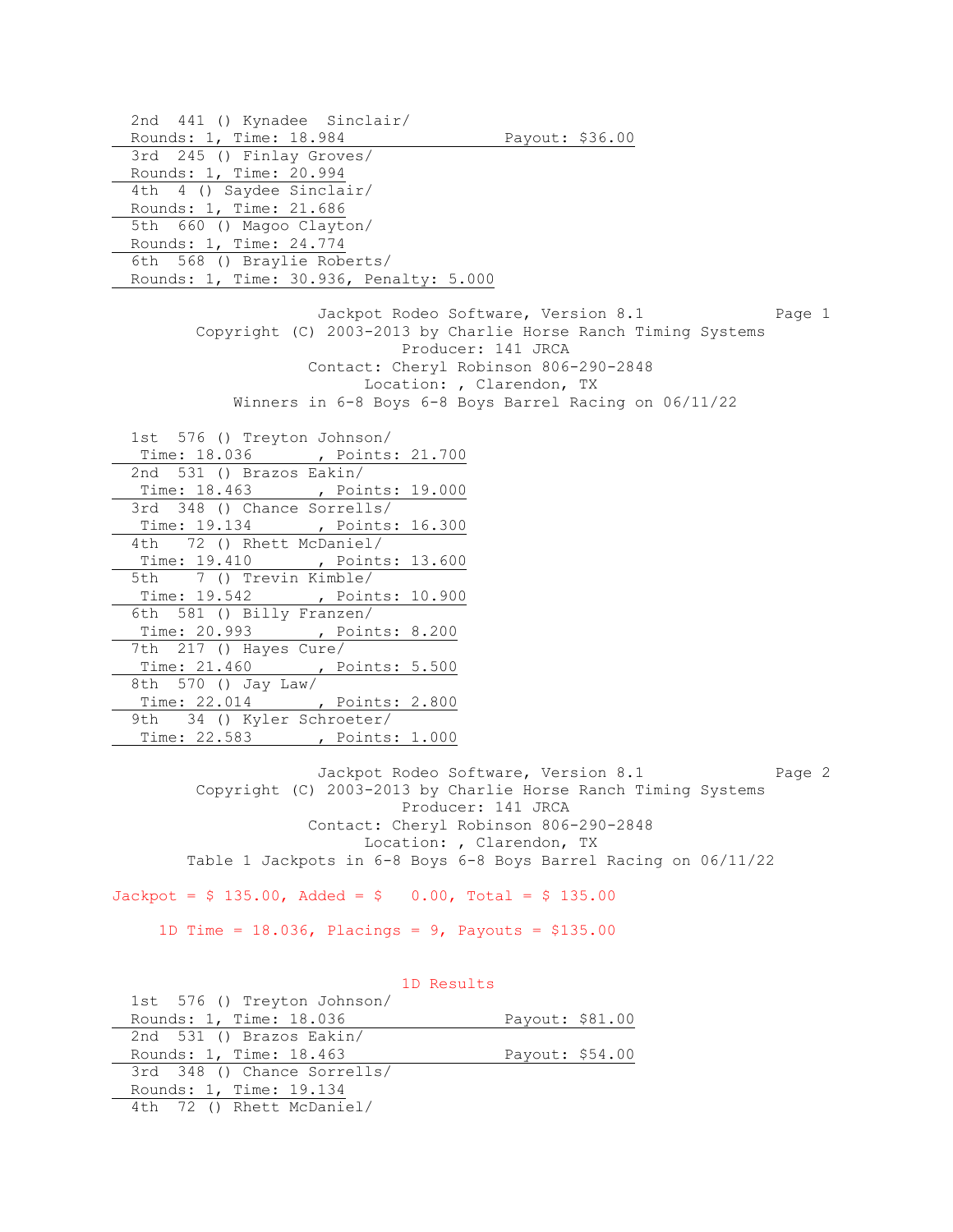Rounds: 1, Time: 19.410 5th 7 () Trevin Kimble/ Rounds: 1, Time: 19.542 6th 581 () Billy Franzen/ Rounds: 1, Time: 20.993 7th 217 () Hayes Cure/ Rounds: 1, Time: 21.460 8th 570 () Jay Law/ Rounds: 1, Time: 22.014 9th 34 () Kyler Schroeter/ Rounds: 1, Time: 22.583 Jackpot Rodeo Software, Version 8.1 Page 1 Copyright (C) 2003-2013 by Charlie Horse Ranch Timing Systems Producer: 141 JRCA Contact: Cheryl Robinson 806-290-2848 Location: , Clarendon, TX Winners in 4-5 Boys&Girls 4-5 Boys Barrel Racing on 06/11/22 1st 25 () Kelsi Grimsley/ Time: 24.382 , Points: 17.100 2nd 577 () Sterling Johnson/ Time: 25.789 , Points: 15.000 3rd 233 () Hayven Roberts/ Time: 27.761 , Points: 12.900 4th 582 () Quinn Oxley/ Time: 29.984 , Points: 10.800 5th 64 () Kreece Schroeter/ Time: 37.447 , Points: 8.700 6th 372 () Hayse Moore/ Time: 38.087 , Points: 6.600 7th 617 () Braxton Henson/ Time: 38.999 , Points: 4.500

Jackpot Rodeo Software, Version 8.1 Page 2 Copyright (C) 2003-2013 by Charlie Horse Ranch Timing Systems Producer: 141 JRCA Contact: Cheryl Robinson 806-290-2848 Location: , Clarendon, TX Table 1 Jackpots in 4-5 Boys&Girls 4-5 Boys Barrel Racing on 06/11/22

 $Jackpot = $ 70.00, \text{ Added} = $ 0.00, \text{ Total} = $ 70.00$ 

1D Time = 24.382, Placings = 7, Payouts = \$70.00

| 1st 25 () Kelsi Grimsley/    |                 |  |
|------------------------------|-----------------|--|
| Rounds: 1, Time: 24.382      | Payout: \$42.00 |  |
| 2nd 577 () Sterling Johnson/ |                 |  |
| Rounds: 1, Time: 25.789      | Payout: \$28.00 |  |
| 3rd 233 () Hayven Roberts/   |                 |  |
| Rounds: 1, Time: 27.761      |                 |  |
| 4th 582 () Quinn Oxley/      |                 |  |
| Rounds: 1, Time: 29.984      |                 |  |
| 5th 64 () Kreece Schroeter/  |                 |  |
| Rounds: 1, Time: 37.447      |                 |  |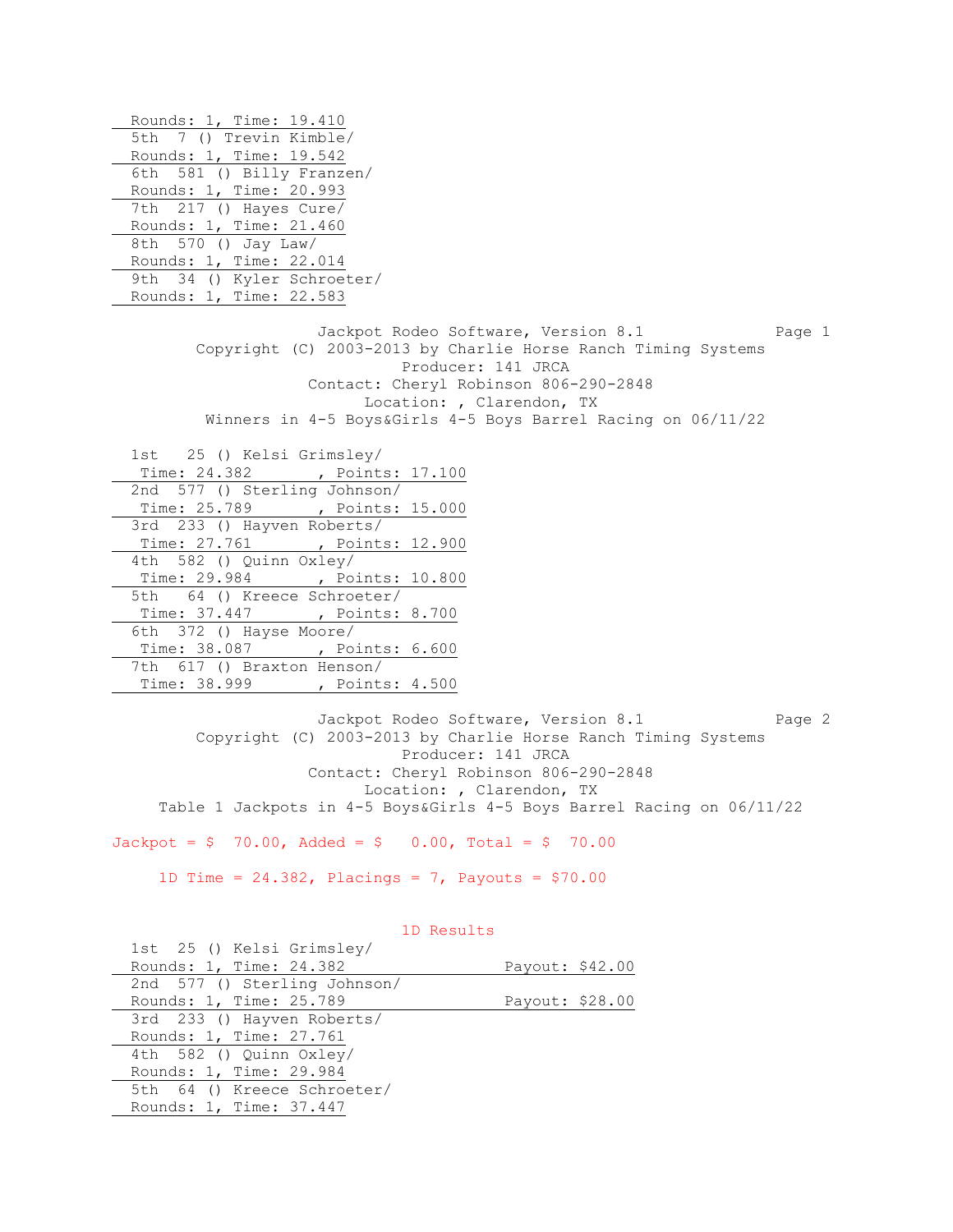6th 372 () Hayse Moore/ Rounds: 1, Time: 38.087 7th 617 () Braxton Henson/ Rounds: 1, Time: 38.999 Jackpot Rodeo Software, Version 8.1 Page 1 Copyright (C) 2003-2013 by Charlie Horse Ranch Timing Systems Producer: 141 JRCA Contact: Cheryl Robinson 806-290-2848 Location: , Clarendon, TX Winners in 15-19 Girls 15-19 Girls Pole Bending on 06/11/22 1st 19 () Karlee Elliott 1/ Time: 23.355 , Points: 5.600 D/Q 258 () Brilee Reed/ Time: 0.001 , Points: 1.000 Jackpot Rodeo Software, Version 8.1 Page 2 Copyright (C) 2003-2013 by Charlie Horse Ranch Timing Systems Producer: 141 JRCA Contact: Cheryl Robinson 806-290-2848 Location: , Clarendon, TX Table 1 Jackpots in 15-19 Girls 15-19 Girls Pole Bending on 06/11/22  $Jackpot = $ 100.00, \text{ Added} = $ 0.00, \text{ Total} = $ 100.00$ 1D Time =  $23.355$ , Placings = 1, Payouts =  $$100.00$ 

 1D Results 1st 19 () Karlee Elliott 1/ Rounds: 1, Time: 23.355 Payout: \$100.00 D/Q 258 () Brilee Reed/ Rounds: 0, Time: 9999.999

> Jackpot Rodeo Software, Version 8.1 Page 1 Copyright (C) 2003-2013 by Charlie Horse Ranch Timing Systems Producer: 141 JRCA Contact: Cheryl Robinson 806-290-2848 Location: , Clarendon, TX Winners in 12-14 Girls 12-14 Girls Pole Bending on 06/11/22

 1st 241 () Bentley Cathey/ Time: 23.822 , Points: 17.100 2nd 565 () Kaytlyn Garrett/ Time: 23.854 , Points: 15.000 3rd 148 () Tye Ann Dillingham/ Time: 24.670 , Points: 12.900 4th 287 () Meredithe Meeks/ Time: 28.400 , Points: 10.800 (Base: 23.400, Penalty: 5.000) D/Q 234 () Riley Wetsel/ Time: 0.001 , Points: 1.000 D/Q 552 () Avery Armstrong/ Time: 0.001 , Points: 1.000 D/Q 628 () Makena Whitten/ Time: 0.001 , Points: 1.000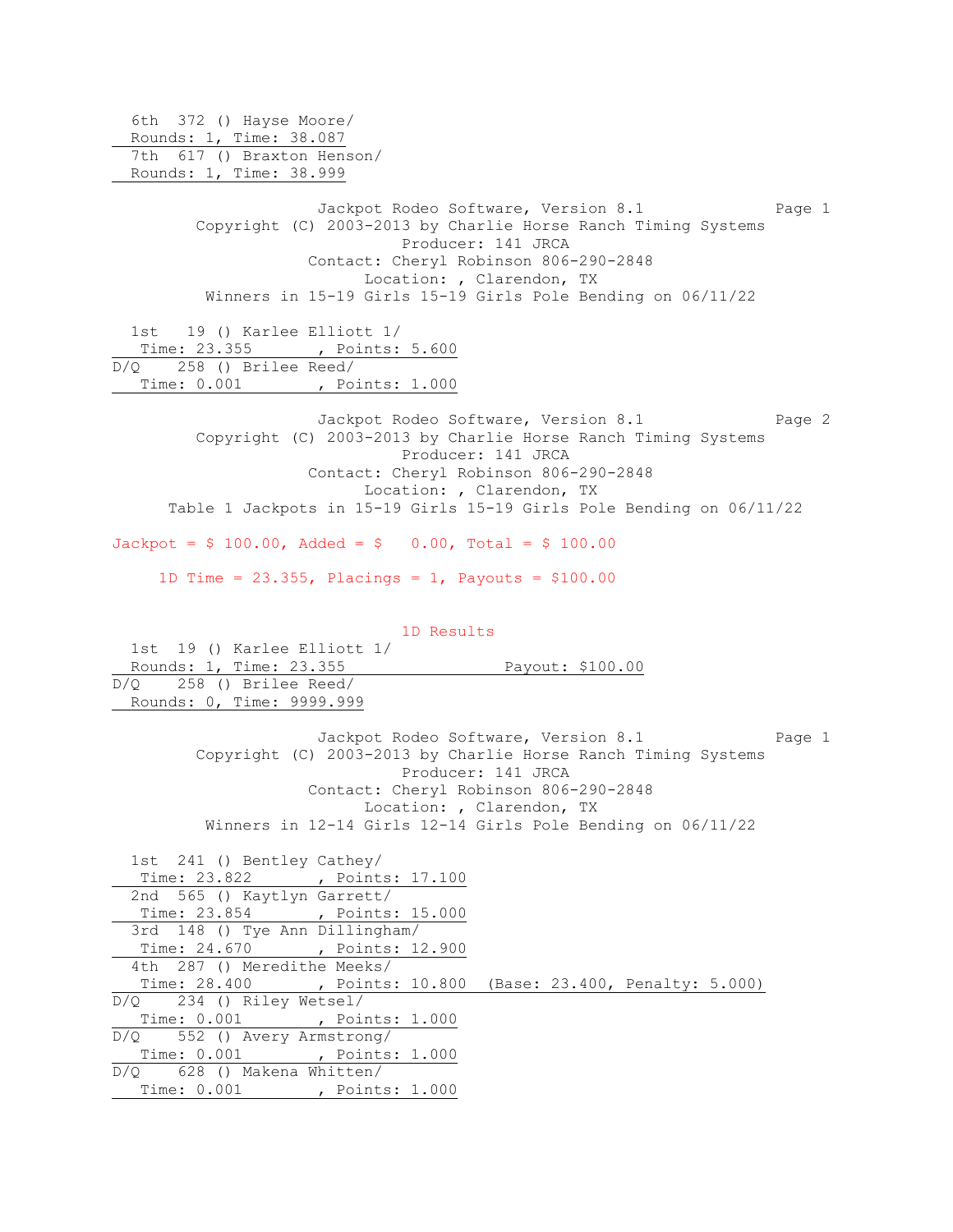Jackpot Rodeo Software, Version 8.1 Page 2 Copyright (C) 2003-2013 by Charlie Horse Ranch Timing Systems Producer: 141 JRCA Contact: Cheryl Robinson 806-290-2848 Location: , Clarendon, TX Table 1 Jackpots in 12-14 Girls 12-14 Girls Pole Bending on 06/11/22  $Jackpot = $ 122.50$ ,  $Added = $ 0.00$ ,  $Total = $ 122.50$ 

1D Time =  $23.822$ , Placings =  $4$ , Payouts =  $$122.50$ 

 1D Results 1st 241 () Bentley Cathey/ Rounds: 1, Time: 23.822 Payout: \$73.50 2nd 565 () Kaytlyn Garrett/ Rounds: 1, Time: 23.854 Payout: \$49.00 3rd 148 () Tye Ann Dillingham/ Rounds: 1, Time: 24.670 4th 287 () Meredithe Meeks/ Rounds: 1, Time: 28.400, Penalty: 5.000 D/Q 552 () Avery Armstrong/ Rounds: 0, Time: 9999.999 D/Q 628 () Makena Whitten/ Rounds: 0, Time: 9999.999 D/Q 234 () Riley Wetsel/ Rounds: 0, Time: 9999.999 Jackpot Rodeo Software, Version 8.1 Page 1 Copyright (C) 2003-2013 by Charlie Horse Ranch Timing Systems Producer: 141 JRCA Contact: Cheryl Robinson 806-290-2848 Location: , Clarendon, TX Winners in 9-11 Girls 9-11 Girls Pole Bending on 06/11/22 1st 242 () Ridley Cathey/ Time: 21.813 , Points: 30.900 2nd 147 () Tinsley Dillingham/ Time: 22.152 , Points: 27.000 3rd 103 () Pierce Van Ryn/ Time: 22.250 , Points: 23.100 4th 207 () Etta Corse/ Time: 22.505 , Points: 19.200 5th 14 () Joslyn Kimble/ Time: 23.922 , Points: 15.300 6th 248 () Paysli Jo Groves/ Time: 24.514 , Points: 11.400 7th 62 () Lainey McDaniel/ Time: 24.614 , Points: 7.500 8th 204 () Kadi Jai Nobile/ Time: 25.604 , Points: 3.600 9th 17 () Tailyn Kimble/ Time: 26.511 , Points: 1.000 (Base: 21.511, Penalty: 5.000) 10th 357 () Halli Cure/ Time: 27.921 , Points: 1.000 11th 489 () Raynee Robinson/ Time: 31.056 , Points: 1.000 (Base: 26.056, Penalty: 5.000)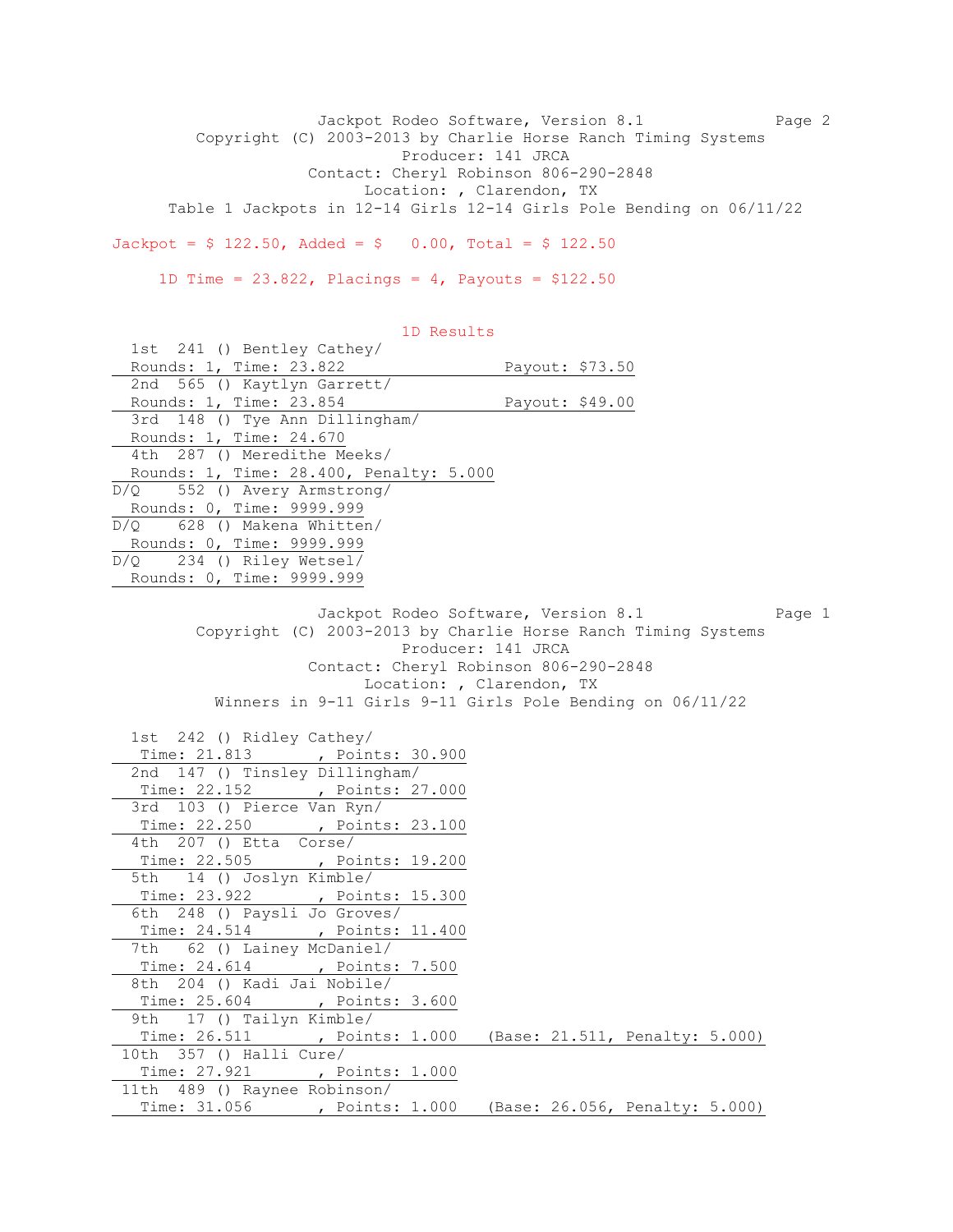12th 5 () Kitlee Elliott/

| Time: 32.595               | , Points: 1.000 |  | (Base: 27.595, Penalty: 5.000)  |  |
|----------------------------|-----------------|--|---------------------------------|--|
| 13th 229 () Steeley Moore/ |                 |  |                                 |  |
| Time: 35.630               | , Points: 1.000 |  | (Base: 25.630, Penalty: 10.000) |  |

Jackpot Rodeo Software, Version 8.1 Page 2 Copyright (C) 2003-2013 by Charlie Horse Ranch Timing Systems Producer: 141 JRCA Contact: Cheryl Robinson 806-290-2848 Location: , Clarendon, TX Table 1 Jackpots in 9-11 Girls 9-11 Girls Pole Bending on 06/11/22

 $Jackpot = $ 195.00, \text{ Added} = $ 0.00, \text{ Total} = $ 195.00$ 

1D Time = 21.813, Placings = 13, Payouts = \$195.00

| 1st 242 () Ridley Cathey/                |                 |  |
|------------------------------------------|-----------------|--|
| Rounds: 1, Time: 21.813                  | Payout: \$97.50 |  |
| 2nd 147 () Tinsley Dillingham/           |                 |  |
| Rounds: 1, Time: 22.152                  | Payout: \$58.50 |  |
| 3rd 103 () Pierce Van Ryn/               |                 |  |
| Rounds: 1, Time: 22.250                  | Payout: \$39.00 |  |
| 4th 207 () Etta Corse/                   |                 |  |
| Rounds: 1, Time: 22.505                  |                 |  |
| 5th 14 () Joslyn Kimble/                 |                 |  |
| Rounds: 1, Time: 23.922                  |                 |  |
| 6th 248 () Paysli Jo Groves/             |                 |  |
| Rounds: 1, Time: 24.514                  |                 |  |
| 7th 62 () Lainey McDaniel/               |                 |  |
| Rounds: 1, Time: 24.614                  |                 |  |
| 8th 204 () Kadi Jai Nobile/              |                 |  |
| Rounds: 1, Time: 25.604                  |                 |  |
| 9th 17 () Tailyn Kimble/                 |                 |  |
| Rounds: 1, Time: 26.511, Penalty: 5.000  |                 |  |
| 10th 357 () Halli Cure/                  |                 |  |
| Rounds: 1, Time: 27.921                  |                 |  |
| 11th 489 () Raynee Robinson/             |                 |  |
| Rounds: 1, Time: 31.056, Penalty: 5.000  |                 |  |
| 12th 5 () Kitlee Elliott/                |                 |  |
| Rounds: 1, Time: 32.595, Penalty: 5.000  |                 |  |
| 13th 229 () Steeley Moore/               |                 |  |
| Rounds: 1, Time: 35.630, Penalty: 10.000 |                 |  |
|                                          |                 |  |

1D Results

Jackpot Rodeo Software, Version 8.1 Page 1 Copyright (C) 2003-2013 by Charlie Horse Ranch Timing Systems Producer: 141 JRCA Contact: Cheryl Robinson 806-290-2848 Location: , Clarendon, TX Winners in 6-8 Girls 6-8 Girls Pole Bending on 06/11/22

 1st 270 () Emma Armstrong/ Time: 22.377 , Points: 10.200 2nd 245 () Finlay Groves/ Time: 28.766 , Points: 9.000 3rd 568 () Braylie Roberts/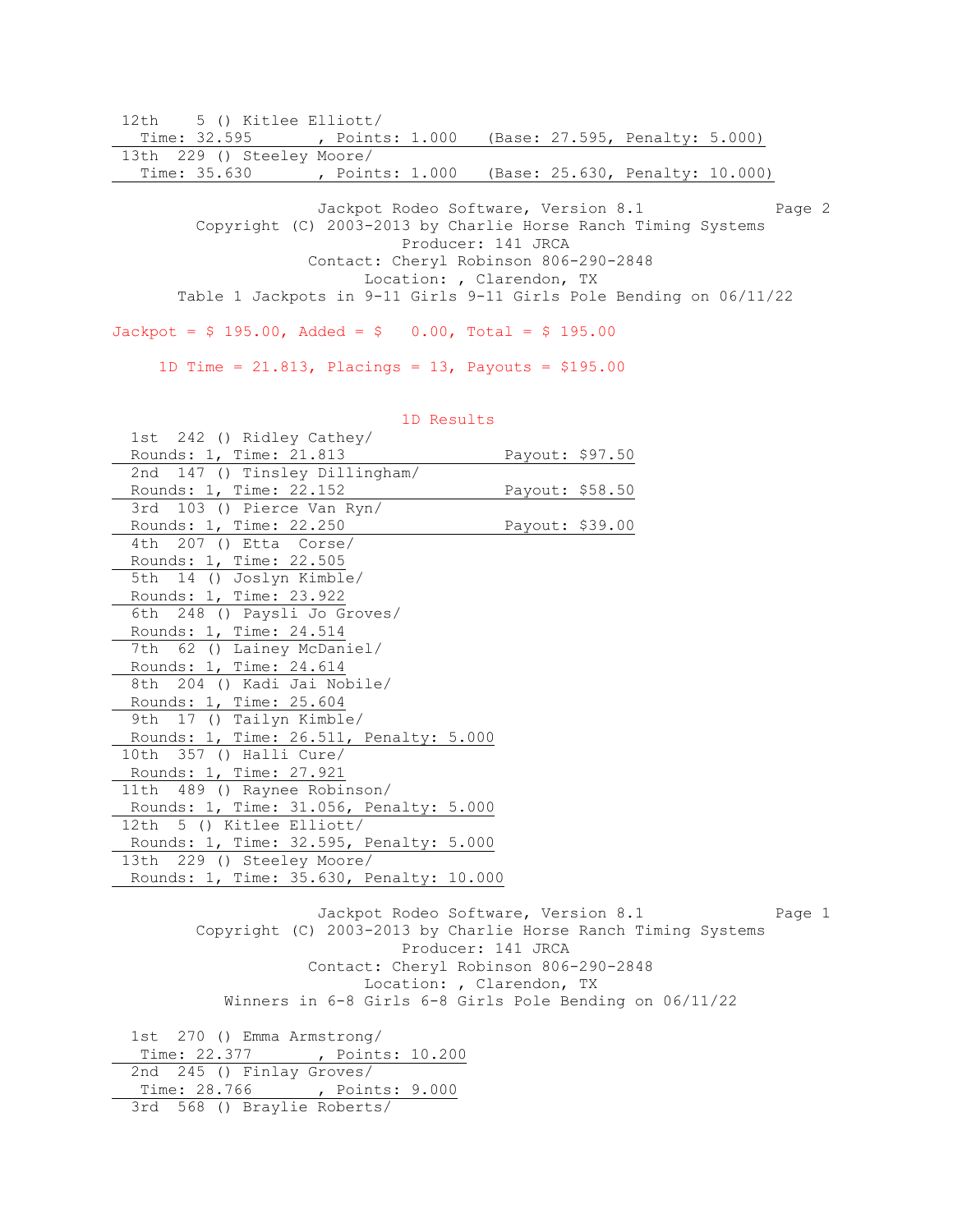Time: 39.417 , Points: 7.800 4th 660 () Magoo Clayton/ Time: 39.692 , Points: 6.600 Jackpot Rodeo Software, Version 8.1 Page 2 Copyright (C) 2003-2013 by Charlie Horse Ranch Timing Systems Producer: 141 JRCA Contact: Cheryl Robinson 806-290-2848 Location: , Clarendon, TX Table 1 Jackpots in 6-8 Girls 6-8 Girls Pole Bending on 06/11/22  $Jackpot = $ 60.00, \text{ Added} = $ 0.00, \text{ Total} = $ 60.00$ 1D Time =  $22.377$ , Placings = 4, Payouts =  $$60.00$  1D Results 1st 270 () Emma Armstrong/ Rounds: 1, Time: 22.377 Payout: \$60.00 2nd 245 () Finlay Groves/ Rounds: 1, Time: 28.766 3rd 568 () Braylie Roberts/ Rounds: 1, Time: 39.417 4th 660 () Magoo Clayton/ Rounds: 1, Time: 39.692 Jackpot Rodeo Software, Version 8.1 Page 1 Copyright (C) 2003-2013 by Charlie Horse Ranch Timing Systems Producer: 141 JRCA Contact: Cheryl Robinson 806-290-2848 Location: , Clarendon, TX Winners in 6-8 Boys 6-8 Boys Pole Bending on 06/11/22 1st 531 () Brazos Eakin/ Time: 23.712 , Points: 21.700 2nd 581 () Billy Franzen/ Time: 26.199 , Points: 19.000 3rd 7 () Trevin Kimble/ Time: 27.436 , Points: 16.300 (Base: 22.436, Penalty: 5.000) 4th 34 () Kyler Schroeter/ Time: 28.919 , Points: 13.600 5th 72 () Rhett McDaniel/ Time: 30.311 , Points: 10.900 (Base: 25.311, Penalty: 5.000) 6th 348 () Chance Sorrells/ Time: 31.105 , Points: 8.200 (Base: 26.105, Penalty: 5.000) 7th 576 () Treyton Johnson/ Time: 37.156 , Points: 5.500 (Base: 27.156, Penalty: 10.000)  $D/Q$  570 () Jay Law/ Time: 0.001 , Points: 1.000 N/S 217 () Hayes Cure/ Time: 0.002 Jackpot Rodeo Software, Version 8.1 Page 2 Copyright (C) 2003-2013 by Charlie Horse Ranch Timing Systems Producer: 141 JRCA Contact: Cheryl Robinson 806-290-2848 Location: , Clarendon, TX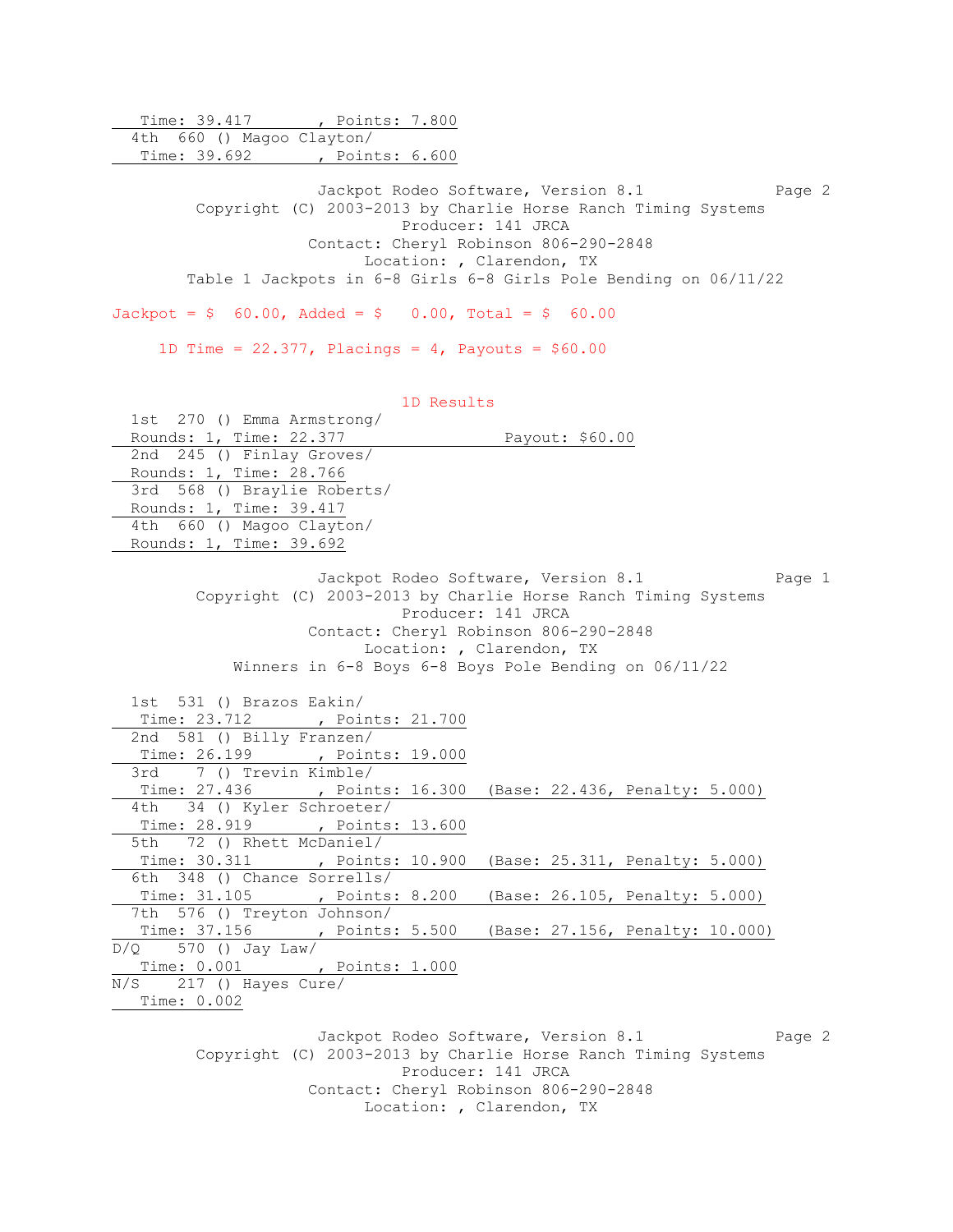Table 1 Jackpots in 6-8 Boys 6-8 Boys Pole Bending on 06/11/22  $Jackpot = $ 135.00$ ,  $Added = $ 0.00$ ,  $Total = $ 135.00$ 1D Time = 23.712, Placings = 7, Payouts = \$135.00

1D Results

| 1st 531 () Brazos Eakin/                                                            |                                               |
|-------------------------------------------------------------------------------------|-----------------------------------------------|
| Rounds: 1, Time: 23.712                                                             | Payout: \$81.00                               |
| 2nd 581 () Billy Franzen/                                                           |                                               |
| Rounds: 1, Time: 26.199                                                             | Payout: \$54.00                               |
| 3rd 7 () Trevin Kimble/                                                             |                                               |
| Rounds: 1, Time: 27.436, Penalty: 5.000                                             |                                               |
| 4th 34 () Kyler Schroeter/                                                          |                                               |
| Rounds: 1, Time: 28.919                                                             |                                               |
| 5th 72 () Rhett McDaniel/                                                           |                                               |
| Rounds: 1, Time: 30.311, Penalty: 5.000                                             |                                               |
| 6th 348 () Chance Sorrells/                                                         |                                               |
| Rounds: 1, Time: 31.105, Penalty: 5.000                                             |                                               |
| 7th 576 () Treyton Johnson/                                                         |                                               |
| Rounds: 1, Time: 37.156, Penalty: 10.000                                            |                                               |
| $D/Q$ 217 () Hayes Cure/                                                            |                                               |
| Rounds: 0, Time: 9999.999                                                           |                                               |
| $D/Q$ 570 () Jay Law/                                                               |                                               |
| Rounds: 0, Time: 9999.999                                                           |                                               |
|                                                                                     |                                               |
|                                                                                     | Jackpot Rodeo Software, Version 8.1<br>Page 1 |
| Copyright (C) 2003-2013 by Charlie Horse Ranch Timing Systems                       |                                               |
| Producer: 141 JRCA                                                                  |                                               |
| Contact: Cheryl Robinson 806-290-2848                                               |                                               |
| Location: , Clarendon, TX                                                           |                                               |
| Winners in 4-5 Boys&Girls 4-5 Boys Pole Bending on 06/11/22                         |                                               |
|                                                                                     |                                               |
| 1st 25 () Kelsi Grimsley/                                                           |                                               |
| Time: 38.884 , Points: 17.100                                                       |                                               |
| 2nd 617 () Braxton Henson/                                                          |                                               |
| Time: 39.170 , Points: 15.000                                                       |                                               |
| 3rd 64 () Kreece Schroeter/                                                         |                                               |
| Time: 42.590 , Points: 12.900                                                       |                                               |
| 4th 582 () Quinn Oxley/                                                             |                                               |
| Time: 44.744 , Points: 10.800                                                       |                                               |
|                                                                                     |                                               |
| 5th 233 () Hayven Roberts/                                                          |                                               |
| Time: 45.123 , Points: 8.700                                                        |                                               |
| N/S 372 () Hayse Moore/<br>Time: 0.002                                              |                                               |
| D/Q 577 () Sterling Johnson/                                                        |                                               |
| Time: 0.001 , Points: 1.000                                                         |                                               |
|                                                                                     |                                               |
| Jackpot Rodeo Software, Version 8.1                                                 | Page 2                                        |
| Copyright (C) 2003-2013 by Charlie Horse Ranch Timing Systems<br>Producer: 141 JRCA |                                               |
|                                                                                     |                                               |
| Contact: Cheryl Robinson 806-290-2848<br>Location: , Clarendon, TX                  |                                               |

 $Jackpot = $ 70.00, \text{ Added} = $ 0.00, \text{ Total} = $ 70.00$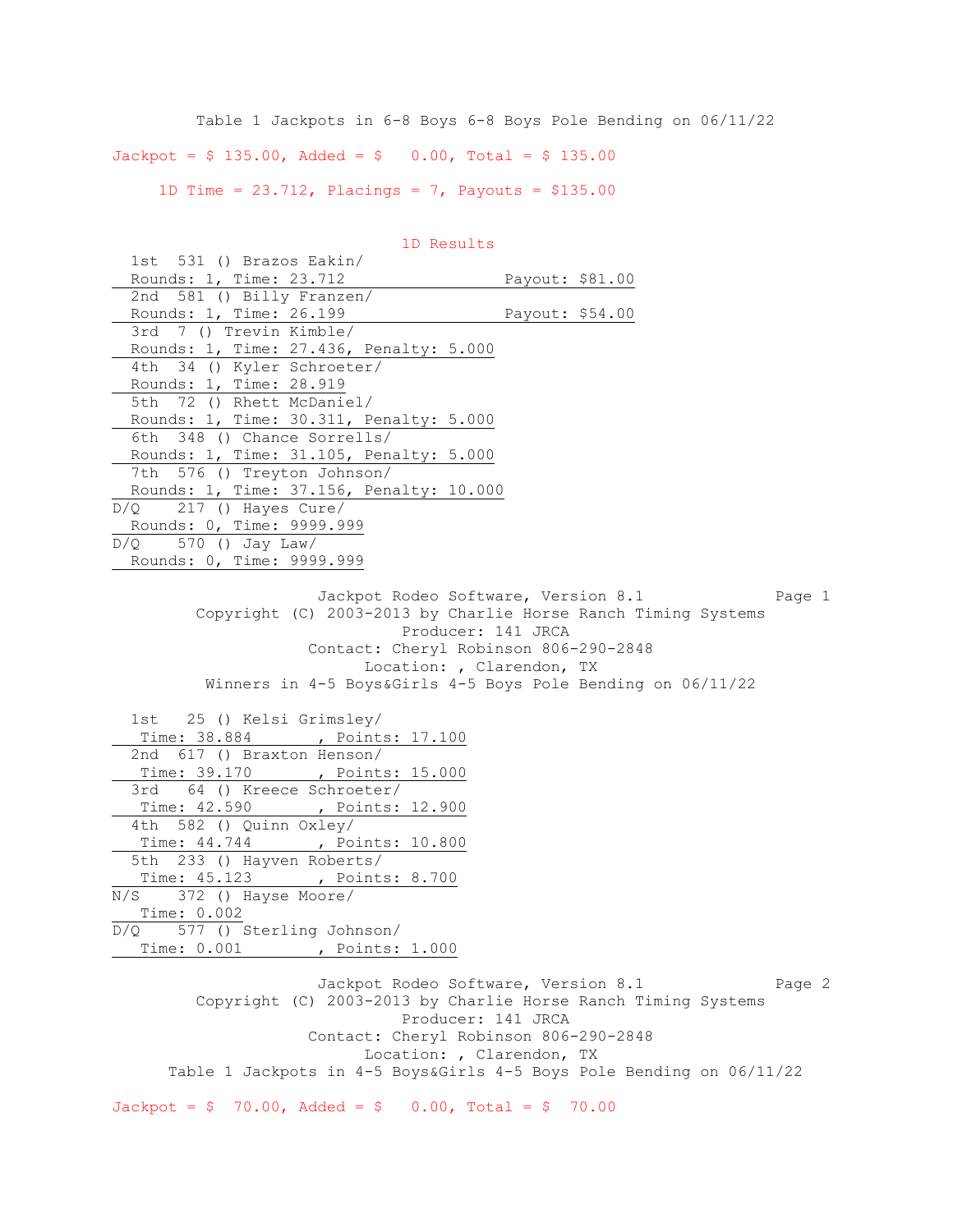1D Time =  $38.884$ , Placings =  $5$ , Payouts =  $$70.00$ 

 1D Results 1st 25 () Kelsi Grimsley/ Rounds: 1, Time: 38.884 Payout: \$42.00 2nd 617 () Braxton Henson/ Rounds: 1, Time: 39.170 Payout: \$28.00 3rd 64 () Kreece Schroeter/ Rounds: 1, Time: 42.590 4th 582 () Quinn Oxley/ Rounds: 1, Time: 44.744 5th 233 () Hayven Roberts/ Rounds: 1, Time: 45.123 D/Q 577 () Sterling Johnson/ Rounds: 0, Time: 9999.999 D/Q 372 () Hayse Moore/ Rounds: 0, Time: 9999.999 Jackpot Rodeo Software, Version 8.1 Page 1 Copyright (C) 2003-2013 by Charlie Horse Ranch Timing Systems Producer: 141 JRCA Contact: Cheryl Robinson 806-290-2848 Location: , Clarendon, TX Winners in 14 & Under Boys 14&Under Boys Chute Dogging on 06/11/22 1st 292 () Stanford Corse/ Time: 2.650 , Points: 26.300 2nd 271 () Bowie Eakin/ Time: 2.750 , Points: 23.000 3rd 458 () Slaton Harkins/ Time: 3.160 , Points: 19.700 4th 253 () Cutter Bruce/ Time: 5.900 , Points: 16.400 5th 615 () Rayce Cameron/ Time: 8.280 , Points: 13.100 6th 574 () Dalton Meeks/ Time: 9.520 , Points: 9.800 7th 78 () Tanner Robinson/ Time: 11.170 , Points: 6.500 8th 231 () Rylan Lamb/ Time: 19.020 , Points: 3.200 9th 308 () Sterling Bruce/ Time: 31.320 , Points: 1.000 D/Q 413 () Brant Hughes/ Time: 0.001 , Points: 1.000 D/Q 185 () Kolton Grimsley/ Time: 0.001 , Points: 1.000 Jackpot Rodeo Software, Version 8.1 Page 2 Copyright (C) 2003-2013 by Charlie Horse Ranch Timing Systems

Producer: 141 JRCA

Contact: Cheryl Robinson 806-290-2848

Location: , Clarendon, TX

Table 1 Jackpots in 14 & Under Boys 14&Under Boys Chute Dogging on 06/11/2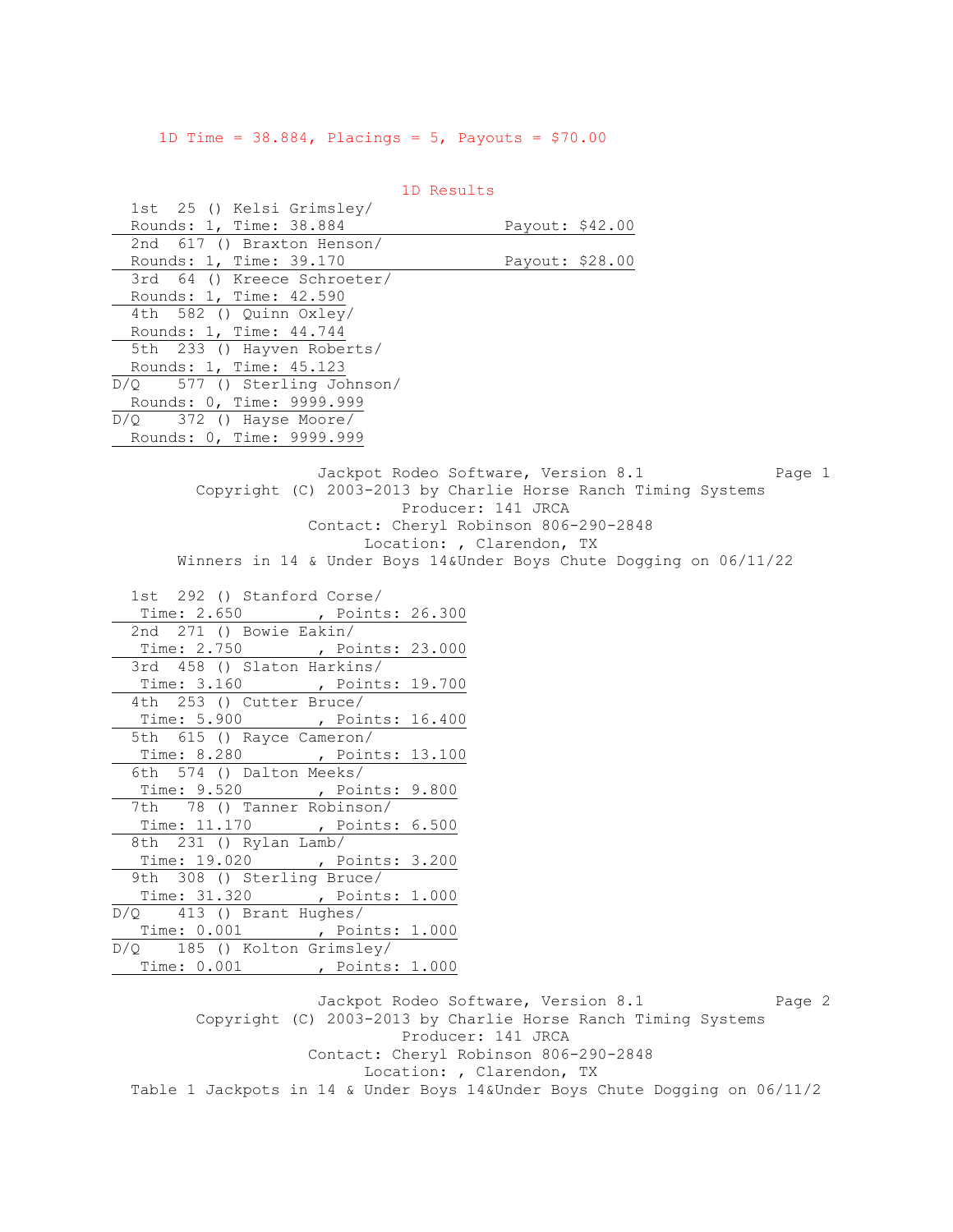Jackpot =  $$ 247.50$ , Added =  $$ 0.00$ , Total =  $$ 247.50$ 

1D Time =  $2.650$ , Placings =  $9$ , Payouts =  $$247.50$ 

| TD VESUILS                                         |                                                                                                                                                              |
|----------------------------------------------------|--------------------------------------------------------------------------------------------------------------------------------------------------------------|
| 1st 292 () Stanford Corse/                         |                                                                                                                                                              |
| Rounds: 1, Time: 2.650<br>2nd 271 () Bowie Eakin/  | Payout: \$123.75                                                                                                                                             |
| Rounds: 1, Time: 2.750                             | Payout: \$74.25                                                                                                                                              |
| 3rd 458 () Slaton Harkins/                         |                                                                                                                                                              |
|                                                    |                                                                                                                                                              |
| Rounds: 1, Time: 3.160<br>4th 253 () Cutter Bruce/ | Payout: \$49.50                                                                                                                                              |
|                                                    |                                                                                                                                                              |
| Rounds: 1, Time: 5.900                             |                                                                                                                                                              |
| 5th 615 () Rayce Cameron/                          |                                                                                                                                                              |
| Rounds: 1, Time: 8.280                             |                                                                                                                                                              |
| 6th 574 () Dalton Meeks/                           |                                                                                                                                                              |
| Rounds: 1, Time: 9.520                             |                                                                                                                                                              |
| 7th 78 () Tanner Robinson/                         |                                                                                                                                                              |
| Rounds: 1, Time: 11.170                            |                                                                                                                                                              |
| 8th 231 () Rylan Lamb/                             |                                                                                                                                                              |
| Rounds: 1, Time: 19.020                            |                                                                                                                                                              |
| 9th 308 () Sterling Bruce/                         |                                                                                                                                                              |
| Rounds: 1, Time: 31.320                            |                                                                                                                                                              |
| D/Q 185 () Kolton Grimsley/                        |                                                                                                                                                              |
| Rounds: 0, Time: 9999.999                          |                                                                                                                                                              |
| $D/Q$ 413 () Brant Hughes/                         |                                                                                                                                                              |
| Rounds: 0, Time: 9999.999                          |                                                                                                                                                              |
|                                                    | Producer: 141 JRCA<br>Contact: Cheryl Robinson 806-290-2848<br>Location: , Clarendon, TX<br>Winners in 11 & Under Co-Ed 11&Under Y/A Team Roping on 06/11/22 |
| 1st 27 () Diesel Van Ryn/                          |                                                                                                                                                              |
| Time: 17.600                                       | , Points: 24.000 (Base: 12.600, Penalty: 5.000)                                                                                                              |
| 2nd 551 () Taos Armstrong/                         |                                                                                                                                                              |
| Time: 17.930 , Points: 21.000                      | (Base: 12.930, Penalty: 5.000)                                                                                                                               |
| 3rd 581 () Billy Franzen/                          |                                                                                                                                                              |
|                                                    | Time: 25.810 , Points: 18.000 (Base: 10.810, Penalty: 15.000)                                                                                                |
| $D/Q$ 308 () Sterling Bruce/                       |                                                                                                                                                              |
| Time: 0.001 , Points: 1.000                        |                                                                                                                                                              |
| D/Q 489 () Raynee Robinson/                        |                                                                                                                                                              |
| Time: 0.001, Points: 1.000                         |                                                                                                                                                              |
| $D/Q$ 209 () Ella Hanes/                           |                                                                                                                                                              |
| Time: 0.001, Points: 1.000                         |                                                                                                                                                              |
| D/Q 576 () Treyton Johnson/                        |                                                                                                                                                              |
| Time: 0.001 , Points: 1.000                        |                                                                                                                                                              |
| $D/Q$ 508 () Cye Franzen/                          |                                                                                                                                                              |
| Time: 0.001 , Points: 1.000                        |                                                                                                                                                              |
| $D/Q$ 530 () Quincy Wood/                          |                                                                                                                                                              |
| Time: 0.001, Points: 1.000                         |                                                                                                                                                              |
| $D/Q$ 531 () Brazos Eakin/                         |                                                                                                                                                              |
| Time: 0.001, Points: 1.000                         |                                                                                                                                                              |
|                                                    |                                                                                                                                                              |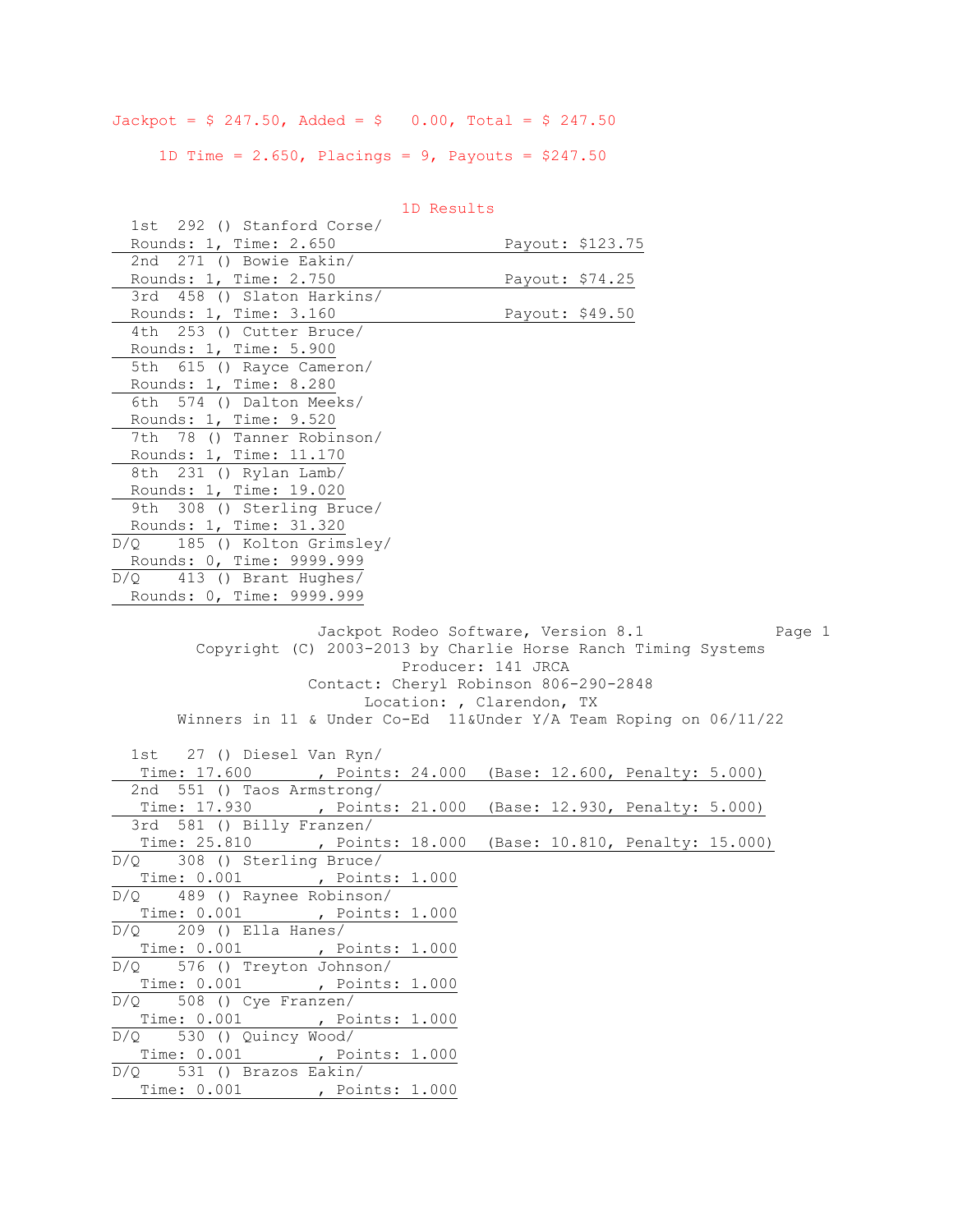Jackpot Rodeo Software, Version 8.1 Page 2 Copyright (C) 2003-2013 by Charlie Horse Ranch Timing Systems Producer: 141 JRCA Contact: Cheryl Robinson 806-290-2848 Location: , Clarendon, TX Table 1 Jackpots in 11 & Under Co-Ed 11&Under Y/A Team Roping on 06/11/2  $Jackpot = $ 200.00, \text{ Added} = $ 0.00, \text{ Total} = $ 200.00$ 

1D Time =  $17.600$ , Placings = 3, Payouts =  $$200.00$ 

 1D Results 1st 27 () Diesel Van Ryn/ Rounds: 1, Time: 17.600, Penalty: 5.000 Payout: \$120.00 2nd 551 () Taos Armstrong/ Rounds: 1, Time: 17.930, Penalty: 5.000 Payout: \$80.00 3rd 581 () Billy Franzen/ Rounds: 1, Time: 25.810, Penalty: 15.000 D/Q 308 () Sterling Bruce/ Rounds: 0, Time: 9999.999 D/Q 489 () Raynee Robinson/ Rounds: 0, Time: 9999.999  $D/Q$  209 () Ella Hanes/ Rounds: 0, Time: 9999.999 D/Q 576 () Treyton Johnson/ Rounds: 0, Time: 9999.999 D/Q 508 () Cye Franzen/ Rounds: 0, Time: 9999.999 D/Q 530 () Quincy Wood/ Rounds: 0, Time: 9999.999 D/Q 531 () Brazos Eakin/ Rounds: 0, Time: 9999.999 Jackpot Rodeo Software, Version 8.1 Page 1 Copyright (C) 2003-2013 by Charlie Horse Ranch Timing Systems Producer: 141 JRCA Contact: Cheryl Robinson 806-290-2848 Location: , Clarendon, TX Winners in 12-14 Coed T/R 12-14 Co-Ed Team Roping on 06/11/22 1st 35 - Slayde Stalls/ and Brant Hughes/ Rounds: 1 Time: 9.660 , Points: 47.000

 2nd 12 - Tad Evans/ and Kain Van Ryn/ Rounds: 1 Time: 10.000, Points: 41.000 3rd 1 - Avery Armstrong/ and Hazen Lamb/ Rounds: 1 Time: 15.240, Points: 35.000 (Base: 10.240, Penalty: 5.000) 4th 2 - Slayde Stalls/ and Hazen Lamb/ Rounds: 1 Time: 16.110, Points: 29.000 (Base: 11.110, Penalty: 5.000) 5th 13 - Tad Evans/ and Chantzee Elliott/ Rounds: 1 Time: 16.390, Points: 23.000 (Base: 11.390, Penalty: 5.000) 6th 25 - Abby McCreary/ and Slaton Harkins/ Rounds: 1 Time: 16.480, Points: 17.000 (Base: 11.480, Penalty: 5.000) D/Q 21 - Avery Armstrong/ and Rayce Cameron/ Rounds: 0 Time: 0.001 , Points: 1.000 D/Q 29 - Cutter Bruce/ and Stanford Corse/

Rounds: 0 Time: 0.001 , Points: 1.000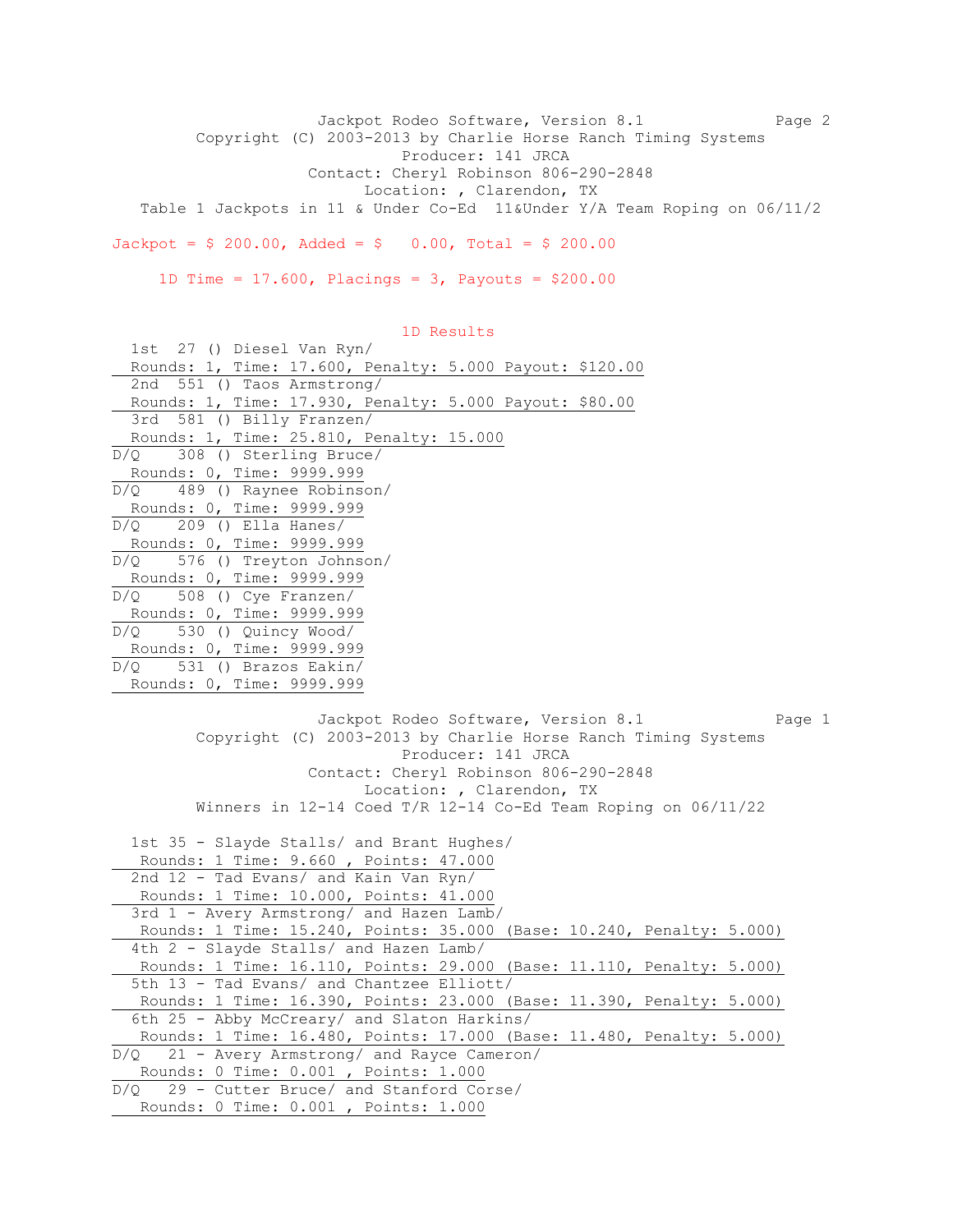| $D/Q$ 41 - Slade Kelley/ and Kain Van Ryn/              |
|---------------------------------------------------------|
| Rounds: 0 Time: 0.001, Points: 1.000                    |
| $D/Q$ 31 - Raynee Robinson/moveup and Chantzee Elliott/ |
| Rounds: 0 Time: 0.001, Points: 1.000                    |
| $D/Q$ 18 - Taos Armstrong/move up and Brant Hughes/     |
| Rounds: 0 Time: 0.001 , Points: 1.000                   |
| D/Q 17 - Kaytlyn Garrett/ and Kashlee Schumacher /      |
| Rounds: 0 Time: 0.001, Points: 1.000                    |
| $D/Q$ 16 - Kolton Grimsley/ and Kashlee Schumacher /    |
| Rounds: 0 Time: 0.001, Points: 1.000                    |
| $D/Q$ 11 - Taos Armstrong/move up and Rhyder Rosipal/   |
| Rounds: 0 Time: 0.001, Points: 1.000                    |
| D/O 36 - Kolton Grimsley/ and Slaton Harkins/           |
| Rounds: 0 Time: 0.001, Points: 1.000                    |
| $D/Q$ 10 - Slade Kelley/ and Bowie Eakin/               |
| Rounds: 0 Time: 0.001, Points: 1.000                    |
| $D/Q$ 9 - Cutter Bruce/ and Bowie Eakin/                |
| Rounds: 0 Time: 0.001, Points: 1.000                    |
| $D/Q$ 6 - Rylan Lamb/ and Stanford Corse/               |
| Rounds: 0 Time: 0.001, Points: 1.000                    |
| $D/Q$ 5 - Rylan Lamb/ and Rhyder Rosipal/               |
| Rounds: 0 Time: 0.001 , Points: 1.000                   |
| $D/Q$ 26 - Abby McCreary/ and Rayce Cameron/            |
| Rounds: 0 Time: 0.001, Points: 1.000                    |

Jackpot Rodeo Software, Version 8.1 Page 2 Copyright (C) 2003-2013 by Charlie Horse Ranch Timing Systems Producer: 141 JRCA Contact: Cheryl Robinson 806-290-2848 Location: , Clarendon, TX Table 1 Jackpots in 12-14 Coed T/R 12-14 Co-Ed Team Roping on 06/11/22

 $Jackpot = $ 800.00, \text{ Added} = $ 0.00, \text{ Total} = $ 800.00$ 

1D Time =  $9.660$ , Placings =  $6$ , Payouts = \$800.00

# 1D Results 1st 35 - Slayde Stalls/ and Brant Hughes/ Rounds: 1, Time: 9.660 Payout: \$320.00 2nd 12 - Tad Evans/ and Kain Van Ryn/ Rounds: 1, Time: 10.000 Payout: \$240.00 3rd 1 - Avery Armstrong/ and Hazen Lamb/ Rounds: 1, Time: 15.240, Penalty: 5.000 Payout: \$160.00 4th 2 - Slayde Stalls/ and Hazen Lamb/ Rounds: 1, Time: 16.110, Penalty: 5.000 Payout: \$80.00 5th 13 - Tad Evans/ and Chantzee Elliott/ Rounds: 1, Time: 16.390, Penalty: 5.000 6th 25 - Abby McCreary/ and Slaton Harkins/ Rounds: 1, Time: 16.480, Penalty: 5.000 D/Q 21 - Avery Armstrong/ and Rayce Cameron/ Rounds: 0, Time: 9999.999 D/Q 29 - Cutter Bruce/ and Stanford Corse/ Rounds: 0, Time: 9999.999 D/Q 41 - Slade Kelley/ and Kain Van Ryn/ Rounds: 0, Time: 9999.999 D/Q 31 - Raynee Robinson/moveup and Chantzee Elliott/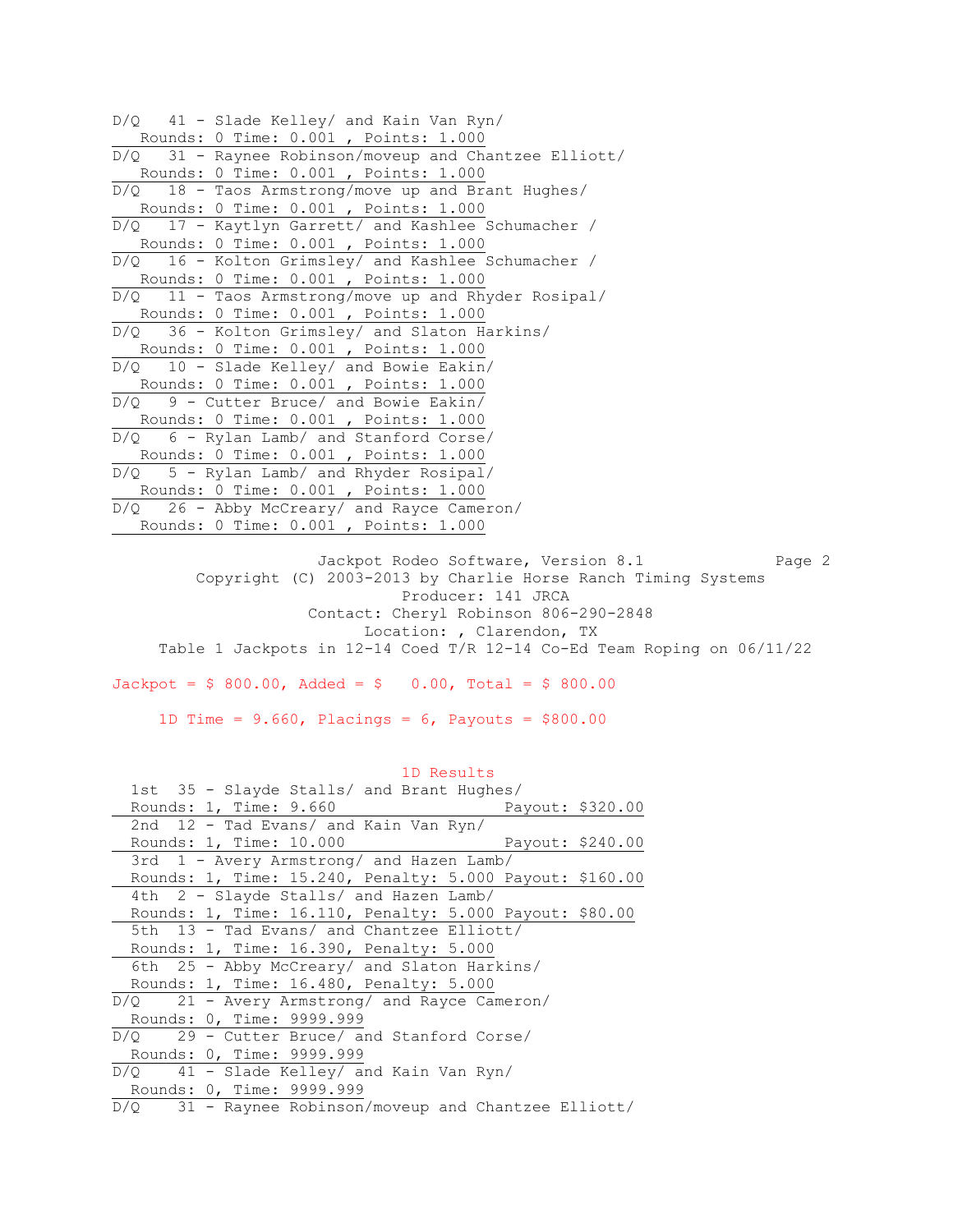Rounds: 0, Time: 9999.999 D/Q 18 - Taos Armstrong/move up and Brant Hughes/ Rounds: 0, Time: 9999.999 D/Q 17 - Kaytlyn Garrett/ and Kashlee Schumacher / Rounds: 0, Time: 9999.999 D/Q 16 - Kolton Grimsley/ and Kashlee Schumacher / Rounds: 0, Time: 9999.999 D/Q 11 - Taos Armstrong/move up and Rhyder Rosipal/ Rounds: 0, Time: 9999.999 D/Q 36 - Kolton Grimsley/ and Slaton Harkins/ Rounds: 0, Time: 9999.999 D/Q 10 - Slade Kelley/ and Bowie Eakin/ Rounds: 0, Time: 9999.999  $D/Q$  9 - Cutter Bruce/ and Bowie Eakin/ Rounds: 0, Time: 9999.999 D/Q 6 - Rylan Lamb/ and Stanford Corse/ Rounds: 0, Time: 9999.999 D/Q 5 - Rylan Lamb/ and Rhyder Rosipal/ Rounds: 0, Time: 9999.999 D/Q 26 - Abby McCreary/ and Rayce Cameron/ Rounds: 0, Time: 9999.999 Jackpot Rodeo Software, Version 8.1 Page 1 Copyright (C) 2003-2013 by Charlie Horse Ranch Timing Systems Producer: 141 JRCA Contact: Cheryl Robinson 806-290-2848 Location: , Clarendon, TX Winners in 15-19 Coed T/R 15-19 Co-Ed Team Roping on 06/11/22 1st 23 - Brody McCreary 1/ and Braxton Hughes 2/ Rounds: 1 Time: 6.960 , Points: 49.300 2nd 27 - Abby McCreary 1/ and Slaton Harkins 1/ Rounds: 1 Time: 9.140 , Points: 43.000 3rd 4 - Avery Armstrong 1/ and Hazen Lamb 1/ Rounds: 1 Time: 10.920, Points: 36.700 4th 38 - Braxton Hughes 1/ and Brant Hughes 1/ Rounds: 1 Time: 15.830, Points: 30.400 (Base: 10.830, Penalty: 5.000) 5th 37 - Kolton Grimsley 1/ and Charles Russell/ Rounds: 1 Time: 16.590, Points: 24.100 (Base: 11.590, Penalty: 5.000) 6th 8 - Rylan Lamb 1/ and Slayde Stalls 1/ Rounds: 1 Time: 17.000, Points: 17.800 (Base: 12.000, Penalty: 5.000) 7th 28 - Abby McCreary 1/ and Rayce Cameron 1/ Rounds: 1 Time: 17.590, Points: 11.500 (Base: 12.590, Penalty: 5.000) 8th 20 - Taos Armstrong 2/ and Brant Hughes 1/ Rounds: 1 Time: 23.300, Points: 5.200 (Base: 18.300, Penalty: 5.000) D/Q 39 - Kolton Grimsley 1/ and Kain Van Ryn 1/ Rounds: 0 Time: 0.001 , Points: 1.000 D/Q 24 - Brody McCreary 1/ and Slaton Harkins 1/ Rounds: 0 Time: 0.001 , Points: 1.000 D/Q 22 - Avery Armstrong 1/ and Rayce Cameron 1/ Rounds: 0 Time: 0.001 , Points: 1.000 D/Q 30 - Cutter Bruce 1/ and Stanford Corse 1/ Rounds: 0 Time: 0.001 , Points: 1.000 D/Q 32 - Slade Kelley 1/ and Chantzee Elliott 1/ Rounds: 0 Time: 0.001 , Points: 1.000 D/Q 33 - Chantzee Elliott 2/ and Karlee Elliott 1/ Rounds: 0 Time: 0.001 , Points: 1.000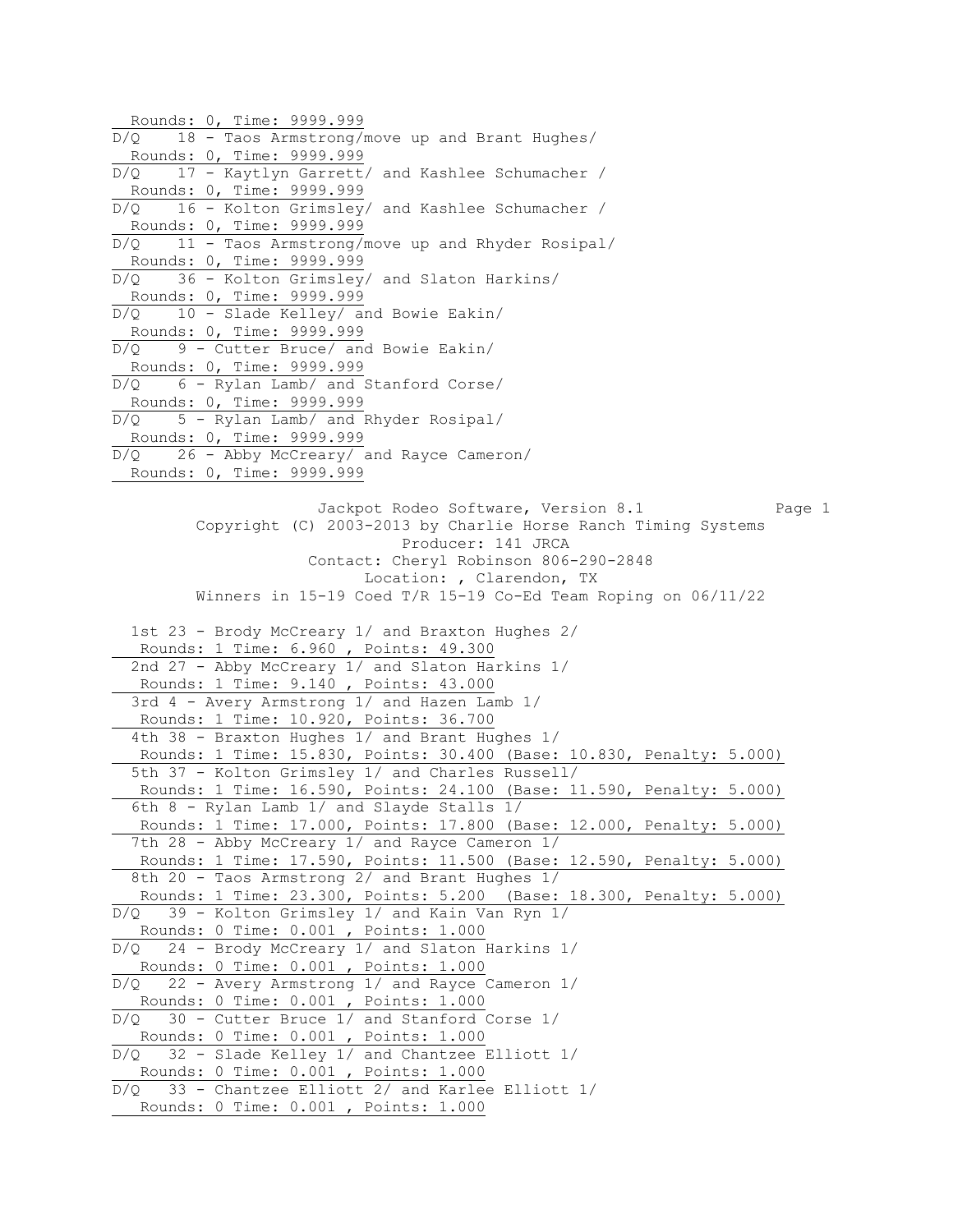D/Q 34 - Karlee Elliott 2/ and Clint Cross 1/ Rounds: 0 Time: 0.001 , Points: 1.000  $D/Q$  15 - Tad Evans 1/ and Slayde Stalls 1/ Rounds: 0 Time: 0.001 , Points: 1.000 D/Q 14 - Tad Evans 1/ and Stanford Corse 1/ Rounds: 0 Time: 0.001 , Points: 1.000 D/Q 3 - Rhyder Rosipal2/ and Hazen Lamb 1/ Rounds: 0 Time: 0.001 , Points: 1.000 D/Q 40 - Kaytlyn Garrett 1/ and Charles Russell/ Rounds: 0 Time: 0.001 , Points: 1.000 D/Q 7 - Rylan Lamb 1/ and Rhyder Rosipal 1/ Rounds: 0 Time: 0.001 , Points: 1.000 D/Q 42 - Slade Kelley 1/ and Tye Ann Dillingham/ Rounds: 0 Time: 0.001 , Points: 1.000 Jackpot Rodeo Software, Version 8.1 Page 2 Copyright (C) 2003-2013 by Charlie Horse Ranch Timing Systems Producer: 141 JRCA Contact: Cheryl Robinson 806-290-2848 Location: , Clarendon, TX Table 1 Jackpots in 15-19 Coed T/R 15-19 Co-Ed Team Roping on 06/11/22  $Jackpot = $2100.00$ ,  $Added = $ 0.00$ ,  $Total = $2100.00$  1D Time = 6.960, Placings = 8, Payouts = \$2100.00 1D Results 1st 23 - Brody McCreary 1/ and Braxton Hughes 2/ Rounds: 1, Time: 6.960 Payout: \$630.00 2nd 27 - Abby McCreary 1/ and Slaton Harkins 1/ Rounds: 1, Time: 9.140 Payout: \$525.00 3rd 4 - Avery Armstrong 1/ and Hazen Lamb 1/ Rounds: 1, Time: 10.920 Payout: \$420.00 4th 38 - Braxton Hughes 1/ and Brant Hughes 1/ Rounds: 1, Time: 15.830, Penalty: 5.000 Payout: \$315.00

 5th 37 - Kolton Grimsley 1/ and Charles Russell/ Rounds: 1, Time: 16.590, Penalty: 5.000 Payout: \$210.00 6th 8 - Rylan Lamb 1/ and Slayde Stalls 1/ Rounds: 1, Time: 17.000, Penalty: 5.000 7th 28 - Abby McCreary 1/ and Rayce Cameron 1/ Rounds: 1, Time: 17.590, Penalty: 5.000 8th 20 - Taos Armstrong 2/ and Brant Hughes 1/ Rounds: 1, Time: 23.300, Penalty: 5.000 D/Q 39 - Kolton Grimsley 1/ and Kain Van Ryn 1/ Rounds: 0, Time: 9999.999 D/Q 24 - Brody McCreary 1/ and Slaton Harkins 1/ Rounds: 0, Time: 9999.999 D/Q 22 - Avery Armstrong 1/ and Rayce Cameron 1/ Rounds: 0, Time: 9999.999

 $\overline{D/Q}$  30 - Cutter Bruce 1/ and Stanford Corse 1/ Rounds: 0, Time: 9999.999 D/Q 32 - Slade Kelley 1/ and Chantzee Elliott 1/ Rounds: 0, Time: 9999.999

D/Q 33 - Chantzee Elliott 2/ and Karlee Elliott 1/ Rounds: 0, Time: 9999.999

D/Q 34 - Karlee Elliott 2/ and Clint Cross 1/